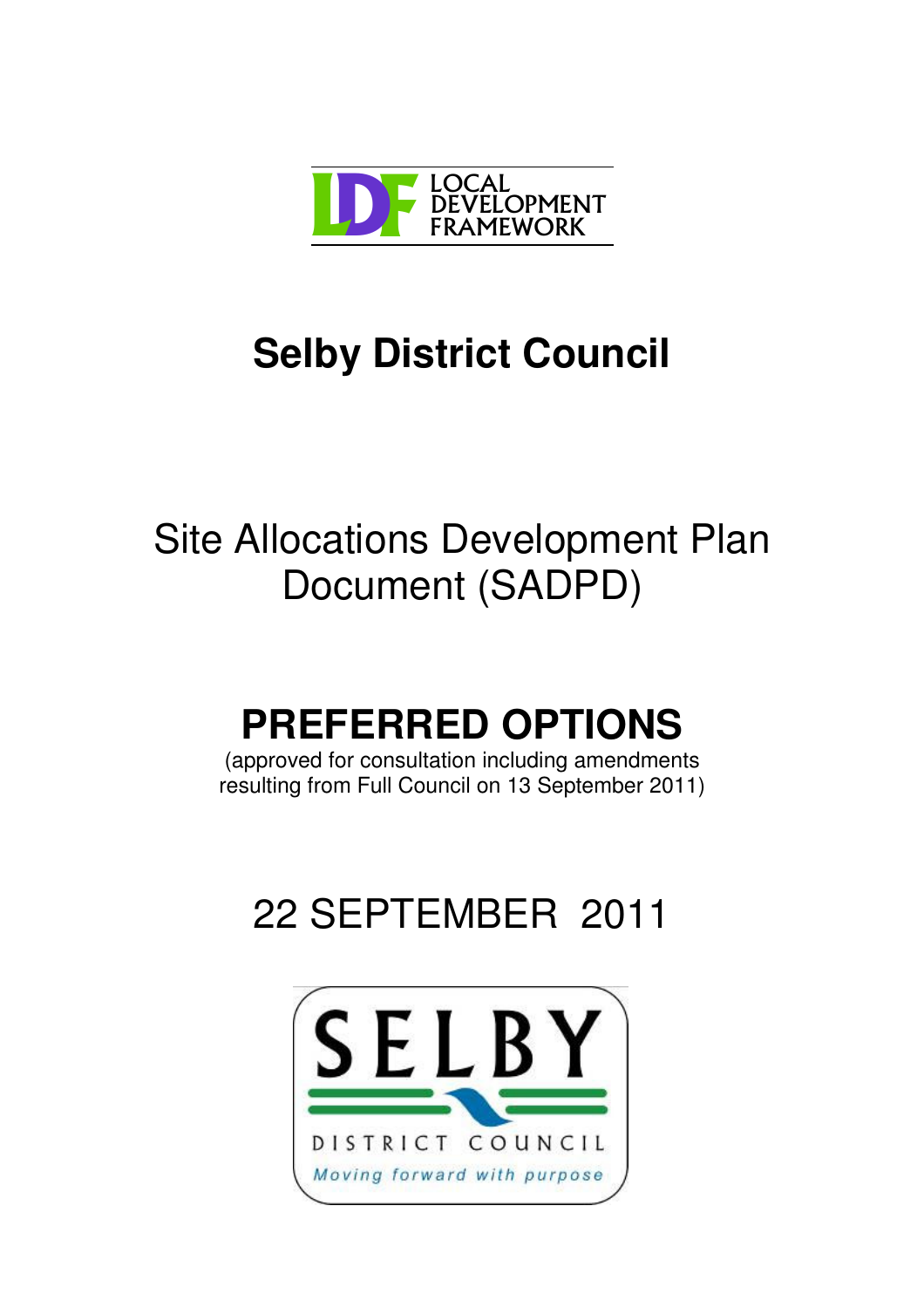### **Contents**

| <b>Section</b>                                                                                                                                                                                                                                                                                                                                                                                                                                                             | <b>PAGE</b>                                                                                                                                             |
|----------------------------------------------------------------------------------------------------------------------------------------------------------------------------------------------------------------------------------------------------------------------------------------------------------------------------------------------------------------------------------------------------------------------------------------------------------------------------|---------------------------------------------------------------------------------------------------------------------------------------------------------|
| Role and Purpose of SADPD<br><b>Status of the SADPD</b><br>How the SADPD is prepared<br><b>Future Steps</b><br>Introduction to the Preferred Options                                                                                                                                                                                                                                                                                                                       | 1<br>$\overline{c}$<br>3<br>3<br>$\overline{4}$                                                                                                         |
| <b>Broad Issues</b><br>Issue A: Should we consider all DSVs equally? How to apportion<br>the 1573 houses between the DSVs                                                                                                                                                                                                                                                                                                                                                  | 5<br>11                                                                                                                                                 |
| Issue B: Prioritising the release of land over the next 15 years<br>Issue C: How to work out the overall amount of land required<br>Issue D: Selecting the most suitable sites<br>Issue E: Influencing the type of housing<br>Issue F: Affordable Housing<br>Issue G: Gypsies & Travellers<br>Issue H: Employment land<br>Issue K: Airfields                                                                                                                               | 20<br>22<br>24<br>33<br>35<br>37<br>55<br>61                                                                                                            |
| Introduction to the settlements<br>Selby Town<br>Sherburn-in-Elmet<br>Tadcaster<br><b>Appleton Roebuck</b><br>Barlby & Osgodby<br><b>Brayton</b><br>Brotherton & Byram<br>Carlton<br>Cawood<br><b>Church Fenton</b><br>Eggborough & Whitley<br>Fairburn<br>Hambleton<br>Hemingbrough<br>Kellington<br>Monk Fryston & Hillam<br><b>North Duffield</b><br>Riccall<br>South Milford<br>Thorpe Willoughby<br>Ulleskelf<br><b>Housing Pool</b><br><b>Other Discounted Sites</b> | 62<br>63<br>67<br>71<br>74<br>77<br>81<br>86<br>88<br>90<br>93<br>96<br>99<br>101<br>104<br>107<br>110<br>114<br>117<br>119<br>121<br>123<br>125<br>128 |
| Commenting on the SADPD                                                                                                                                                                                                                                                                                                                                                                                                                                                    | 132                                                                                                                                                     |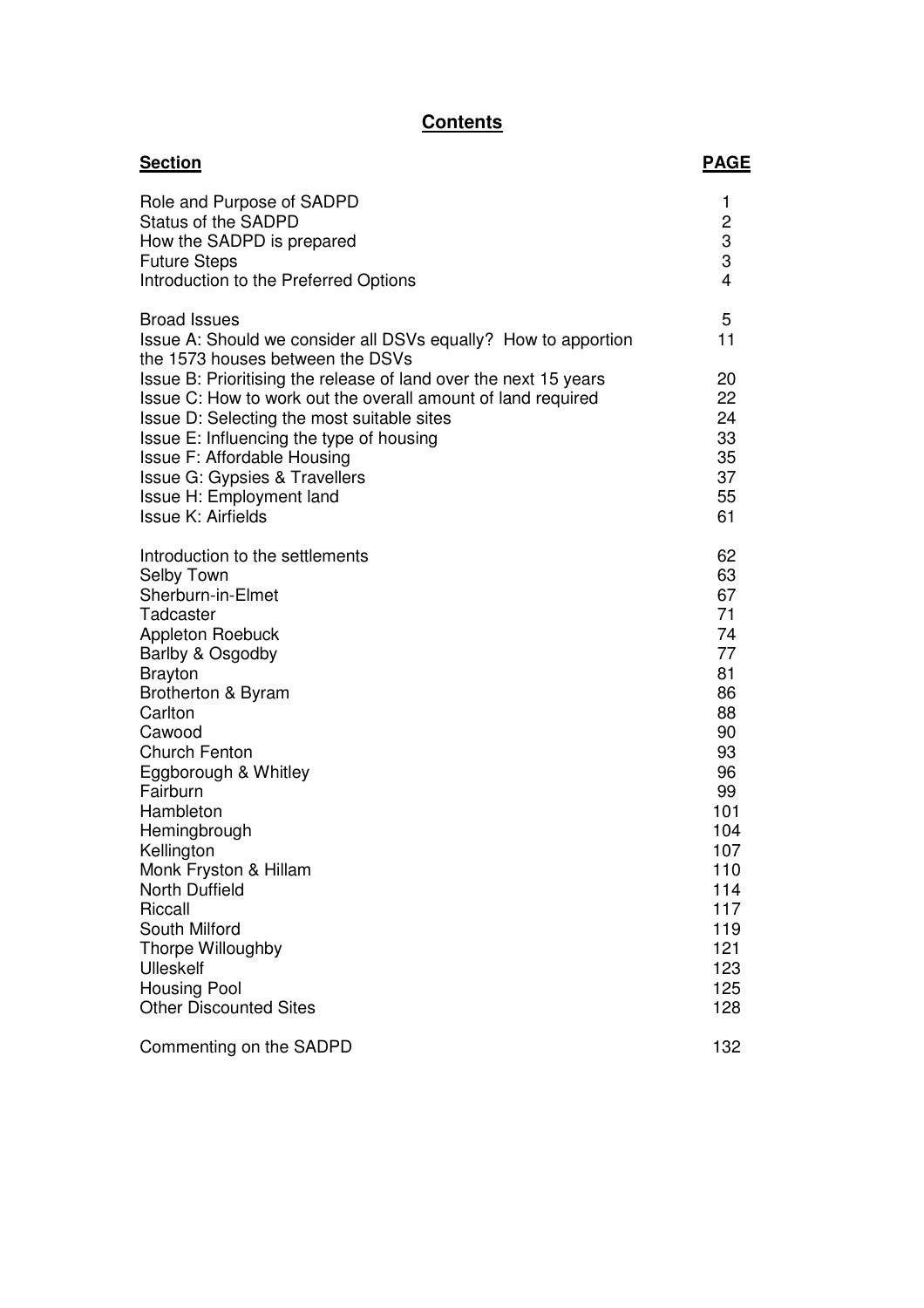### **Role and Purpose of SADPD**

The SADPD is one of the main documents used in the Local Development Framework to deliver the vision set out in the Council's *Core Strategy*. The *Core Strategy* has been submitted to the Secretary of State and will be subject to an Examination in Public where it will be tested for soundness and legal compliance. The Council is satisfied that the *Core Strategy* will continue through to Adoption, and so it is considered appropriate to progress the SADPD. If changes are made to the *Core Strategy* then the SADPD will respond to those changes accordingly.

The SADPD will identify sufficient sites to accommodate the development found to be required in the District up to 2026. That is:

- 4864 new houses
- Around 49 hectares (net) of new employment land
- Around 10,000 sq m of additional comparison goods floor space
- Site(s) for ten Gypsy and Traveller pitches up to 2016
- Infrastructure projects (additional land for infrastructure will become apparent as the sites are confirmed – eg junction improvements, road widening, drainage works etc)

The SADPD will therefore set out the location of all large scale development until 2026 and give certainty to developers and local people as to where development will take place.

In the 2005 Selby District Local Plan (SDLP), land allocations were dealt with in Part II, where land was identified and a specific policy set out the requirements of that allocation. This SADPD will eventually completely replace Part II of the SDLP and set out a new raft of site allocations and policy requirements for each of these.

The SADPD will NOT allocate areas for protection against development, such as Green Belt. However, to accommodate planned growth there may be occasions where the existing Limits to Development may be expanded if no sites are found within the settlements. This may also mean that the Green Belt may be reduced in small parts.

It will NOT allocate minerals and waste areas as this is a County Council issue dealt with through their Minerals and Waste DPD. Lastly, the SADPD will NOT review, introduce or revoke other SDLP Part I policies.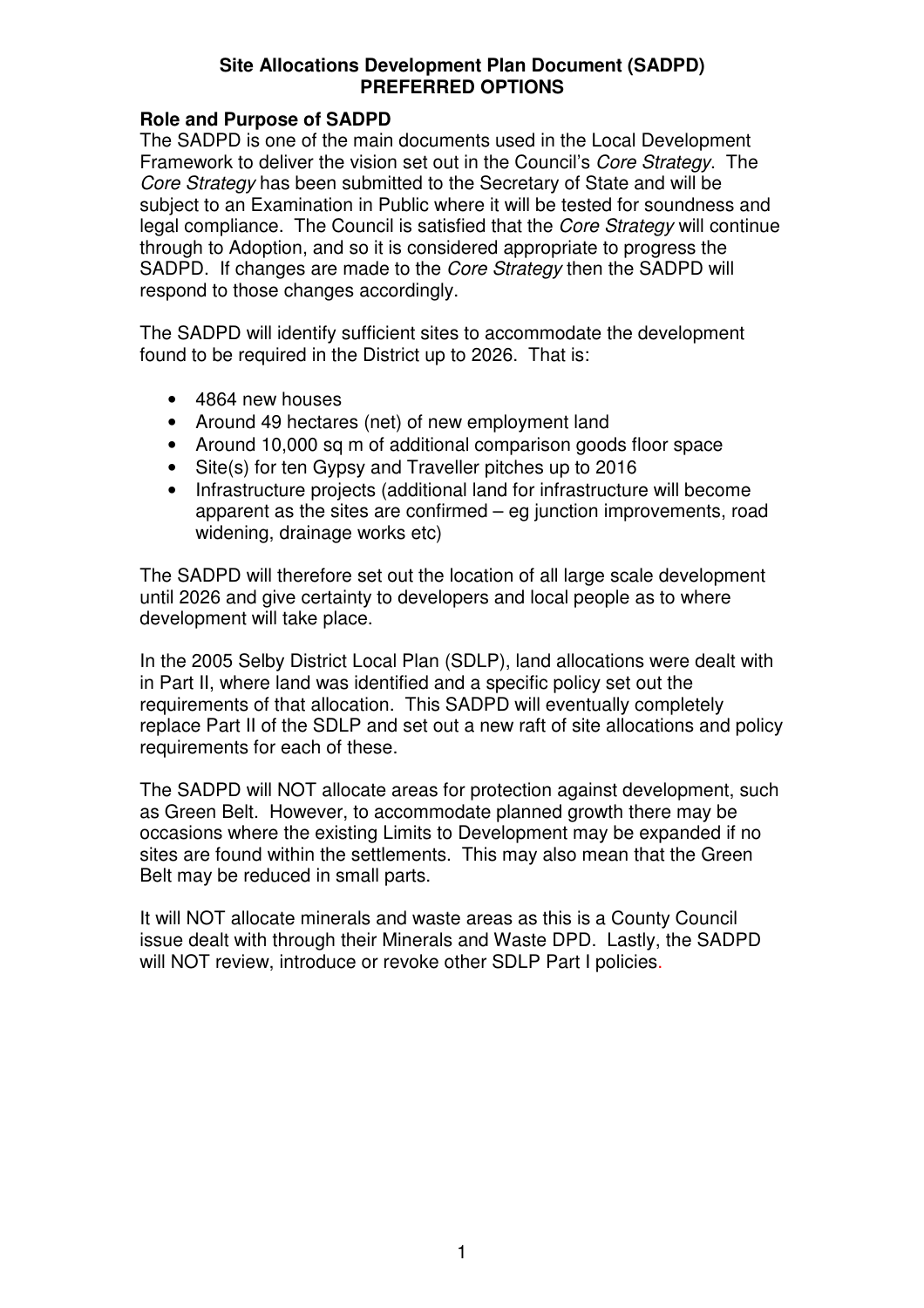### **Status of the SADPD**

The Planning and Compulsory Purchase Act (September 2004) (As Amended) introduced the requirement to replace the old-style Selby District Local Plan with a new *Local Development Framework* (LDF).

The LDF is the new "Development Plan", but the LDF is not a document itself. Instead, it can be best considered as a box within which a number of planning documents are held:

- Selby District Council develops the *Core Strategy* this identifies the broad spatial principles and an overall development vision for the District as a whole, based on national policy.
- The SADPD then conforms to the *Core Strategy* to develop specific locations to deliver the overall vision.
- Where major (strategic) sites are proposed, the detail may be drawn up in a masterplan or other such Supplementary Planning Document (SPD) to support it.

### **Diagram of LDF Document Hierarchy**

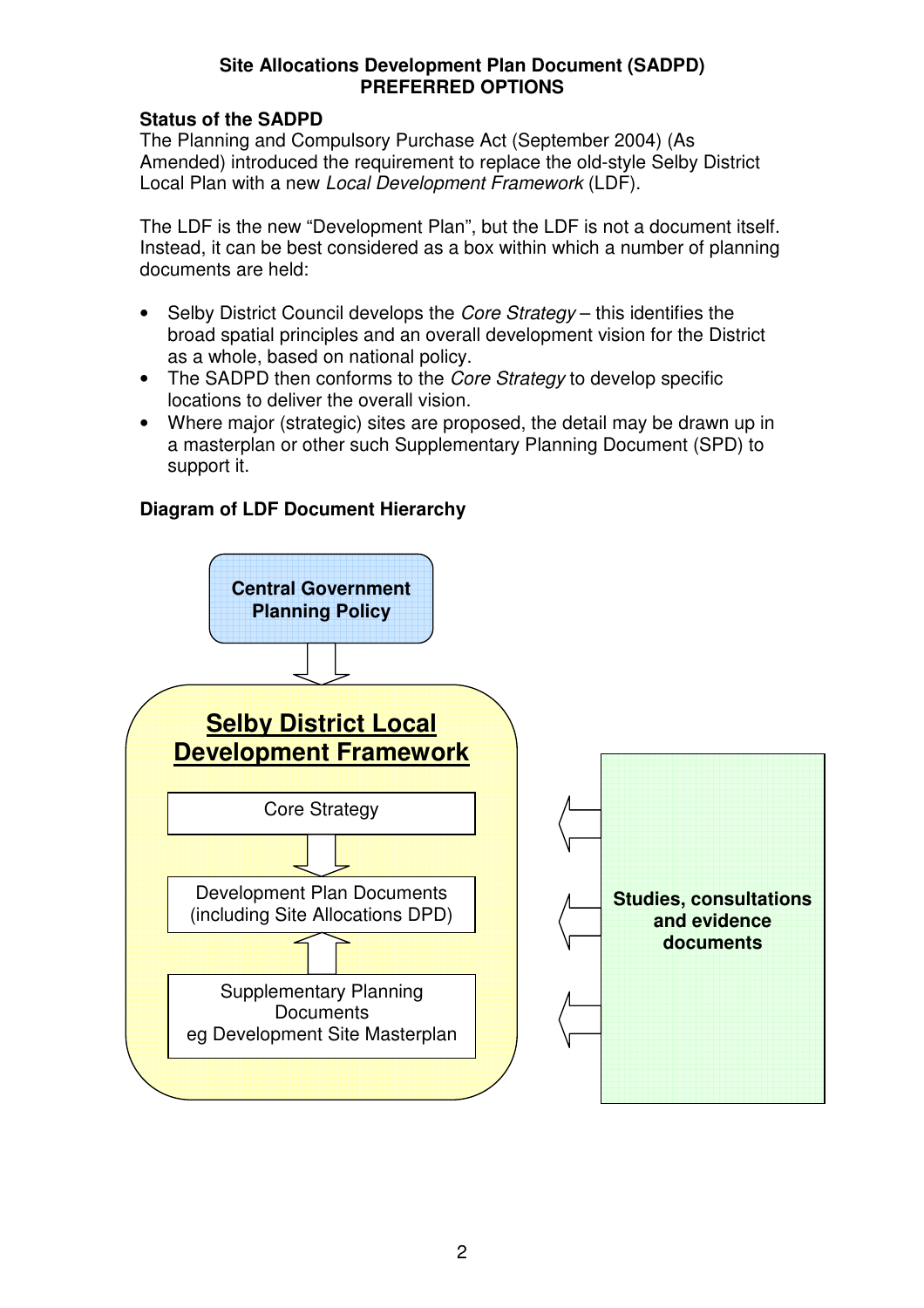### **How the SADPD is prepared**

There is a statutory process to follow whereby interested persons may comment and influence the document.



This *PREFERRED OPTIONS* report follows on from the *Issues and Options* consultation held in early 2011, in essence setting out the "result" of the consultation. A further ten-week consultation will be carried out on the *Preferred Options.*

### **Future steps**

Stage 4: The results of this consultation will be considered and where appropriate, minor changes will be made to the *Preferred Options Draft* to produce the *Submission Draft*. A six-week publication period will be held, and if there are any objections to it the *Submission Draft* will be sent to the Secretary of State (Planning Inspectorate Service) for his consideration.

Stage 5: An Examination in Public will be held to consider Objections to the SADPD, and the Examiner will write a legally-binding report of findings.

Stage 6: The Council will amend the SADPD in line with the Examiner's findings, and then Adopt it for use in making planning decisions.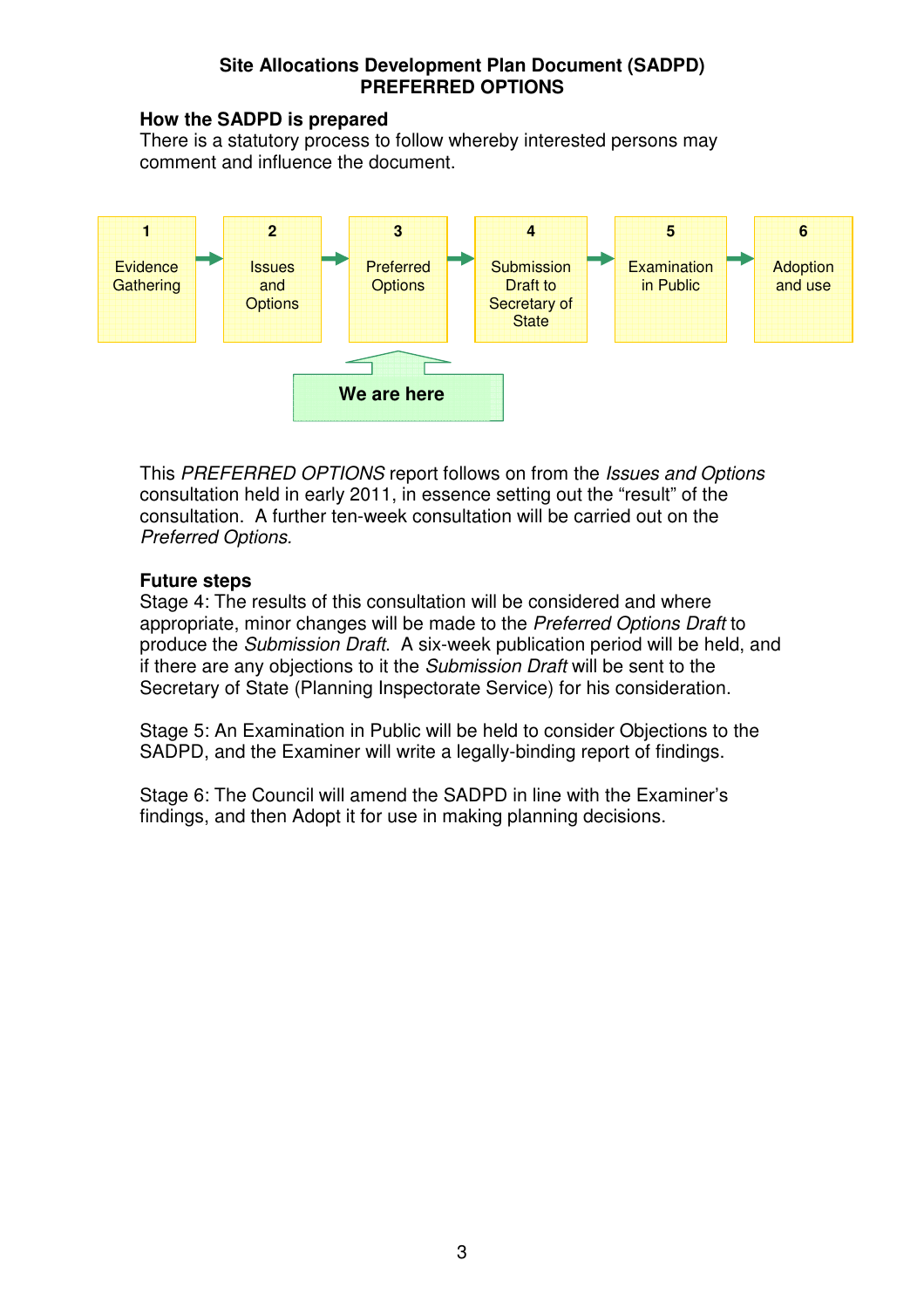### **Introduction to the Preferred Options**

This Preferred Options Report follows on from the Issues and Options consultation that was carried out in early 2011. This report considers the responses that the Council received from local people, builders, developers and organisations. It discusses the issues in the context of national planning policy, and sets out the Council's reaction to the consultation. In many ways this could be considered the "answers" to the questions we asked.

Unlike the Issues and Options where a range of ideas were banded about for discussion, The Preferred Options report is much more "firm" in showing the Council's preferred locations for development. The Council is inviting comments and suggestions on the content of the report to help fine tune it.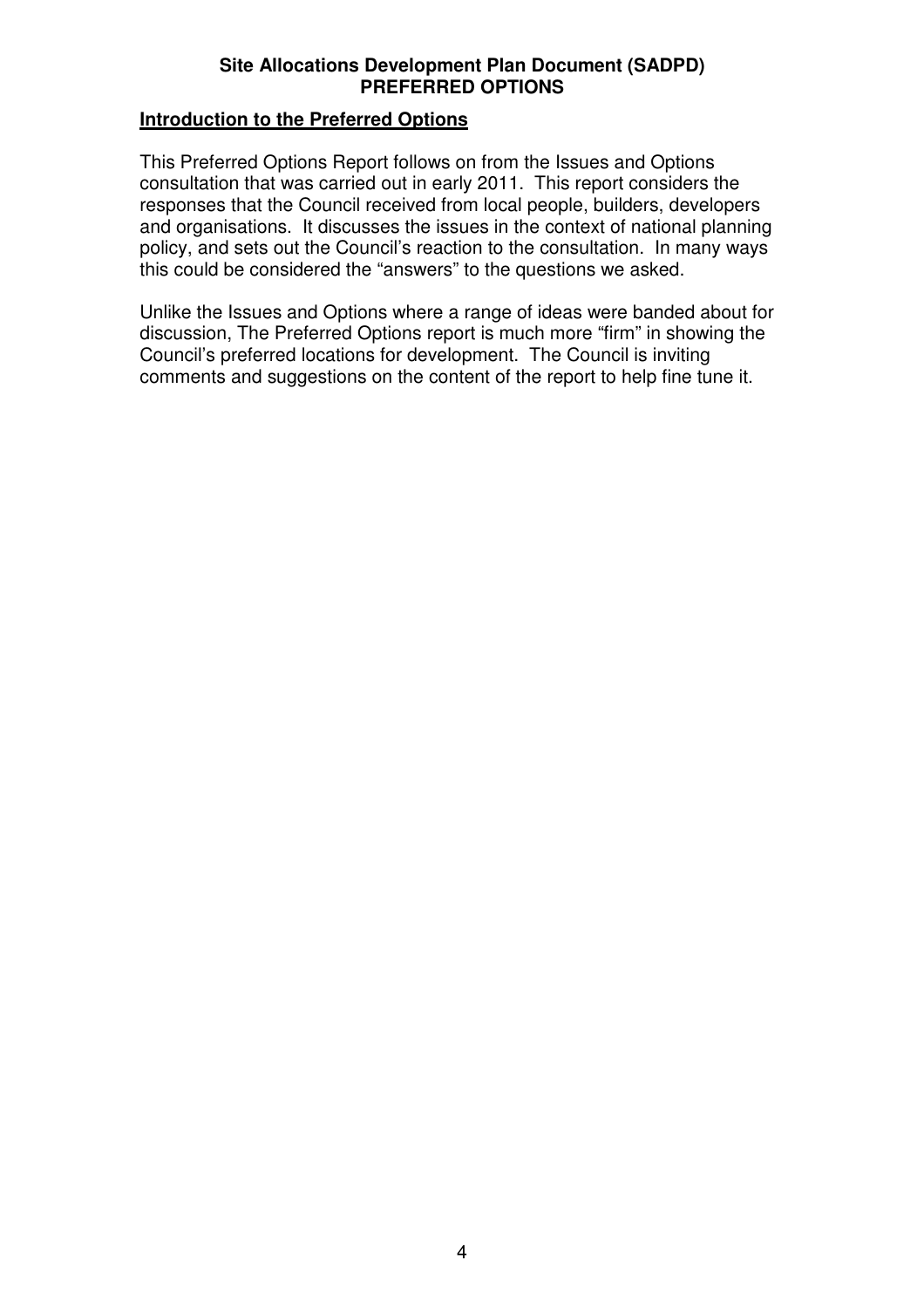### **Broad issues**

Several responses were received by the Council on issues that are not directly responded to in the Preferred Options as they do not affect the allocation of sites. Nevertheless they are important considerations that must be addressed to ensure that the SADPD is embraced by communities.

- Core Strategy Changes Housing distribution
- Which villages are Designated Service Villages
- Infrastructure
- Funding Infrastructure
- Consultation process
- SADPD sites assessment does not strictly follow Parish Boundaries so it is misleading to suggest that development is in one village when politically it is part of another.
- The need for all this development

### Core Strategy Changes – Housing distribution

The SADPD follows on from the Core Strategy. At the time of drafting the Preferred Options, the Core Strategy was preparing to undergo an Examination in Public which will test its Soundness. Should any changes arise from the Core Strategy Examination that affect the SADPD housing numbers, then the SADPD will naturally follow. This may result in large or small changes to the SADPD.

Further, the housing targets are a dynamic target. Each year the number of houses changes with more up to date evidence, and annually it is expected that there will be a certain amount of delivery which reduces the numbers required during the remaining plan period. As the SADPD continues towards adoption it will be made clear how and why there are changes in the housing numbers when they occur.

### Which villages are Designated Service Villages

The strategic distribution of development is based around the hierarchy of settlements across the District. The Core Strategy consultation resulted in a district-wide preference for following an urban development model whereby development is directed to the towns and villages to protect the open countryside from development. The hierarchy was developed with Selby as the Principal town, Sherburn-in-Elmet and Tadcaster as Local Service Centres, and a spread of the larger villages across district so that development is spread, offering choice and flexibility in location.

The selection of the Designated Service Villages is covered in *Background Paper no.5*, available from www.selby.gov.uk. It considered a range of basic "daily needs" services available, the public transport provision, and other issues to score each village in terms of its ability to absorb additional housing development. However this was not the only consideration, as there are settlements with a lot of housing but few facilities, and it is considered that a small amount of additional growth could see services being created in these settlements, or at least stem the flow of closures and cutbacks. Therefore the presence or lack of facilities is not necessarily a restriction to DSV status.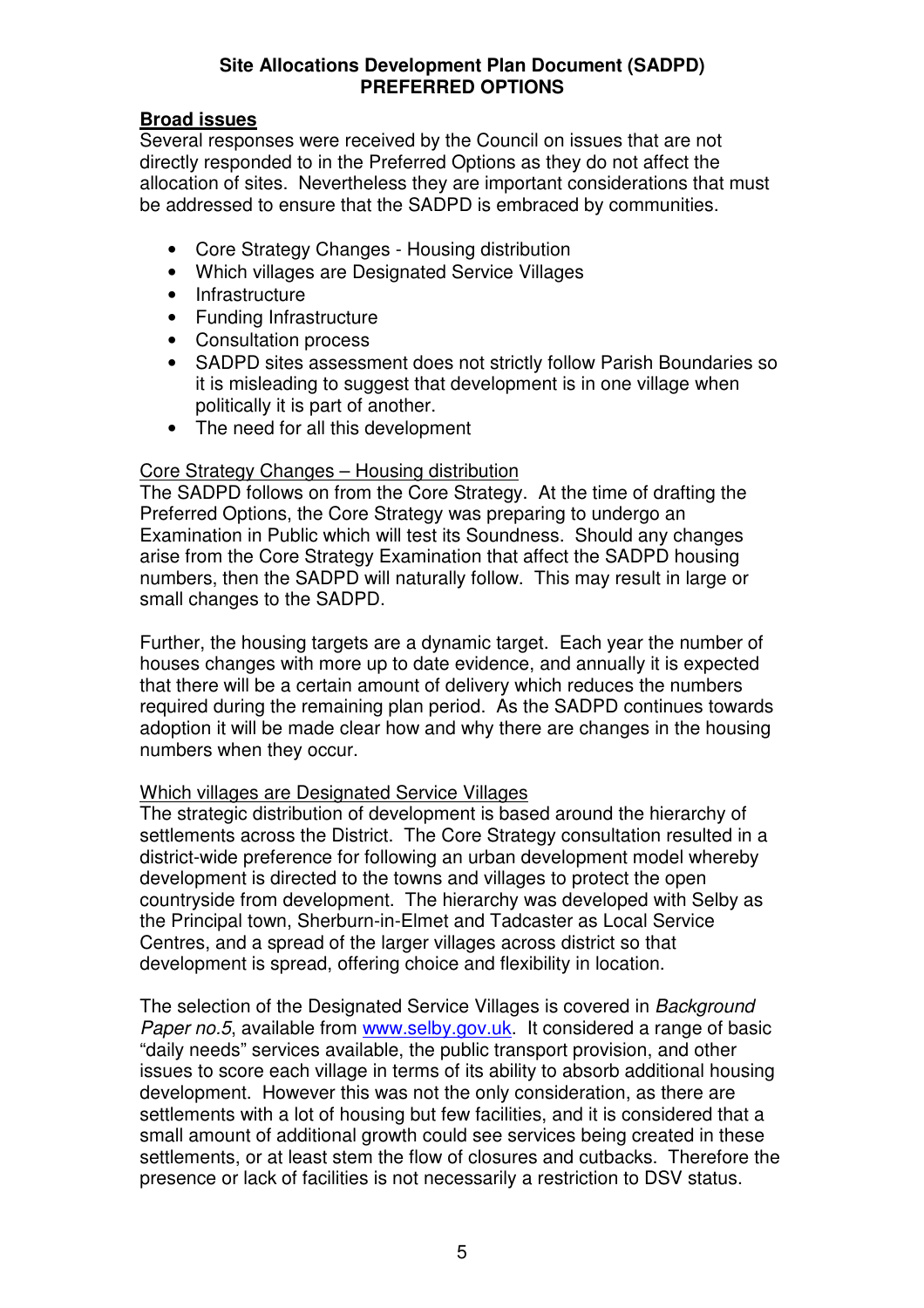Some villages are constrained by flood risk, such as Wistow and Cambelsforth , where there are no developable sites outside of Flood Zone 3. Other settlements such as Escrick are constrained by the Green Belt and no sites are available on non-Green Belt land (note: this applies only in Selby District Authority area, as much of the surrounding land is in York City Council jurisdiction). The selection of villages has been made on a strategic District basis, not just on the basis of a village's existing facilities, so some villages appear to be more marginal than others. However over the life of the SADPD, it is envisaged that more local services may be created, thus improving the District's sustainability, not just the sustainability of the village.

As such, this is a Core Strategy consideration, and the SADPD will not comment upon the status of each settlement. Should the Core Strategy *Examination in Public* result in changes to the list of Designated Service Villages, then the SADPD will be amended accordingly.

In terms of promoting more rural sustainability, those settlements in the Secondary Village tier are not prevented from developing, as individual planning applications may be submitted at any time. Instead, it is simply that the allocations are targeting the larger settlements in line with the overall strategic district development plan.

### **Infrastructure**

Issue J considered a series of transport infrastructure projects. In the current financial market the Council cannot confirm the potential of any of these schemes, and therefore it may be unsound to allocate land for them or to prevent other legitimate development on the hope of a future scheme being viable.

### Funding Infrastructure

Issue I in the Issues and Options consultation asked questions about major infrastructure projects and how these could be funded through a potential development tax called Community Infrastructure Levy, or through any alternative method.

The responses so far indicate that there is support for development "paying its way", but there is no preferred mechanism for doing so. Industry highlights affordability and viability issues, while local people note a range of existing problems and perceptions of local capacity.

Some of the infrastructure providers note that there are no problems with their networks that could be considered "show stoppers". Some highlight more detailed issues that are potentially solvable through negotiations with developers through the normal channels. NYCC Highways have already indicated that they intend to develop a funding stream for infrastructure projects called STIMP, and NYCC Education have provided information regarding school capacity in each settlement.

Although the questions were asked in the Issues and Options, the *Infrastructure Delivery Plan* (IDP) and any potential *Community Infrastructure Levy* (CIL) plan do not form part of the Site Allocations DPD. As such the Council's responses to those issues will be dealt with in those documents.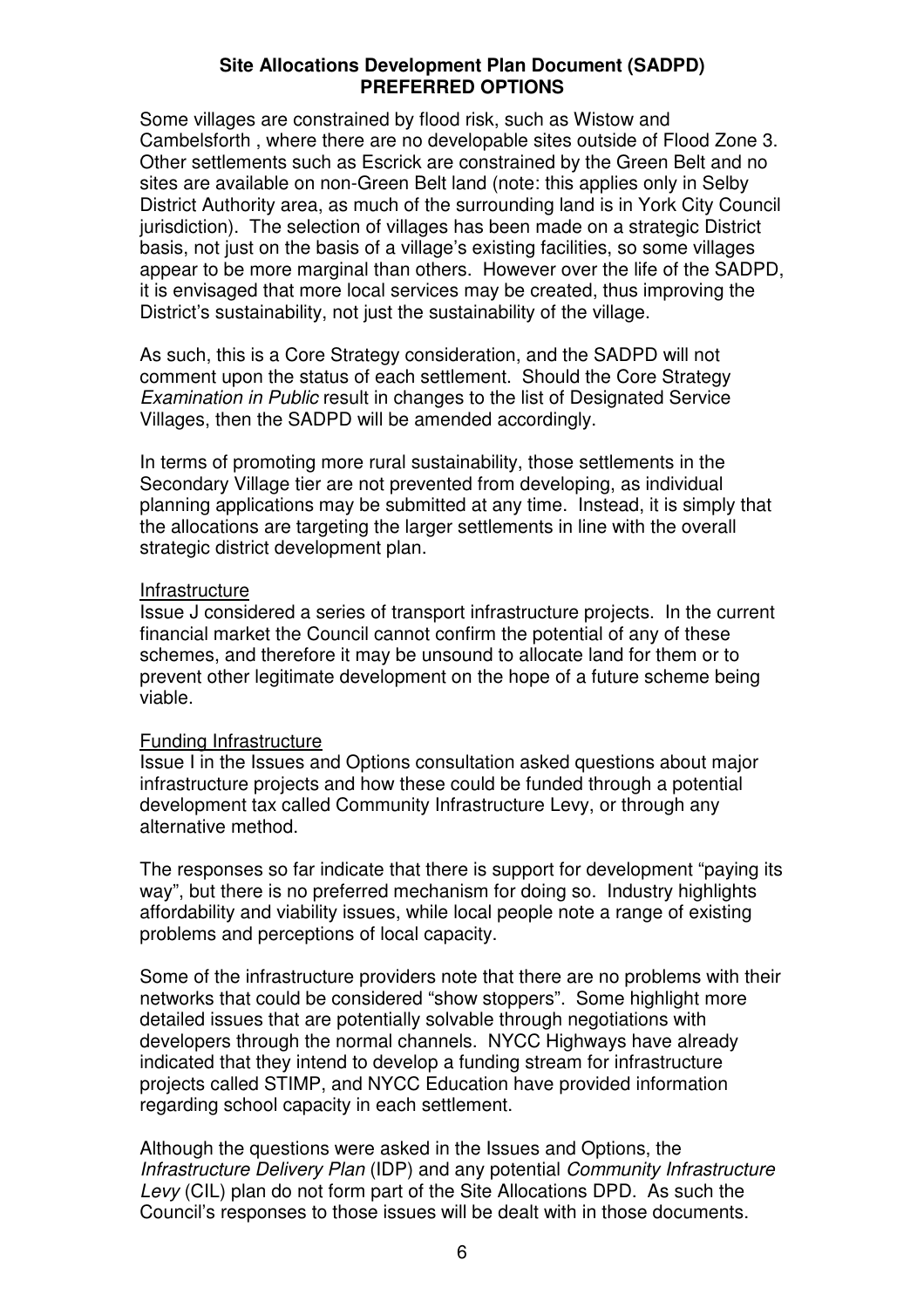Overall, there are a range of factors that will require further work through the CIL and IDP, but no insurmountable infrastructure problems have been identified. The draft IDP is available alongside this document and will evolve as the SADPD evolves.

### Consultation Process

The Council has received around 2500 representations from around 2100 individuals or organisations, and each makes numerous points. Responses were received by e-mail, letter and Limehouse (web-based facility) so the Council is coordinating a single database of all responses. The Council will publish a full schedule of responses on its website.

The overwhelming majority of representations are objections to potential Gypsy and Traveller use of sites, particularly in Riccall, Stutton, Osgodby/Barlby and Brayton. A large quantity of responses also relate to the existing site at Burn.

A large number of representations comment on the process of consultation rather than the issues – particularly the perceived lack of publicity. Although the Council accepts that it has not reached everyone in the District, it is satisfied that it undertook a range of publicity methods to reach as many interested persons as possible, over and above the statutory minimum, and over and above its own standards set out in the adopted Statement of Community Involvement.

The Council is aware that different people respond to different methods of contact – some don't read local papers, some don't use local facilities to see posters, some don't read flyers that come through the door. Therefore the Council must adopt a range of methods to reach as many people as possible, and as such it cannot focus its resources on one approach.

The Council undertook the following methods of contacting local people:

- Hard copies available to view in Libraries and Council offices.
- All documents available to download from www.selby.gov.uk/SADPD
- Multiple means of making representations: e-mail, online and by letter.
- Formal advertisements in the local newspapers.
- Press releases and journalist enquiries that resulted in numerous newspaper stories (including front page) and local radio coverage.
- Letters/emails to everyone in the contacts database.
- 300+ posters around the District.
- Hard copy/email flyers sent to all District schools to distribute to parents via pupils.
- 5000+ flyers handed out in Selby/Sherburn-in-Elmet and Tadcaster.
- Community drop-in sessions in Selby, Sherburn-in-Elmet and Tadcaster (estimated 600+ in attendance)
- Copies sent to Councillors and Parish Councils on CD, and others on request.
- Article in Citizen Link the Council's own newspaper delivered to every home in the District.
- Distribution of flyers to all in attendance at Community Engagement Forum meetings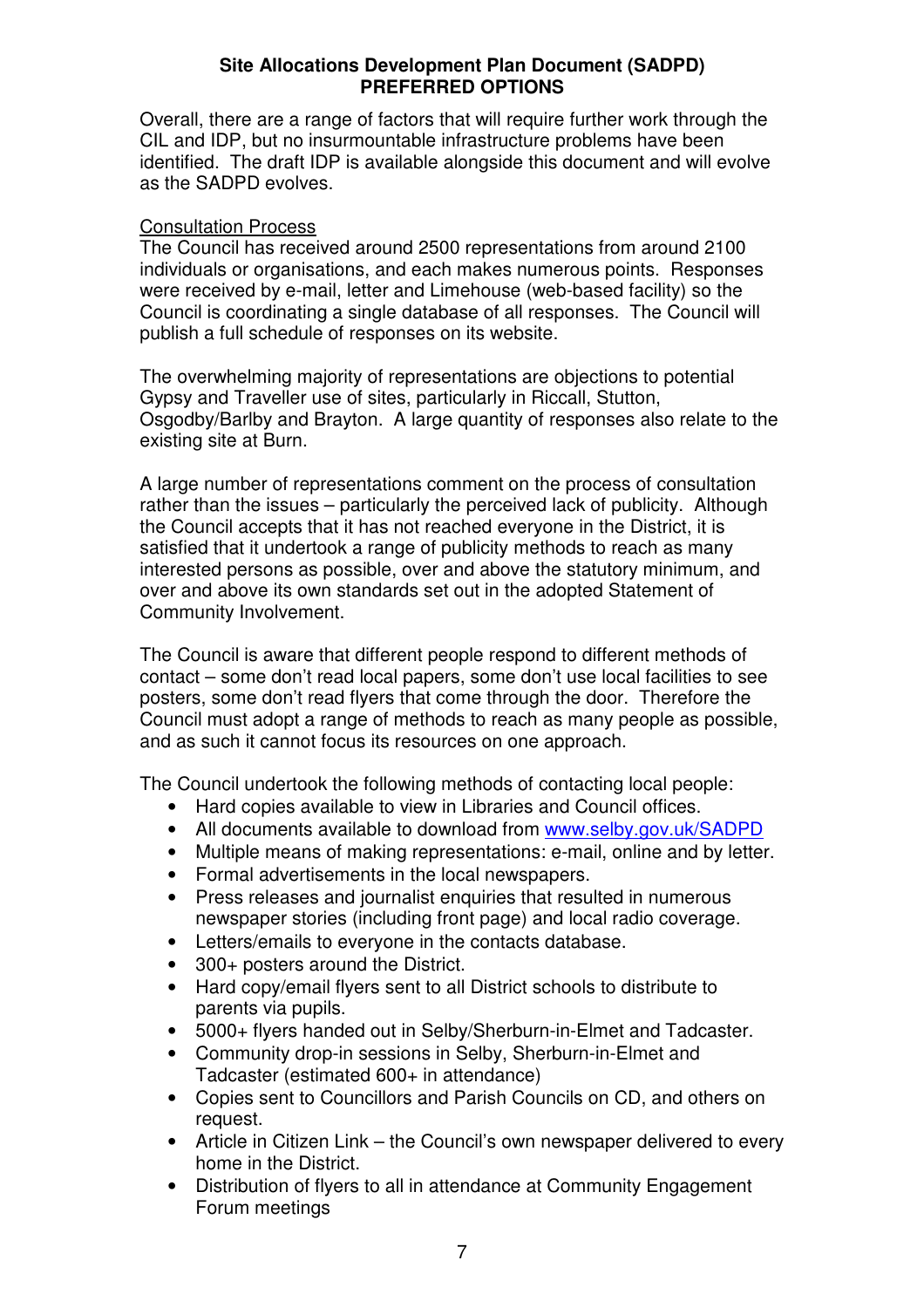• Extending the consultation period from 10 to 14 weeks (statutory minimum is 6 weeks)

Many called for personal letters addressed to each household outlining the specific proposals that would affect them directly. Although the Council would like to adopt such a tailored approach it is not logistically possible. Instead, it supplied a direct telephone number and e-mail addresses to lead Officers to enable people to discuss the issues, without switchboards or call centres. Notwithstanding the above, an article was placed in *Citizen Link* – the Council's quarterly newsletter – which is delivered to every household.

Calls that the consultation disenfranchised those without access to a computer were also made. However the Council is mindful that it has an obligation to move towards a paperless system: In 2000 the Government produced a document called "*Modern councils, modern services – access for all*" which set an agenda for all Councils to embrace online services. Later, the Pendleton Review 2006 tasked Planning Authorities with producing all their business online. More recently still, the Planning Delivery Grant (the financial contribution to operational costs of running the planning services) were partially calculated on the quantity and quality of online services. Overall, there is a national shift in Central Government to moving to a paperless and online way of conducting business. SDC is following that requirement and has embedded online consultation in its Statement of Community Involvement.

Statutory direction is not the only driver for operating online – changes in legislation means that there is an increasing amount of information to present to people to help them reach decisions. The number of maps, files and documents is increasing and utilising the internet is the most effective way of presenting information to the general public. It reduces the Council's operating costs, helps the environment by reducing paper use, and allows consultation to be undertaken with a far greater number of people in a shorter amount of time.

Notwithstanding the above, SDC has continued to ensure that all people have an equal opportunity to be involved in the consultation process by adopting more traditional methods of engaging with communities for those without computers. Copies of the SADPD and its supporting documents are available in Access Selby and all the local libraries. Community drop-in sessions have been held in Selby, Sherburn-in-Elmet and Tadcaster, and copies of the documents have been sent to Councillors, Parish Councils and others on request. SDC has a network of community groups including Parish Councils who also spread the word about consultations in their areas – it is not a hasty calling of meetings but part of the partnership the Councils work within. Over 2000 people attended one of 9 Parish Council meetings, some of which were repeated due to local attendance.

Some calls were made that the Council was trying to blind people with too much information which were mixed with calls that not enough information was made available. The SADPD presents all the information that the Council is considering, and is asking for public opinion so that it may make the most appropriate decisions in the public eye – not behind closed doors.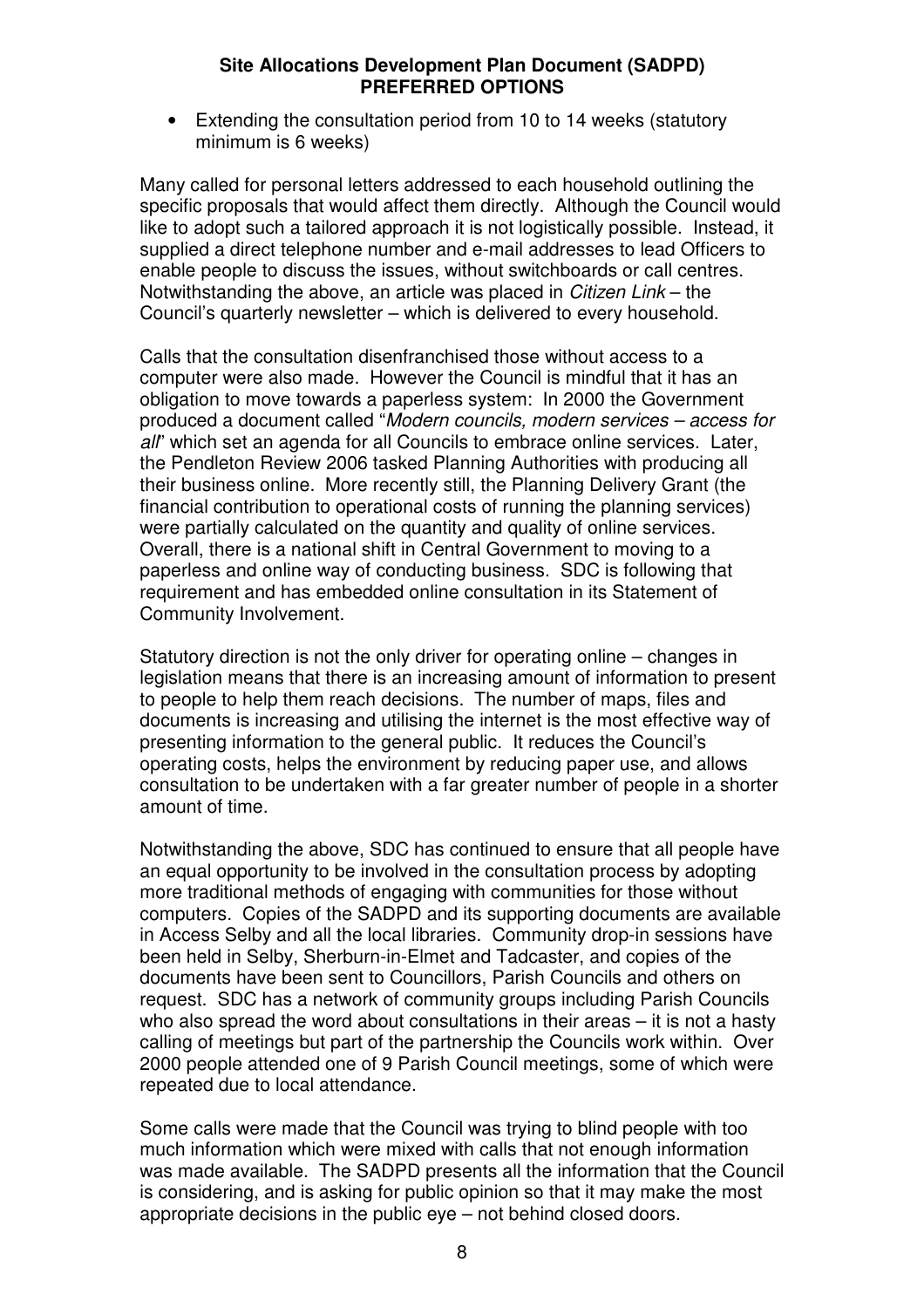More calls were made that the consultation is a token gesture  $-$  a "box ticking" exercise" – and that decisions were already made, but the Council does not accept this. The SADPD document is a consultation document that presents a range of *issues* and some *options* for solving those issues. It merely asks questions so that people can be involved in the way communities grow and develop over the coming years.

The Council promised to listen to what people say – but it has received lots of conflicting opinions so it must balance the needs and aspirations of the whole district. Therefore in the Preferred Options paper it sets out how it has considered the issues and why it has rejected some options. This will inevitably lead to disagreement, but there is a clear process of considering the issues and the responses. The Council will continue to involve local people in the development of the SADPD and other important planning decisions.

It is a time of transition in the national planning system. The Regional Spatial Strategy that guided a lot of the strategic growth across the Yorkshire and Humber Region is being abolished, and more local planning is being introduced. However the specific details are not yet released. Several responses requested that the production of the SADPD is halted until the new system is in place (via the Localism Bill). Some also suggested that the consultation should be a simple referendum on proposals put forward. The Council is mindful that the need for development does not stop, and although the system may evolve the work done now will remain valid to inform any new structure. The Localism Bill does not intend to introduce a referendum on strategic/district-wide planning, only on neighbourhood plans that are prepared at the local (village) level. As such it would be inappropriate to cease production of the LDF.

SADPD sites assessment does not strictly follow Parish Boundaries so it is misleading to suggest that development is in one village when politically it is part of another.

The Council considered such issues in a handful of Designated Service Villages including Barlby/Osgodby, Eggborough/Whitley, Brotherton/Byram and Monk Fryston/Hillam. Although the Council recognises that each settlement is unique, in many ways such joint settlements function as one by sharing services and facilities, and so they were linked as a joint DSV.

A similar situation is occurring at Brayton/Selby, Hambleton/Thorpe Willoughby, Eggborough/Kellington, and South Milford/Sherburn-in-Elmet. Sites may be adjacent to one village but are in a neighbouring parish area.

Development on the edge of Thorpe Willoughby will be seen by most as development of Thorpe Willoughby, regardless of the fact it is geographically in Hambleton Parish. New residents are far more likely to use shops, services and facilities in Thorpe Willoughby than those in Hambleton purely out of convenience. In terms of identity, people will say they live in Thorpe Willoughby, and will consider themselves to be part of Thorpe Willoughby's community more so than Hambleton's community. The same applies to the other villages in a similar situation.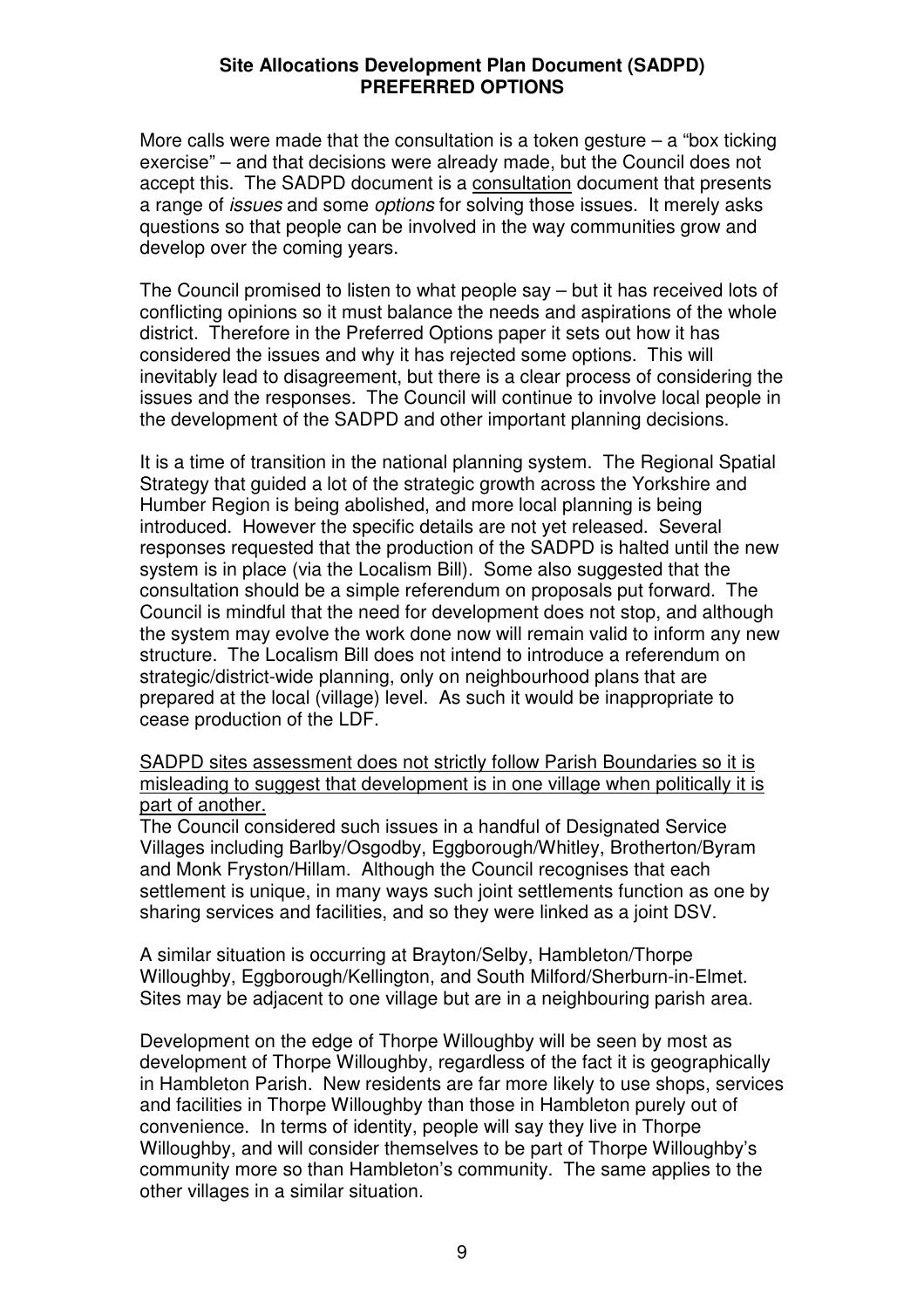The boundary commission consider parish boundaries and they may choose in the future to change boundaries to reflect physical development, but this is beyond the scope of the SADPD. Similarly, the payment of the Council Tax precept to a Parish Council is outside the scope of the SADPD.

### The need for all this development

The SADPD is not the only planning document. As set out in the introduction to the Issues and Options paper, there is a hierarchy of planning documents that conform to national policy, and in some cases to regional policy. The Local Development Framework is a continually-evolving process where strategic decisions are made first, then more specific site-based decisions are made.

The amount of housing and other development required across the District is a figure derived from many sources. It is based on domestic growth as well as more regional shifts in population. Also, changes in household structures, longer lives and more single parent families, fewer children being raised later in life and many other scenarios that are coming to the fore. Additionally, Selby's sustainable situation and proximity to major urban centres of Leeds and York means that there is inevitably some spill-over of their own growth into our District.

Such strategic issues are dealt with by the *Core Strategy*, leaving the SADPD free to consider the sites to deliver the strategic plan without becoming bogged down in such discussions. The Core Strategy has been developing for a number of years, and it is shortly to be considered at an Examination in Public where a Government-appointed Examiner will consider the issues and make a binding series of recommendations. Then the Council may Adopt the Core Strategy and use it to guide future planning and development.

The SADPD is being developed on the basis that the Core Strategy is Adopted as it is currently written. However, should the Examiner make changes to it; for example adjust the housing distribution by putting more in Sherburn-in-Elmet and Tadcaster and fewer in the DSVs, then the SADPD will be changed to reflect this. It must be stressed however that it is the Core Strategy where such changes would be made, not the SADPD.

In short, the SADPD follows on from some decisions that have already been made, and from some that are still being made. It does not challenge those decisions, instead it concentrates on delivering them.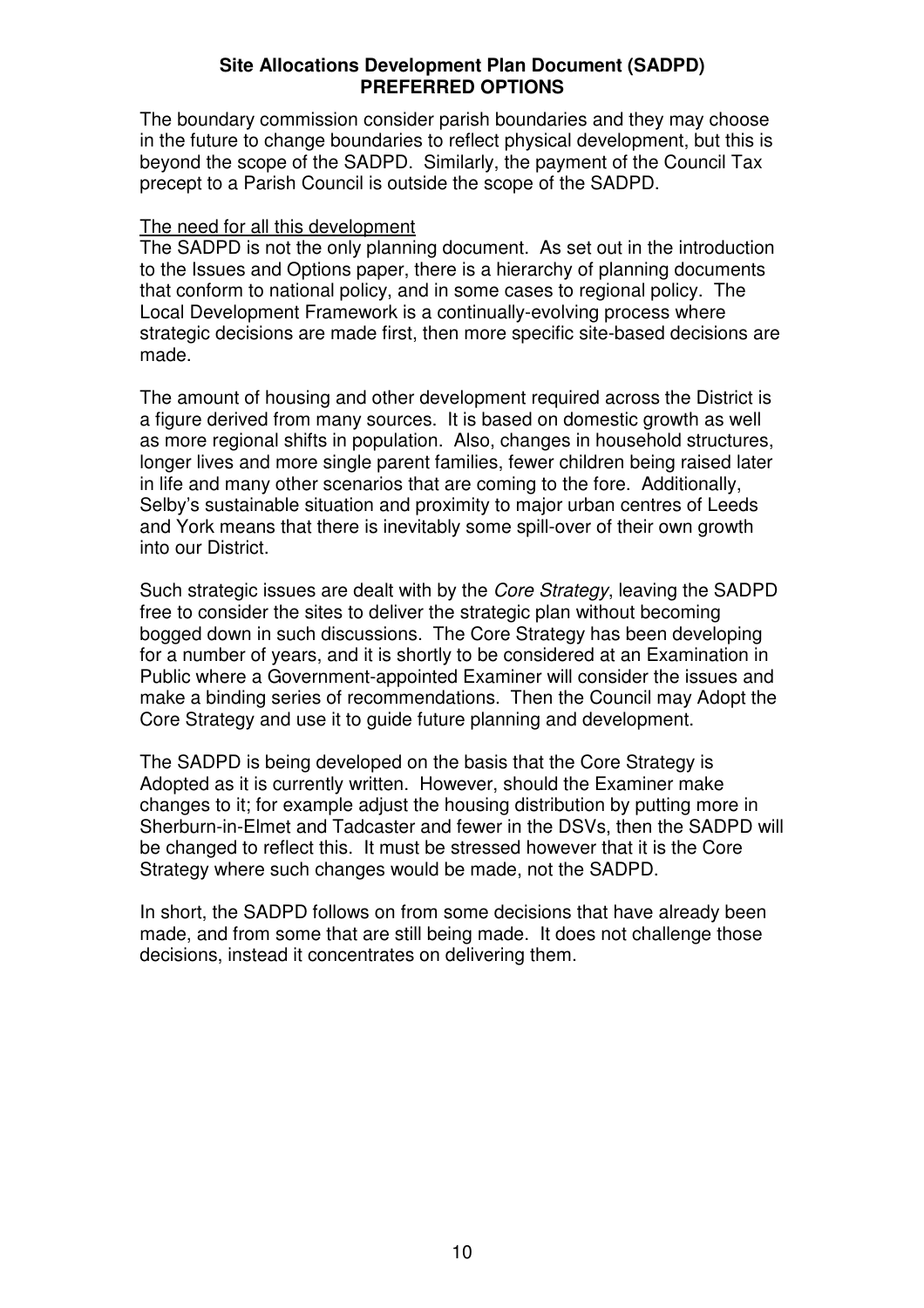### **Issue A1: Should we consider all Designated Service Villages (DSV) equally? Issue A2: How to apportion the 1573 houses between the DSVs**

The Council received a mixed range of responses, but there was no overall preference in the method used to distribute development in the DSVs, other than all of them should be considered suitable. The Council agrees with this sentiment as set out in Core Strategy Policy CP1. Of the options put forward in the Issues and Options paper, each received some support.

### No development

A number of responses suggest that *no* development was required, however the Council's evidence base and Core Strategy Policy CP2 dismisses these suggestions and set out the broad framework for housing numbers. Many responses concede the need for *some* growth, as long as it is distributed "fairly".

### Previous development

Numerous responders suggested that historic growth should be taken in to account and those villages that have had a larger than average amount of growth over the previous years should receive a reduced allocation in the SADPD, thus apportioning more in other villages to even out the growth over a longer timeframe.

The Council has already acknowledged the DSVs are sustainable, but are not all equal, so it is expected that there will have been a disproportionate amount of growth over the years. The Council agrees with other responders who note that development has always been directed to sustainable locations, and it is inevitable that these will grow more. To reduce the amount of development in these legitimate sustainable locations would be against established policy.

Similarly there are several unimplemented planning permissions that will see settlements grow outside the numbers in the SADPD. These permissions have already been accounted for in the Core Strategy when calculating the overall housing need.

As such it is not considered necessary to adjust housing numbers on the basis of past growth and outstanding planning permissions.

### All villages accommodate some development

The vast majority of responders suggest that all Designated Service Villages should accommodate some development. Most also acknowledge the need for a multi-layered approach, considering sustainability issues and an analysis of each villages' ability to absorb development, including through good transport links.

### Alternative suggestions

A suggestion was made to inflate Barlby/Osgodby, Brayton and Thorpe Willoughby's proportion of housing as the proximity to Selby town make them very sustainable relative to the more rural areas. The Council partly agrees with the recognition of this proximity being a merit, but would balance that with other considerations such as the Selby town and Olympia Park housing numbers. There is also a need for more rural growth to enable smaller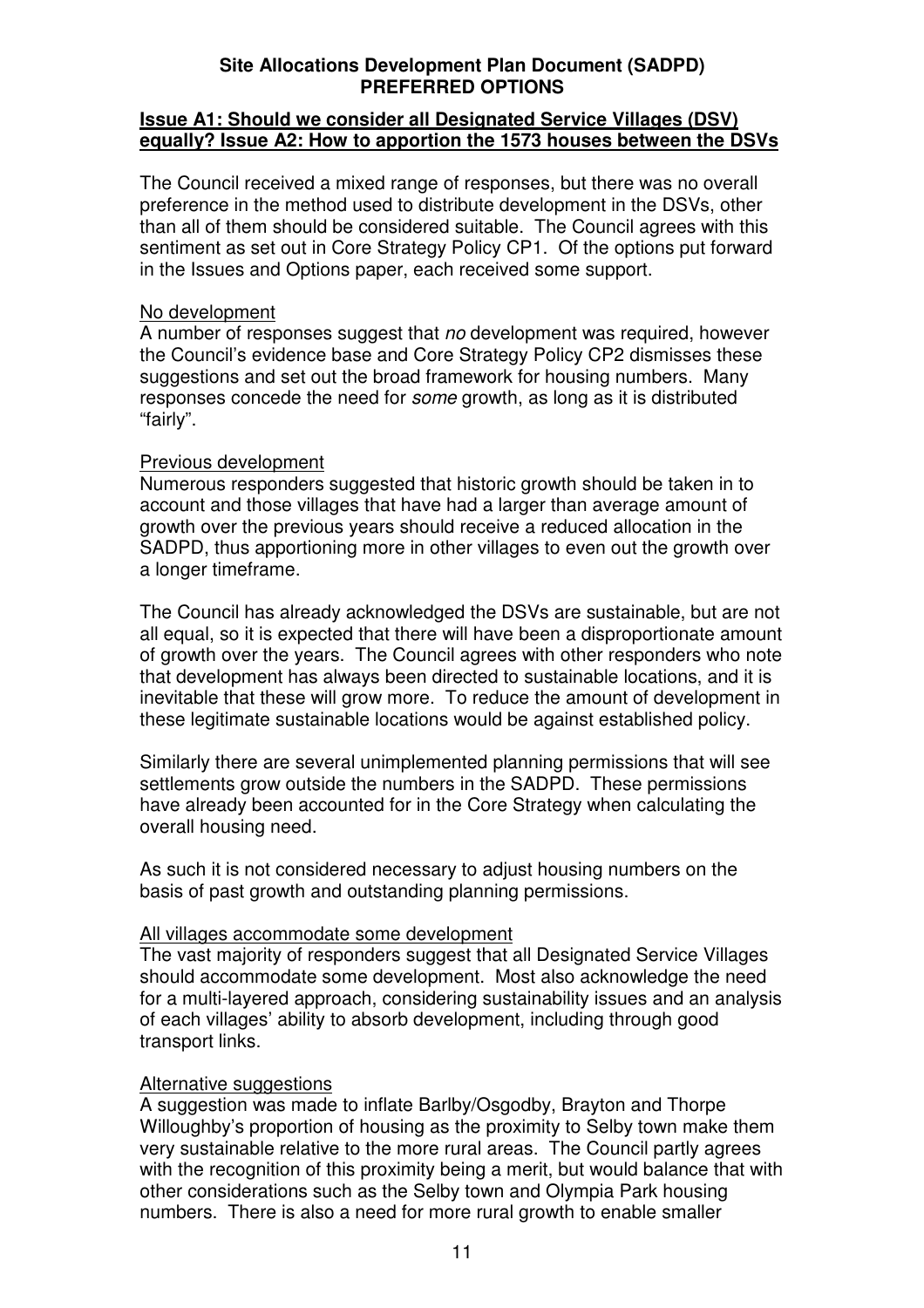villages to remain sustainable or even increase their services and facilities. The Core Strategy has considered this issue in detail and rejected the "*greater Selby*" approach, preferring to consider Barlby/Osgodby, Brayton and Thorpe Willoughby in their own right. Therefore, the issue of proximity to Selby is considered as part of a wider sustainability assessment, as set out in Background Paper 5 to the Core Strategy.

A suggestion was also made to boost Sherburn-in-Elmet's allocation and reduce the DSV proportion. The final number of houses allocated at Sherburn-in-Elmet will be decided through the Core Strategy Examination in Public, and it is not for the SADPD to interfere in that process.

Some suggested that allocations should also be made in Secondary Villages and/or the open countryside. Again, this is a Core strategy issue, and the SADPD should not interfere in that process.

| As a starting point, it was                                                |                         |                             |                                                     |
|----------------------------------------------------------------------------|-------------------------|-----------------------------|-----------------------------------------------------|
| suggested splitting the<br>1573 equally between 18<br>DSVs (note that some | <b>Settlement</b>       | <b>Dwellings at</b><br>2011 | 87 dwellings<br>expressed as %<br>of village growth |
| are combined villages).                                                    | Appleton Roebuck        | 298                         | 29%                                                 |
| This "87 each" approach                                                    | Barlby + Osgodby        | 2099                        | 4%                                                  |
| would mean that                                                            | <b>Brayton</b>          | 2283                        | 4%                                                  |
| proportionately, large                                                     | Brotherton +            |                             |                                                     |
| villages only grew a bit,                                                  | Byram                   | 1006                        | 9%                                                  |
| while the smaller villages                                                 | Carlton                 | 777                         | 11%                                                 |
| would grow much more.                                                      | Cawood                  | 689                         | 13%                                                 |
| This method did give a                                                     | <b>Church Fenton</b>    | 525                         | 17%                                                 |
| useful statistic about the<br>overall amount of                            | Eggborough +<br>Whitley | 1170                        | 7%                                                  |
| development faced by                                                       | Fairburn                | 401                         | 22%                                                 |
| each settlement: 87                                                        | Hambleton               | 782                         | 11%                                                 |
| dwellings. This offset the                                                 | Hemingbrough            | 805                         | 11%                                                 |
| initial reaction that some                                                 | Kellington              | 399                         | 22%                                                 |
| got from looking at the                                                    | Monk Fryston +          |                             |                                                     |
| <b>Issues and Options maps</b>                                             | Hillam                  | 734                         | 12%                                                 |
| where it appeared that                                                     | North Duffield          | 551                         | 16%                                                 |
| huge growth was                                                            | Riccall                 | 990                         | 9%                                                  |
| planned if all the sites                                                   | South Milford           | 1015                        | 9%                                                  |
| were developed.                                                            | Thorpe Willoughby       | 1185                        | 7%                                                  |
|                                                                            | <b>Ulleskelf</b>        | 322                         | 27%                                                 |

### Equal distribution of 1573 dwellings between the DSVs.

Unsurprisingly the larger settlements were in support of this approach as it would limit their growth quantity, while the smaller settlements were against it as it would be out of scale. Several responses dismissed this approach as too simplistic,

and not in accordance with national policy.

Support for this approach was broadly equal, apart from a large quantity of template letter responses from Barlby. However the Council is mindful that the *Issues and Options* is not a simple vote, but a discussion about the most appropriate methods of planning. Therefore it also dismisses the approach as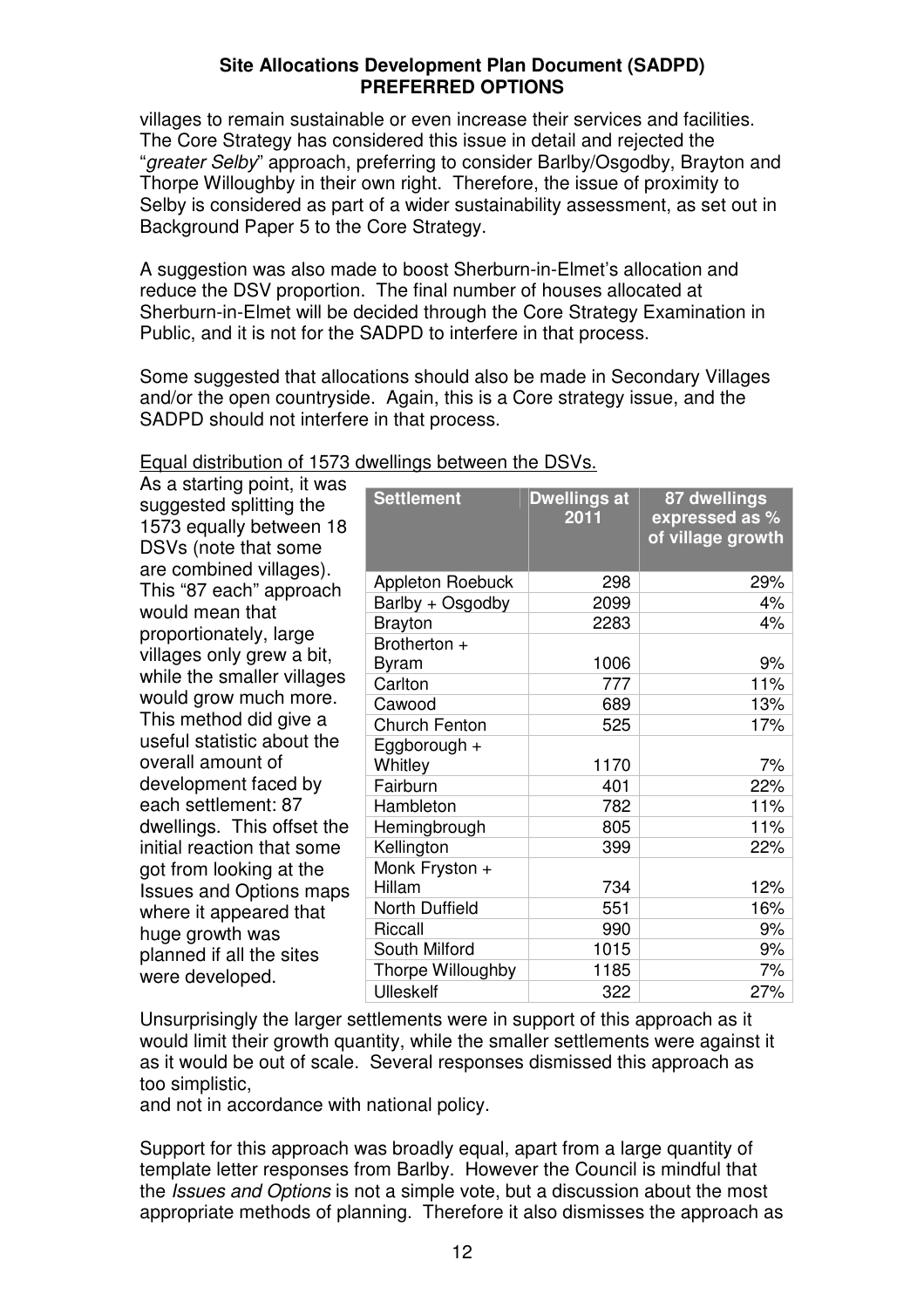too simplistic as it ignores the differences between villages and their relative ability to accommodate development.

An alternative simple approach was suggested that assigned a 10% blanket growth in each DSV. This approach was also considered by many to be "fair".

The Council considers that the 10% approach is "fairer" than the 87 each approach, but in itself is also simplistic. However it considers it a reasonable "starting point" for distributing development which may be refined through consideration of each village's needs and ability to accommodate development.

The Council also agrees with the majority of respondents who suggest that a more detailed assessment of each village to

| <b>Settlement</b>       | <b>Dwellings</b><br>at 2011 | 10%<br>Growth |
|-------------------------|-----------------------------|---------------|
| <b>Appleton Roebuck</b> | 298                         | 30            |
| Barlby + Osgodby        | 2099                        | 210           |
| <b>Brayton</b>          | 2283                        | 228           |
| Brotherton + Byram      | 1006                        | 101           |
| Carlton                 | 777                         | 78            |
| Cawood                  | 689                         | 69            |
| <b>Church Fenton</b>    | 525                         | 53            |
| Eggborough + Whitley    | 1170                        | 117           |
| Fairburn                | 401                         | 40            |
| Hambleton               | 782                         | 78            |
| Hemingbrough            | 805                         | 81            |
| Kellington              | 399                         | 40            |
| Monk Fryston + Hillam   | 734                         | 73            |
| <b>North Duffield</b>   | 551                         | 55            |
| Riccall                 | 990                         | 99            |
| South Milford           | 1015                        | 102           |
| Thorpe Willoughby       | 1185                        | 119           |
| <b>Ulleskelf</b>        | 322                         | 32            |
| <b>TOTAL</b>            | 16031                       | 1605          |

see which could accommodate development more easily in line with sustainability criteria is required.

Accordingly, the Council considers each DSV has attributes that could potentially increase or decrease its ability to absorb development. These issues were explored in the SADPD Issues and Options, and some suggestions have been put forward. The issues to explore are therefore:

- Existing housing numbers size of the village
- Sustainability issues (services and facilities in each settlement, and transport to other settlements)
- Housing need
- Physical and policy constraints

Given the above, a sequential approach that considers all of these issues is set out below.

*NB: Clearly the figures will not exactly match the 1573 requirement, so a prorata adjustment in the final figure will be used.*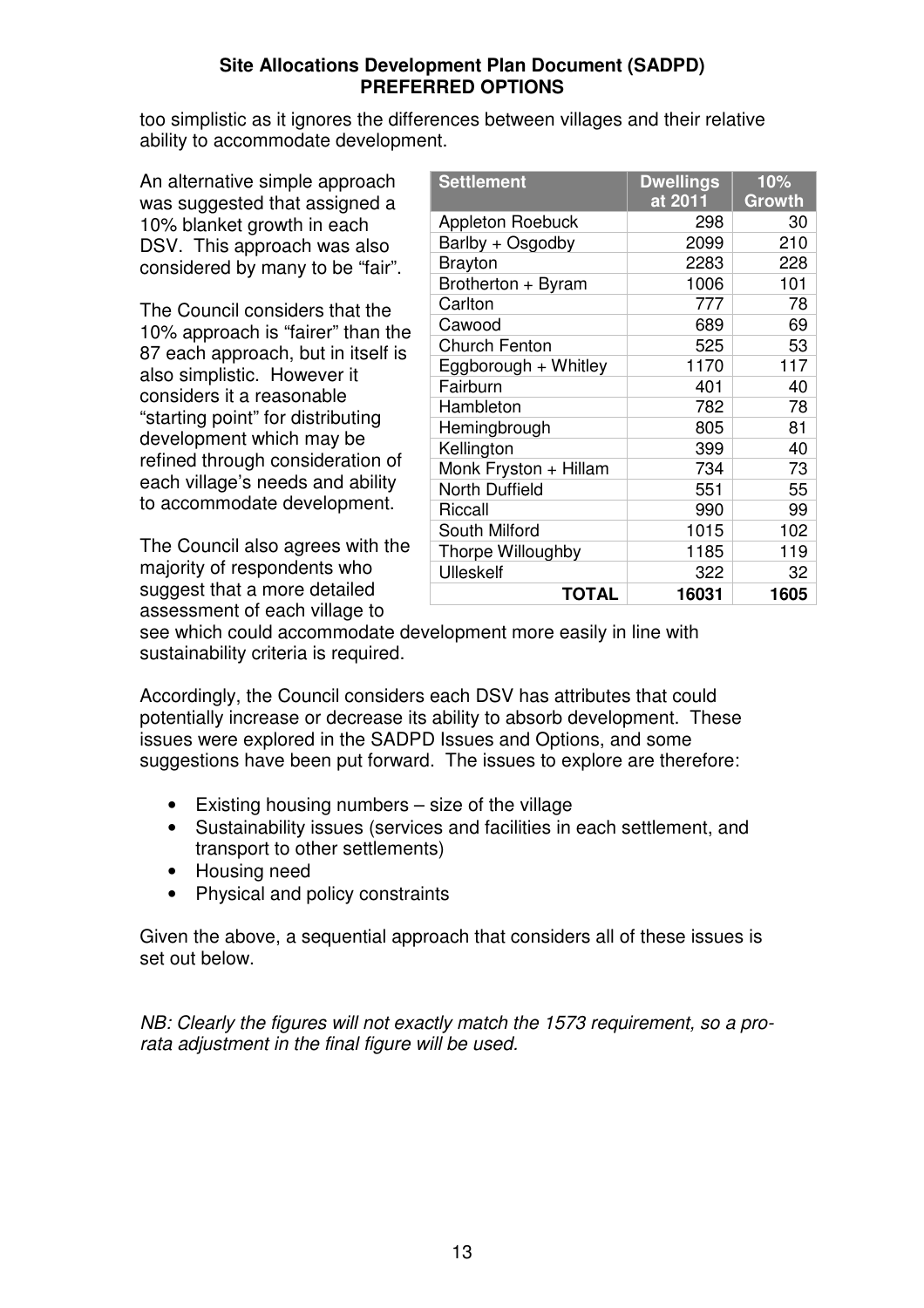### Sustainability Issues

The Council is satisfied that all of the DSVs have *some* potential for growth – hence their designation in the Core Strategy. However not all the villages have equal services and facilities, and their geographic location brings further differences in terms of travelling to other services and facilities. In order to distribute the housing numbers more fairly, an adjustment can be made to reflect the relative sustainability of each DSV.

The *Core Strategy Background Paper Number 5: Sustainability Assessment of Rural Settlements* (*Updated July 2008 and Addendum January 2011*) considered a range of sustainability issues:

- Size broad indicator of local market available, and need, for services, together with potential for developing local community groups etc.
- $\bullet$  Basic local Services a quide to the strength of the existing service base
- Accessibility particularly by public transport to RSS Principal Service Centre (or, in the case of York – Sub Regional Centre) and to the Local Service Centres of Sherburn and Tadcaster or Local Service Centres outside the District.
- Local Employment

Each village was then scored against the criteria, and given an overall ranking. Table 7 on page 15 of that document shows the villages ranking. Those villages with greater relative sustainability should accommodate more development, as set out below

- Rank 1: Most sustainable 15% adjustment
- Rank 2: More sustainable 10% adjustment
- Rank 3: Less sustainable 5% adjustment
- Rank 4: Least sustainable no adjustment

*NB: the ranking is relative to other Designated Services Villages, not an assessment of their overall ability to accommodate growth.*

| <b>Settlement</b>        | <b>Overall</b><br><b>Ranking</b> | <b>Sustainability</b><br>adjustment<br>expressed as<br>dwellings |
|--------------------------|----------------------------------|------------------------------------------------------------------|
| <b>Appleton Roebuck</b>  | 4                                | 0                                                                |
| Barlby + Osgodby         | 1                                | 315                                                              |
| <b>Brayton</b>           | 1                                | 342                                                              |
| Brotherton + Byram       | 2                                | 101                                                              |
| Carlton                  | 3                                | 39                                                               |
| Cawood                   | 3                                | 34                                                               |
| <b>Church Fenton</b>     | 3                                | 26                                                               |
| Eggborough +<br>Whitley  | 3                                | 59                                                               |
| Fairburn                 | 3                                | 20                                                               |
| Hambleton                | $\overline{2}$                   | 78                                                               |
| Hemingbrough             | $\overline{2}$                   | 81                                                               |
| Kellington               | $\overline{3}$                   | 20                                                               |
| Monk Fryston +<br>Hillam | 3                                | 37                                                               |
| North Duffield           | 4                                | 0                                                                |
| Riccall                  | 1                                | 149                                                              |
| South Milford            | 2                                | 102                                                              |
| <b>Thorpe Willoughby</b> | 1                                | 178                                                              |
| <b>Ulleskelf</b>         | 3                                | 16                                                               |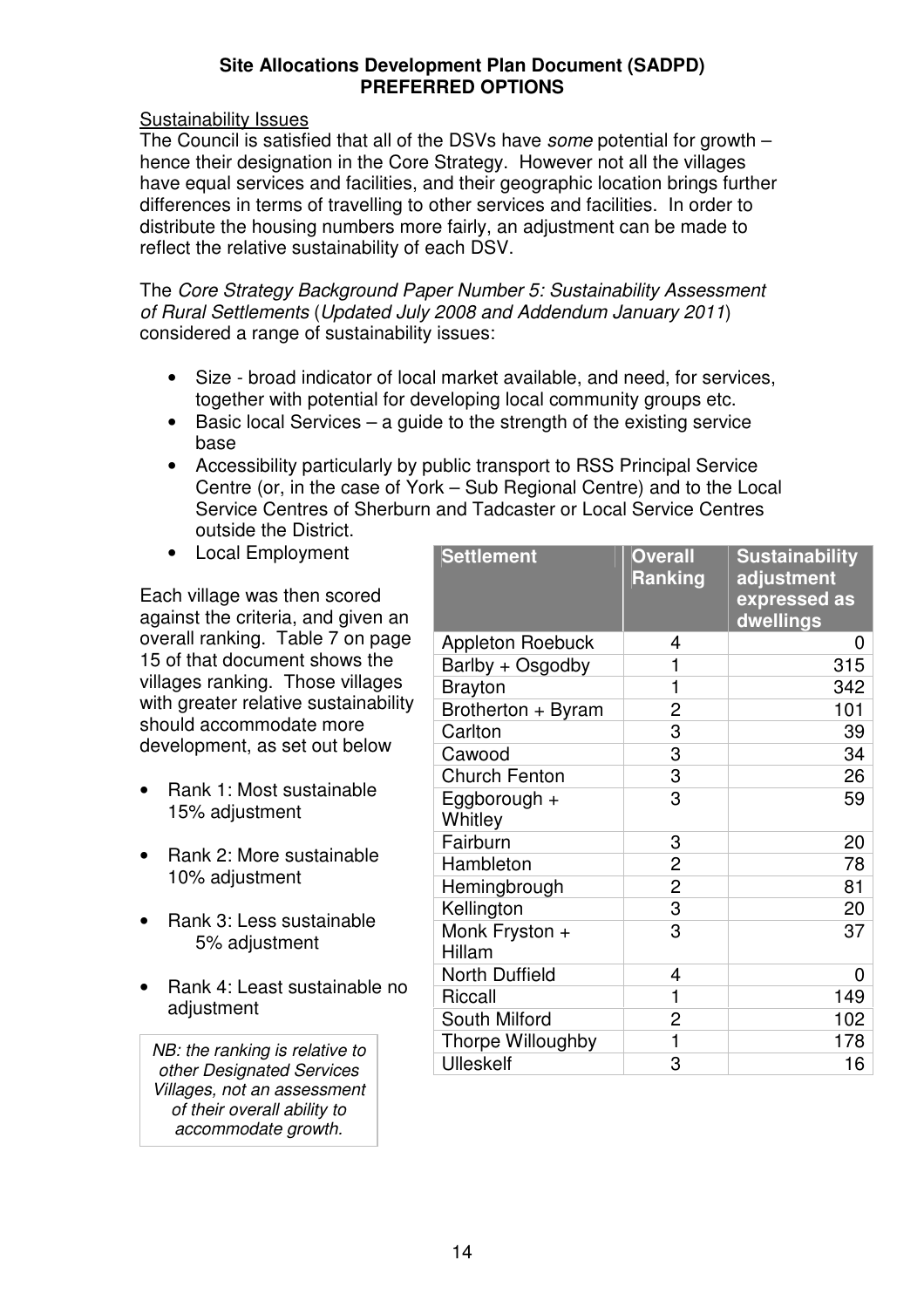### Housing Needs and Desires

Strong support was received for apportioning housing growth to those areas where there is a greater need. The *Selby 2009 Strategic Housing Market Assessment* (*SHMA*) identifies 10 sub-areas in the District for housing market analysis purposes. The SHMA does not suggest market demand which could influence any adjustment of numbers in the DSVs, although it does highlight sub-areas where there is need for affordable housing (page 55 Table 4.11). Given that the most likely method of delivering affordable housing is as a proportion of market housing, this could be used to influence the distribution between the villages.

| <b>Sub-Area</b>                                                          | <b>Total affordable</b><br>housing<br>requirement | % of total annual<br>need |
|--------------------------------------------------------------------------|---------------------------------------------------|---------------------------|
| Selby                                                                    | 110                                               | n/a                       |
| Sherburn-in-Elmet                                                        | 43                                                | n/a                       |
| <b>Tadcaster</b>                                                         | 16                                                | n/a                       |
| Central                                                                  | 34                                                | 14.2                      |
| East                                                                     | 34                                                | 14.2                      |
| <b>North East</b>                                                        | 39                                                | 16.2                      |
| Northern                                                                 | 13                                                | 5.4                       |
| South East                                                               | 35                                                | 14.6                      |
| Southern                                                                 | 48                                                | 20                        |
| Western                                                                  | 37                                                | 15.4                      |
| <b>Total</b><br>(excluding Selby,<br>Sherburn-in-Elmet<br>and Tadcaster) | 240                                               | 100                       |

Given the above, those villages with greater affordable housing need should accommodate more development, as set out below

| Rank    | <b>Need</b>   | <b>Adjustment</b> |
|---------|---------------|-------------------|
| Rank 1: | $16 - 20\%$ : | $+15%$            |
| Rank 2: | $11 - 15\%$ : | $+10%$            |
| Rank 3: | $6 - 10\%$ :  | $+5%$             |
| Rank 4: | $0 - 5\%$ :   | no adjustment     |

| <b>Settlement</b>       | <b>Housing</b><br><b>Sub-Area</b> | <b>Rank</b><br>group<br>$1-4$ | <b>Housing need</b><br>adjustment<br>expressed in<br>dwellings |
|-------------------------|-----------------------------------|-------------------------------|----------------------------------------------------------------|
| <b>Appleton Roebuck</b> | Northern                          | 4                             | 0                                                              |
| Barlby with Osgodby     | East                              | 2                             | 210                                                            |
| <b>Brayton</b>          | Central                           | 2                             | 228                                                            |
| Brotherton + Byram      | Western                           | 2                             | 101                                                            |
| Carlton                 | South East                        | $\overline{2}$                | 78                                                             |
| Cawood                  | <b>North East</b>                 | 1                             | 103                                                            |
| <b>Church Fenton</b>    | Western                           | $\overline{c}$                | 53                                                             |
| Eggborough + Whitley    | Southern                          | 1                             | 176                                                            |
| Fairburn                | Western                           | 2                             | 40                                                             |
| Hambleton               | Central                           | 2                             | 78                                                             |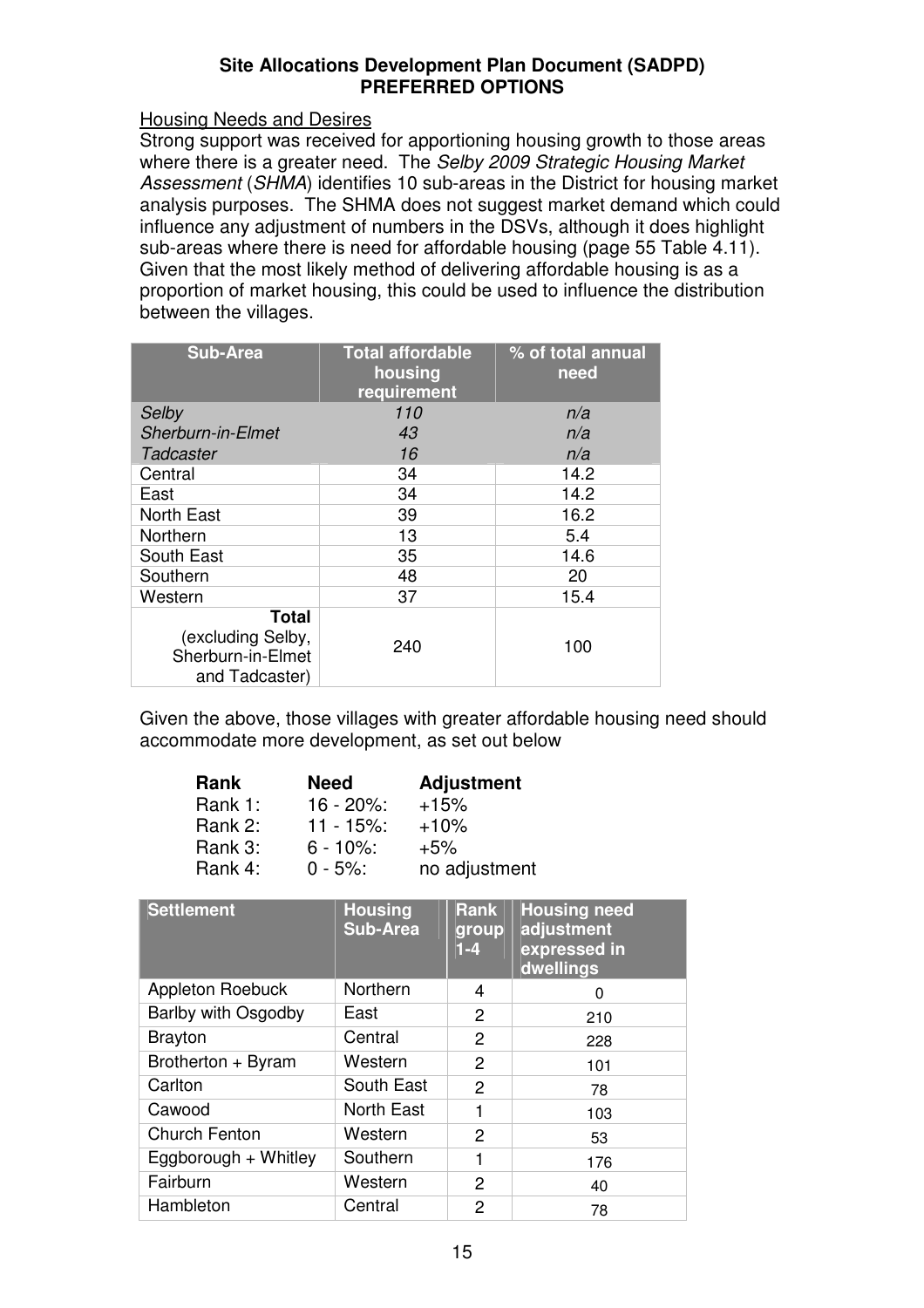| Hemingbrough          | East              | 2 | 81  |
|-----------------------|-------------------|---|-----|
| Kellington            | Southern          |   | 60  |
| Monk Fryston + Hillam | Western           | 2 | 73  |
| North Duffield        | North East        |   | 83  |
| Riccall               | <b>North East</b> |   | 149 |
| South Milford         | Western           | 2 | 102 |
| Thorpe Willoughby     | Central           | 2 | 119 |
| <b>Ulleskelf</b>      | Northern          | 4 | 0   |

## **Constraints**

Some settlements have physical and policy constraints such as Green Belt, flood zones and landscape designations that will be more constrictive in some villages than others.

The *Selby 2009 Strategic Housing Land Availability Assessment* (*SHLAA*) is a schedule of land availability which also identifies constraints. There are no policy recommendations resulting from the SHLAA – it is merely a factual study. Consequently it contains no guidance to suggest apportioning of housing numbers between settlements. Issue D in the Issues and Options paper considered the selection of sites, and it is there that these issues will be taken in to consideration. It is not considered appropriate to use such designations in the apportioning of housing numbers between the villages.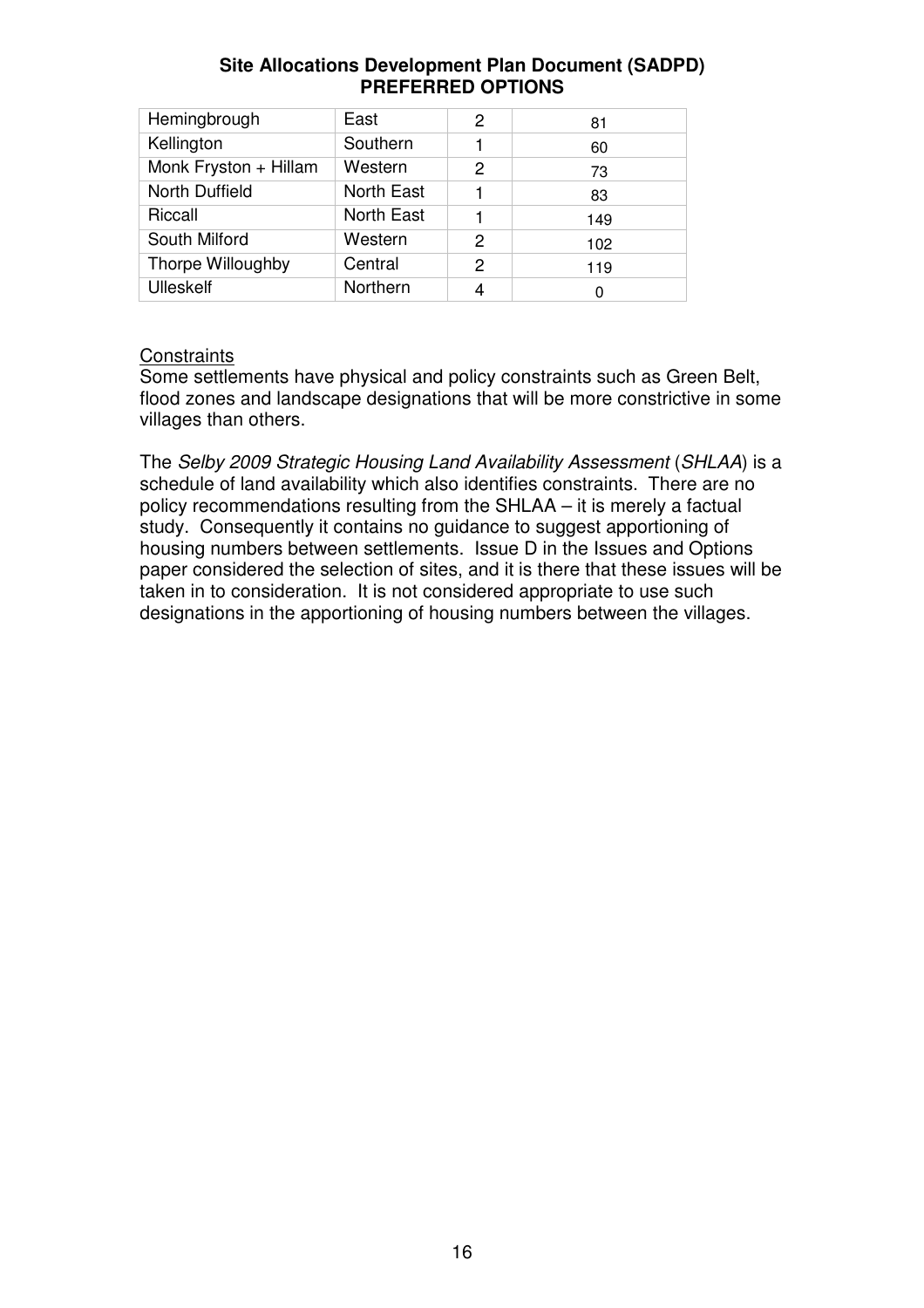### **Housing Distribution Sub Total**

Using the above methodology, the 10% growth starting figure is increased in those settlements where there is an affordable housing need, and where relatively development could be more easily accommodated in terms of sustainability criteria. The table below shows those adjustments.

The sub-total figures are achieved by adding the relevant growth figures together. This produces a grand total of some three and a half times the actual DSV housing need of 1573. Therefore those figures are adjusted prorata to produce the final figure in the grey column.

| <b>Settlement</b>        | Housing Sub-Area | Dwellings at 2011 | <u>10% growth</u> | <b>SB</b><br><u>sustainabili</u><br>ustment<br>wellings<br>elative | need<br>Sp<br><b>Lustment</b><br>affordable<br>wellings<br>$\overline{\bullet}$<br>$\overline{ }$ | Sub-total | ro-rata adjustment:<br><u>final housing</u><br>umbers<br>n. | $\frac{6}{6}$<br><b>DSV</b> growth as |
|--------------------------|------------------|-------------------|-------------------|--------------------------------------------------------------------|---------------------------------------------------------------------------------------------------|-----------|-------------------------------------------------------------|---------------------------------------|
| Appleton Roebuck         | Northern         | 298               | 30                | 0                                                                  | 0                                                                                                 | 30        | 10                                                          | 5%                                    |
| Barlby + Osgodby         | East             | 2099              | 210               | 315                                                                | 210                                                                                               | 735       | 234                                                         | 11%                                   |
| <b>Brayton</b>           | Central          | 2283              | 228               | 342                                                                | 228                                                                                               | 798       | 254                                                         | 11%                                   |
| Brotherton + Byram       | Western          | 1006              | 101               | 101                                                                | 101                                                                                               | 303       | 97                                                          | 10%                                   |
| Carlton                  | South<br>East    | 777               | 78                | 39                                                                 | 78                                                                                                | 195       | 62                                                          | 8%                                    |
| Cawood                   | North East       | 689               | 69                | 34                                                                 | 103                                                                                               | 206       | 66                                                          | 9%                                    |
| <b>Church Fenton</b>     | Western          | 525               | 53                | 26                                                                 | 53                                                                                                | 132       | 42                                                          | 8%                                    |
| Eggborough +<br>Whitley  | Southern         | 1170              | 117               | 59                                                                 | 176                                                                                               | 352       | 112                                                         | 9%                                    |
| Fairburn                 | Western          | 401               | 40                | 20                                                                 | 40                                                                                                | 100       | 32                                                          | 8%                                    |
| Hambleton                | Central          | 782               | 78                | 78                                                                 | 78                                                                                                | 234       | 74                                                          | 9%                                    |
| Hemingbrough             | East             | 805               | 81                | 81                                                                 | 81                                                                                                | 243       | 77                                                          | 10%                                   |
| Kellington               | Southern         | 399               | 40                | 20                                                                 | 60                                                                                                | 120       | 38                                                          | 10%                                   |
| Monk Fryston +<br>Hillam | Western          | 734               | 73                | 37                                                                 | 73                                                                                                | 183       | 58                                                          | 8%                                    |
| <b>North Duffield</b>    | North East       | 551               | 55                | $\mathbf 0$                                                        | 83                                                                                                | 138       | 44                                                          | 8%                                    |
| <b>Riccall</b>           | North East       | 990               | 99                | 149                                                                | 149                                                                                               | 397       | 127                                                         | 13%                                   |
| South Milford            | Western          | 1015              | 102               | 102                                                                | 102                                                                                               | 306       | 98                                                          | 10%                                   |
| Thorpe Willoughby        | Central          | 1185              | 119               | 178                                                                | 119                                                                                               | 416       | 133                                                         | 11%                                   |
| <b>Ulleskelf</b>         | Northern         | 322               | 32                | 16                                                                 | $\mathbf 0$                                                                                       | 48        | 15                                                          | 6%                                    |
| <b>TOTAL</b>             | ۰                | 16031             | 1605              | 1597                                                               | 1734                                                                                              | 4936      | 1573                                                        | 10%                                   |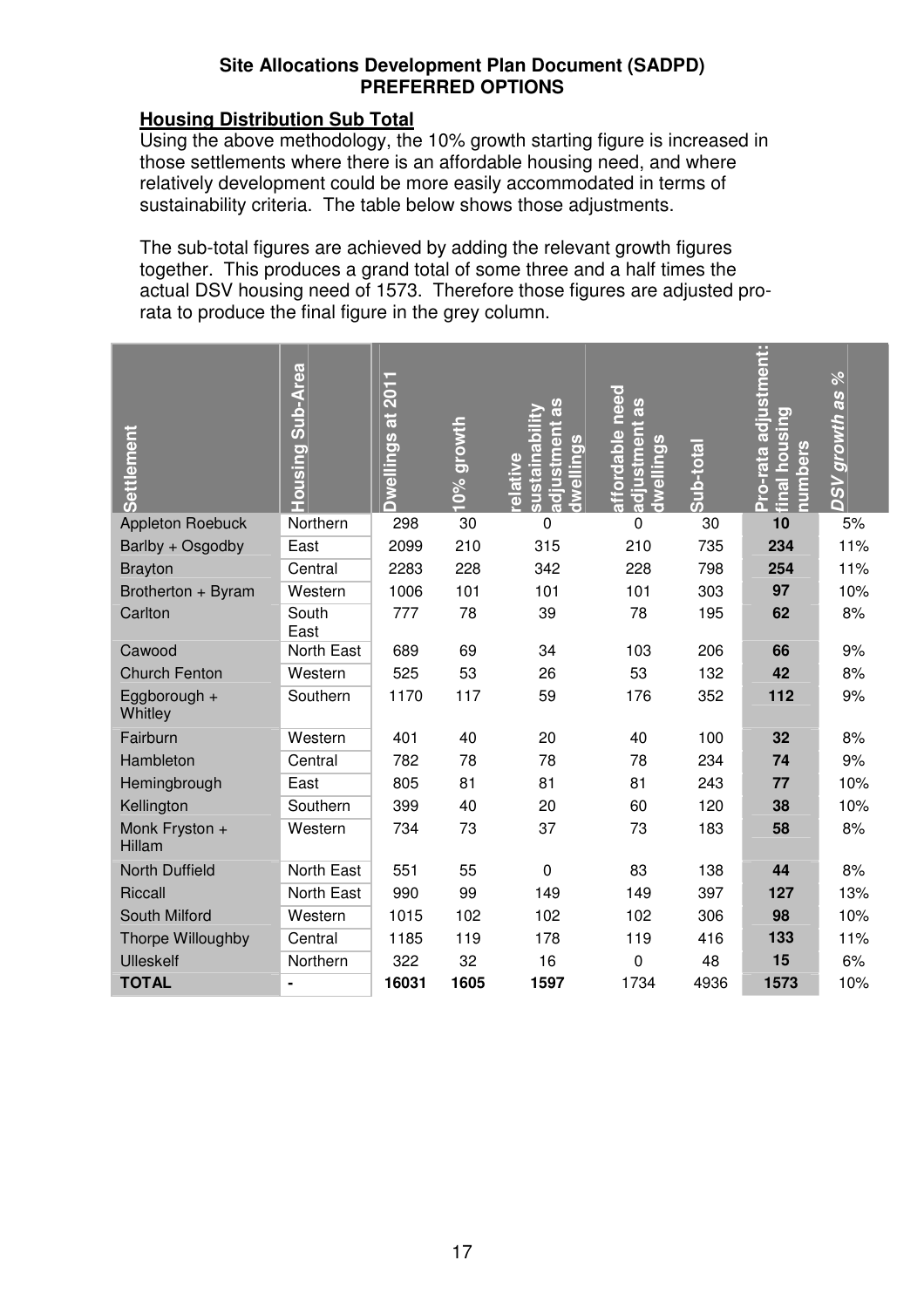### **Local Plan Phase 2 Sites Release**

In September, the Council reassessed the housing land supply in the District and found that it could no longer demonstrate the required 5 years' supply (PPS3). This means that despite a low level of house building taking place across the country, that more land must be made available to prospective development. The Council had two options: do nothing and allow planning applications on "windfall" sites to come forward uncontrolled and unchecked, or to release the sites identified in the 2005 Selby District Local Plan as Phase 2 sites. The Council chose the release of Phase 2 sites as the most suitable option at it's meeting on 13 September.

The timing of this release is unfortunate as it coincides with the SADPD process, however development plans are fluid and continually evolve to embrace real-world circumstances. The Council noted that the release of these Phase 2 sites would not be in addition to the overall numbers set out in the Core Strategy – instead it would contribute to the Core Strategy objectives and as a consequence, will help to deliver the SADPD.

Although it was stated in the Issues and Options paper that the Phase 2 sites would not automatically be brought forward but would be reassessed alongside other potential development sites, the majority of Phase 2 sites have been identified as the preferred options sites. Therefore the impact of the release of Phase 2 sites on the SADPD is not so great. Where Phase 2 sites have been released, these are clearly set out in the text for each settlement and shown on the maps with a green outline. The released sites are also shown in the table below:

| <b>SDLP Site</b> | <b>Site Location</b>                  | <b>SADPD site</b> | <b>Number of units</b> |
|------------------|---------------------------------------|-------------------|------------------------|
| Reference        |                                       | reference         |                        |
| BYR/1            | East Acres, Bryam                     | <b>BRBY 001</b>   | 20                     |
| CAM/1            | Drax Road, Camblesforth               | X 017             | 55                     |
| CAR/1            | High Street, Carlton                  | <b>CARL 002</b>   | 38                     |
| CAR/2            | Low Street, Carlton                   | CARL 003/004      | 12                     |
| EGG/2            | High Eggborough Road, Eggborough      | <b>EGWH 002</b>   | 30                     |
| EGG/3            | Selby Road, Eggborough                | <b>EGWH 004</b>   | 57                     |
| HAM/1            | Cherwell Court, Hambleton             | HMBT 004          | 14                     |
| OSG/1            | Tindall's Farm, Osgodby               | <b>BARL 003</b>   | 48                     |
| SEL/1            | Cross Hills Lane, Selby               | <b>SELB 001</b>   | 450                    |
| STM/1(B)         | Land at Lund Syke Lane, South Milford | <b>SMIL 002</b>   | 98                     |
| SHB/1(B)         | Low Street, Sherburn in Elmet         | <b>SHER 007</b>   | 282                    |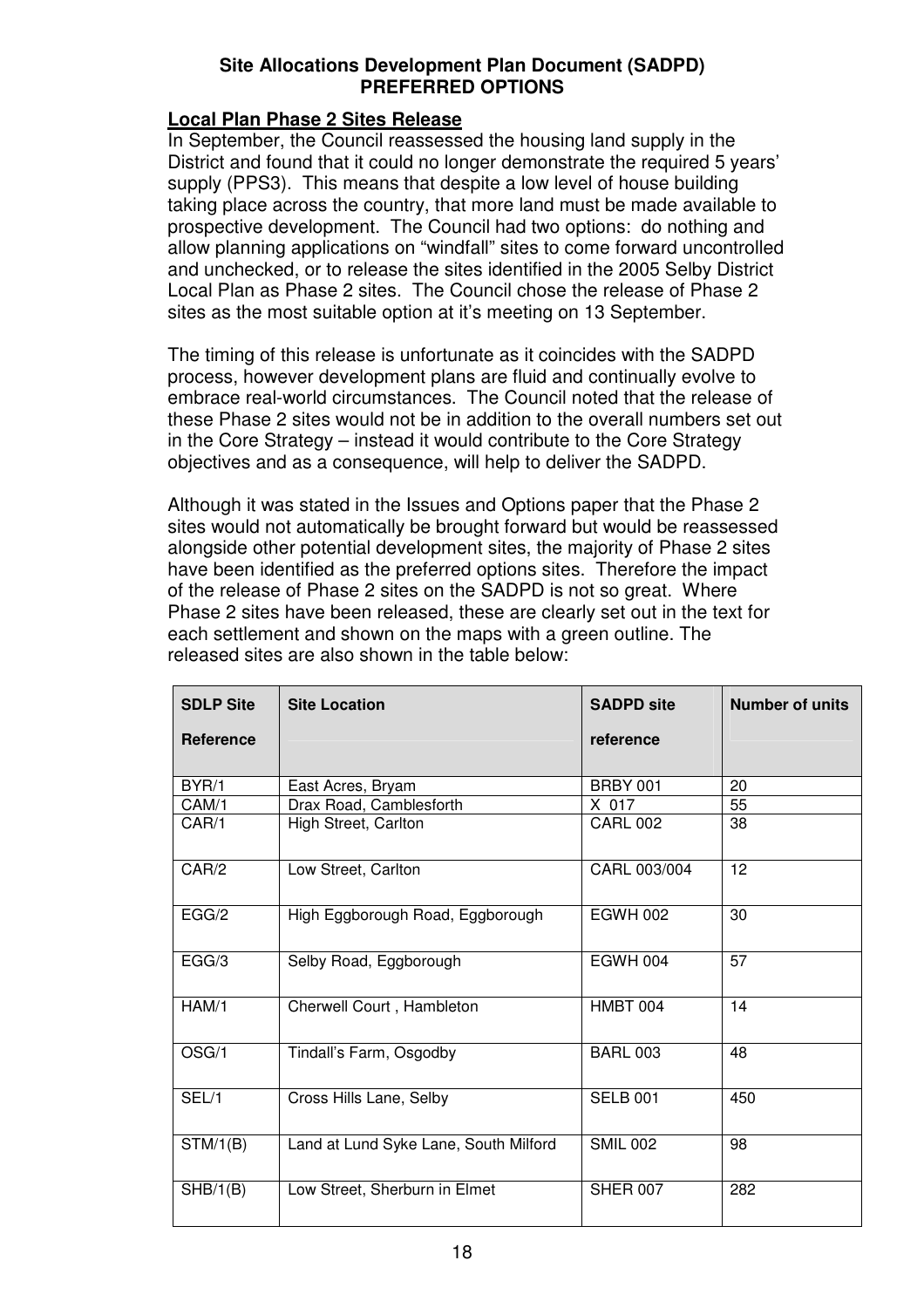| <b>SDLP Site</b> | <b>Site Location</b>          | <b>SADPD site</b> | <b>Number of units</b> |
|------------------|-------------------------------|-------------------|------------------------|
| Reference        |                               | reference         |                        |
| TAD/2            | Station Road, Tadcaster       | <b>TADC 006</b>   | 104                    |
| THW/2            | Leeds Road, Thorpe Willoughby | <b>THWI 001</b>   | 133                    |

Note: the 2005 Selby District Local Plan sets out a different yield from these sites compared with that set out in this Preferred Options paper. The Council agreed to the release of sites using the revised numbers set out in the SADPD Preferred Options as the most up to date situation. It is important to reiterate that housing numbers are indicative not absolute, and the final numbers/densities will only be established through a formal planning application.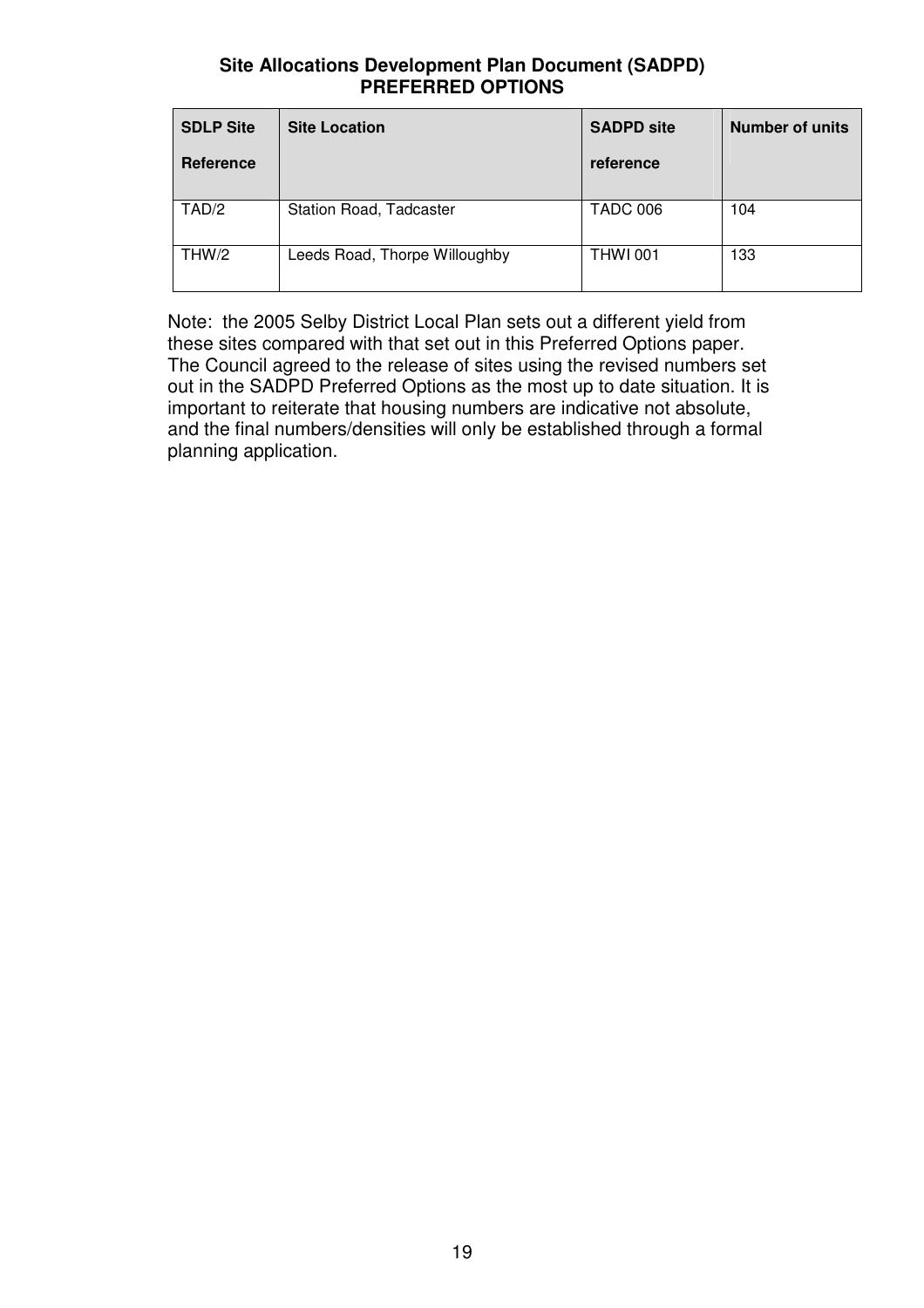### **Issue B: prioritising the release of land over the next 15 years.**

Responses were varied in this issue. Overall, there was majority support for some phasing mechanism, but a split as to what is the most appropriate. Unsurprisingly, a market-led approach to release all sites at once for maximum flexibility was preferred by the industry. A number of other responders also supported this view as it would be simple to achieve, but would likely lead to over-development and the premature delivery of the housing numbers.

Delivery is very important to the national housing shortage, and responders pointed out that in such a fragile economy as it presently is, it would be inadvisable to place artificial or arbitrary phasing on sites.

Phasing based on geographic location (proximity to Selby or hierarchy of settlement) was dismissed as it is an artificial approach, not taking in to consideration the needs of individual settlements. The same applies to phasing based on site size.

A less dictatorial approach achieved some support where the DSV sites are all released immediately, but phasing occurs in Selby, Sherburn-in-Elmet and Tadcaster where there are more dwellings required.

Basing phasing on the SHLAA was rejected as it is merely a broad assessment of sites suitability and potential availability. The majority of sites are available immediately or in the short term, and as such there would be very little phasing achieved from it.

Phasing based on SHMA and/or housing needs survey was rejected as the reports are not updated regularly enough to match the changes in the housing market.

Another call was for phasing based on past completions – those settlements that have realised a large growth over the last 20 years could be exempted from the first phase to allow the settlement to "breathe". Similar to the distribution of housing numbers in the DSVs, the Council considers the villages to be sustainable locations, and preventing future development on the basis of previous growth is obtuse.

Combining options to create a more complex phasing model was also rejected as it would be unnecessarily bureaucratic. Given the above, the Council does not consider that any phasing is necessary in the Designated Service Villages, instead allowing the market to decide on the timing of delivery to ensure it occurs when it is most needed.

In Tadcaster, previous non-delivery of sites means that there is less certainty in that market, and sites are more vulnerable to non-delivery. As such, no phasing is proposed in Tadcaster.

In Selby and Sherburn in Elmet, phasing is more realistic given the number of sites that are likely to be realised. However, the Council has dismissed potential approaches (above) as artificial or unrealistic. With such a large number of sites - some that are complex and so will take the whole plan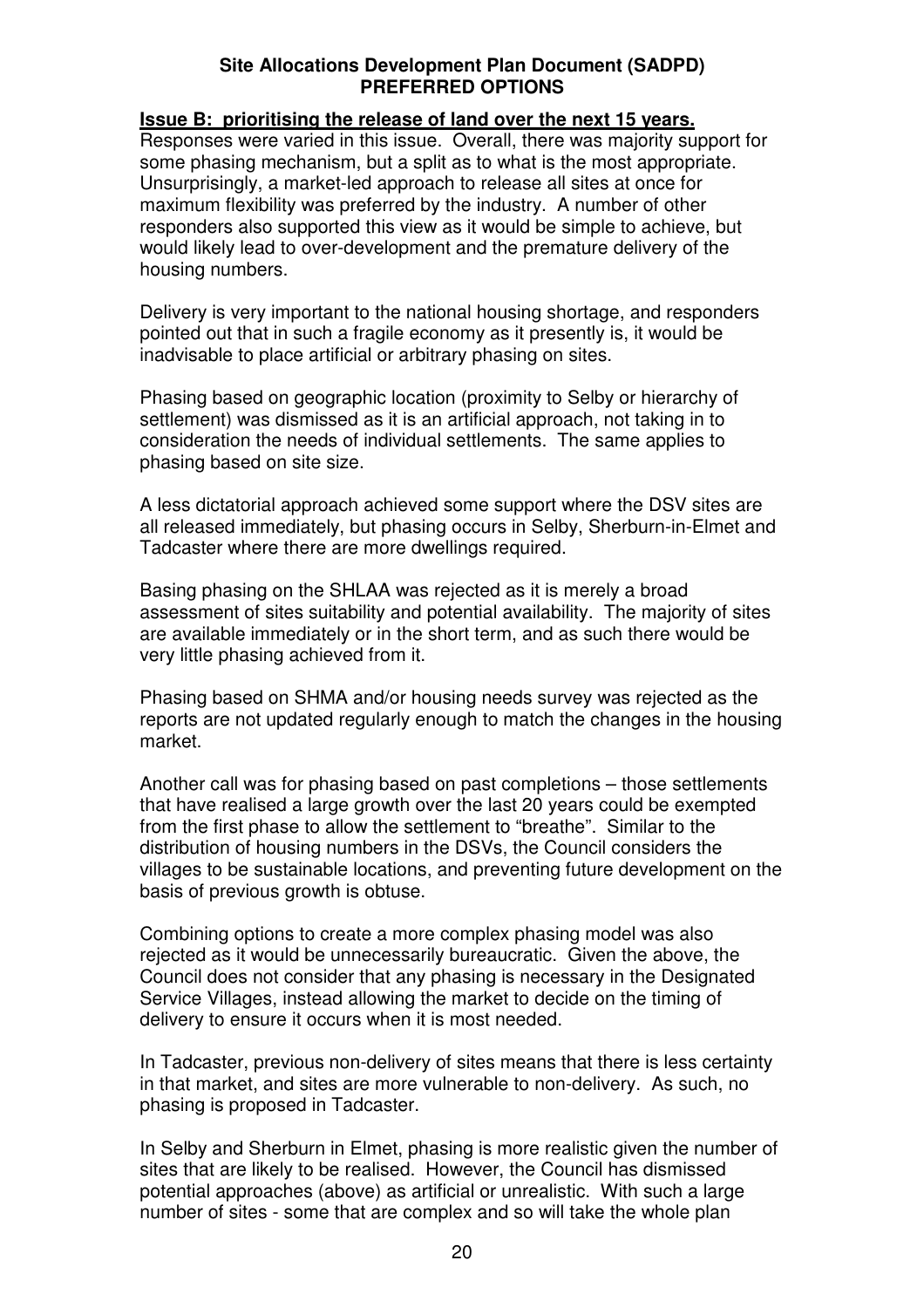period to deliver – it is once again unnecessary to artificially limit the delivery of housing.

The Council considers that phasing will be achieved through the market adjusting itself – delivering more in the boom periods and less in the slack periods. Additionally, the timing of installation of infrastructure will also place its own checks on the pace of development. Although infrastructure can be upgraded and installed where there are identified deficiencies, this will take time to do and infrastructure providers have their own timetables to achieve this. This will inevitably "apply the brakes" to development over the plan period.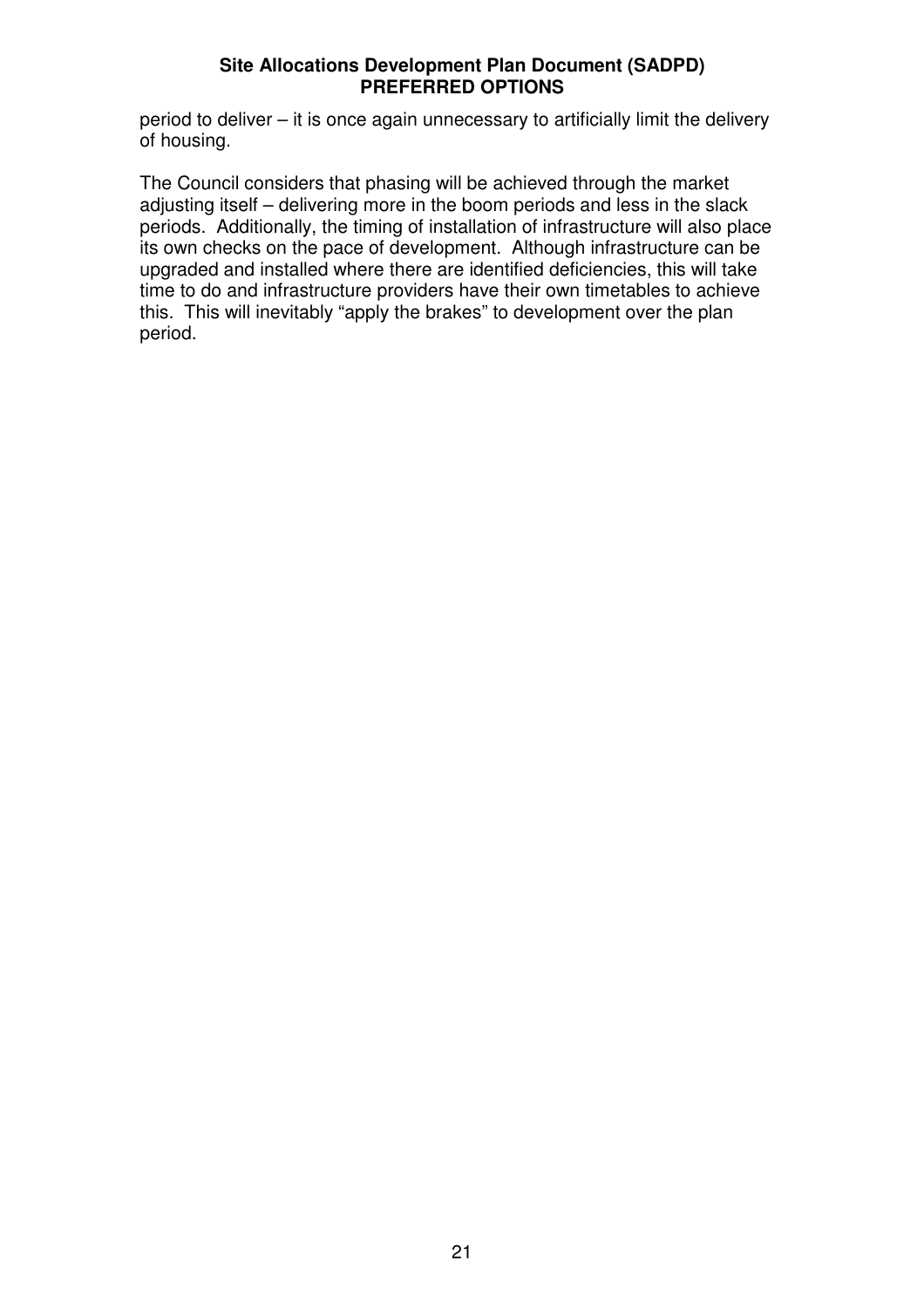### **Issue C: How to work out the overall amount of land required**

The Council doesn't want to allocate more land than is necessary for development, particularly on Greenfield land. Therefore it believes that some control over the amount of land released should be exercised. There remains the need to make better use of land despite the removal of minimum density thresholds in PPS3. It was also noted that city-centre densities of 50+ "dwellings per hectare" (dph) were inappropriate in this semi-rural district. The industry noted that high density flat type developments were no longer popular with buyers.

The overall response was for high quality development that is respectful to local character, regardless of a density figure being used. The Council supports this view, noting that density is a broad indicator not the definitive test of a proposed development's suitability.

On this basis, there was strong support for a village-specific density figure, or at least a settlement hierarchy-based approach whereby the larger settlements took on a higher density than the smaller villages. The Council considers such an approach unnecessary as it could artificially prevent the development of low density bungalows in Selby town, or retirement flats in the smaller villages purely on the basis of a number. Basing the density on the existing village density would be misleading – potentially stifling bungalow or apartment development in some places due to a middle of the road existing density. This could cause a larger housing problem in that all development would lack variety. PPS3 also advises against such an approach. The Council interprets this suggestion as another request for development that is respectful to local character, rather than a request for specific numbers.

Basing the figure on the past 10 years of development had a small amount of support, but the Council also consider such an approach to be misleading. Recent short-lived development trends are not necessarily a guide for the future development trends – the industry already highlighting that the recent boom of apartment buildings has ended.

As local character is so important, the approach of basing density on only the "traditional" part of a village was promoted by several responders. However such an approach is also considered inappropriate as historic needs may not match today's needs. Many of these areas were built before cars, with no facilities for accommodating modern creature comforts – even things as simple as recycling boxes and waste bins. Attempting to match historic density with modern needs can result in compromised developments. Again, the Council interprets this overall request for high quality development that fits in with local character.

In terms of establishing a figure, the Council is mindful that it must be flexible to respond to changes in the market over the life of the plan. It is also reminded that the figure used in the SADPD is only a broad guide to establishing how much land is required, not a fixed density "set in stone". By establishing a broad figure it sets an example that better use of land must be made to avoid unnecessary use of Greenfield sites, but also allows flexibility to exceed the suggested development figures on each site.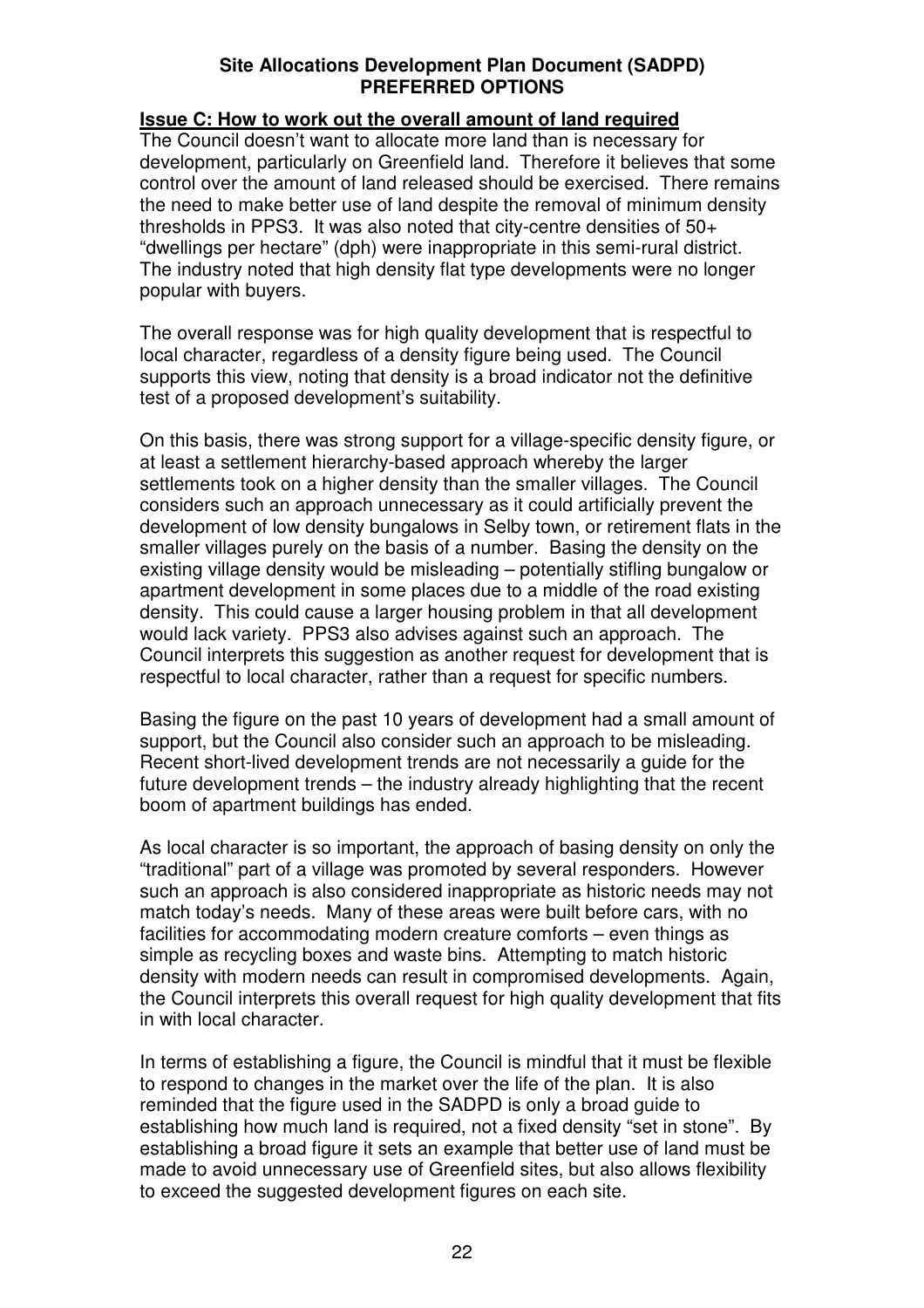Despite some conflicting responses about flexibility and rigidity, the Council is satisfied that a district-wide figure for this purpose is satisfactory. As such it considers the use of the "old PPS3" 30dph to be a reasonable approach.

Through the normal Development Management process, planning applications can address the precise number of dwellings based on the site's characteristics, fitting in with local character, and other such issues. As potential sites do not form neat parcels of land that accommodate standardised developments, such a broad figure will be exceeded on some sites and reduced on others, thus achieving a overall balance across the district. The Council is satisfied that this approach will give simplicity and flexibility in the SADPD, and sufficient control over local character issues at the appropriate time in the context of the age.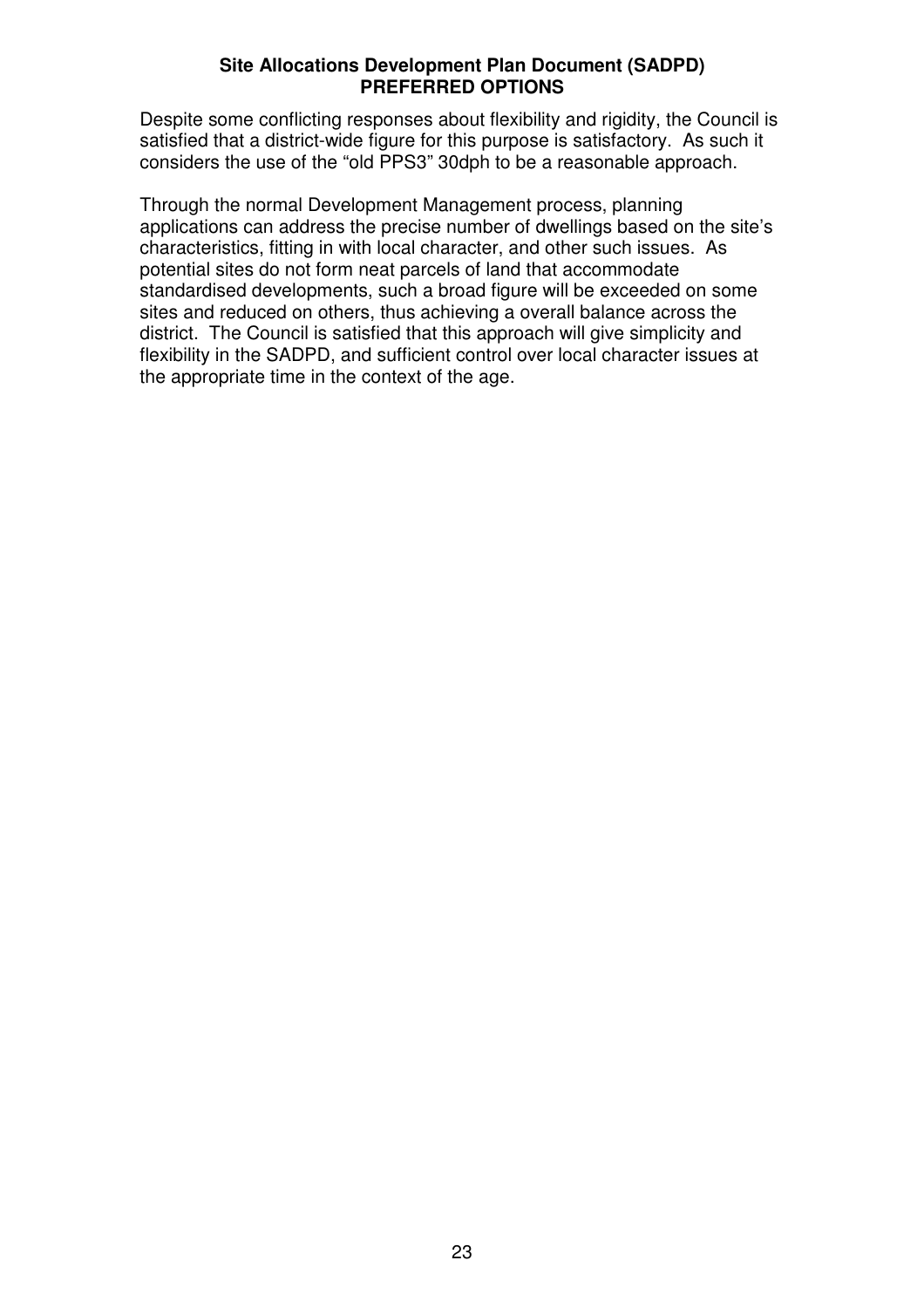### **Issue D: Selecting the most suitable sites**

The Issues and Options report proposed the following methodology for selecting sites.

- 1. Undertake the Sequential Test (Seek Flood Zone 1 first, Zone 2 second, and Zone 3 last)
- 2. Prioritise land that is available soonest.
- 3. Prioritise land in this order:
	- a. "Brownfield" land already within the Limits to Development
	- b. "Greenfield" land already within the Limits to Development
		- c. "Brownfield" land immediately adjacent to\* the Limits to Development,
	- d. "Greenfield" land immediately adjacent to\* the Limits to Development.
	- e. Do not allocate land that is not physically linked to the limits to development.
- 4. Direct new development as near to the settlement's services and facilities as possible (including public transport).
- 5. Direct new development where there will be least traffic impact.
- 6. Direct new development to where there are no existing planning constraints such as Green Belt, unless there are no alternatives.
- 7. Develop land that requires the least amount of infrastructure upgrading/development to minimise costs and disruption
- 8. Direct development to the sites with least wildlife impact?
- 9. Site development where its carbon footprint can be managed and reduced.

There was overall support for the proposed methodology, with a few amendments suggested. No other criteria were put forward.

Several of the criteria are self-explanatory such as Flood Zones, but more subjective issues such as proximity to services and sites that could reduce the carbon footprint were questioned with regard to the proposed methodology. The Council will consider the methodology of each criterion in the discussion below:

### **1 Undertake a Sequential Test (Flood Zones)**

The suggested method follows the basic sequential search set out in PPS25. Using the sequential search, development should be directed to the area of lowest flood risk as defined by the Environment Agency's flood risk maps.

The Council is committed to avoiding sites in Flood Zone 3b (Functional Floodplain) as this is land that is designed to flood in extreme weather to accommodate water. If development were to take place on such sites the flood water would have to go elsewhere which would put other areas at greater risk.

Flood Zone 3a is high risk (1 in 100 years event). FZ3a is the land that is most likely to flood due to ground conditions, land contours, barriers, channels and proximity to water courses. Ideally development would not take place on such sites unless it was unavoidable and the development use would not be of high value or high risk.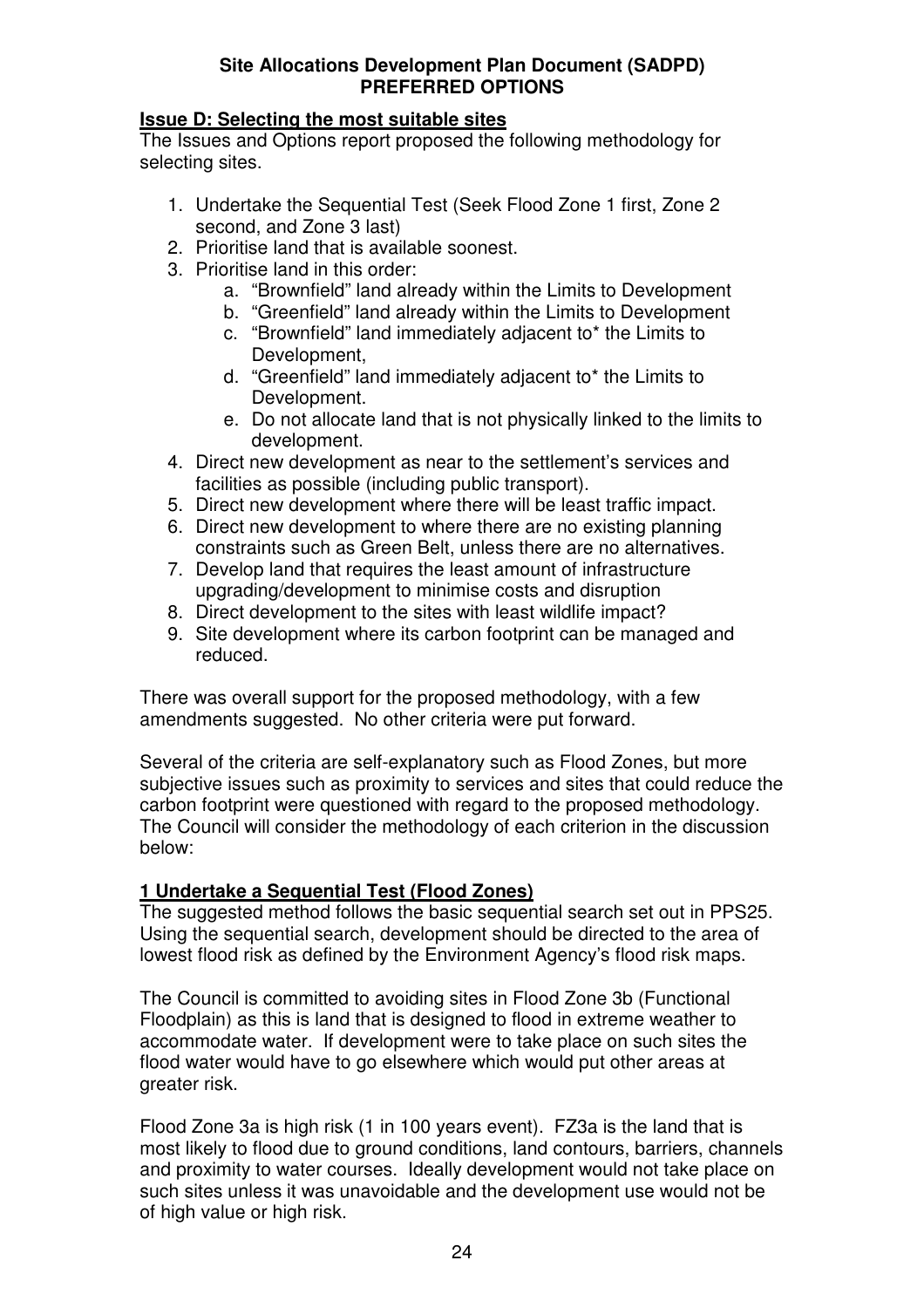Some responses suggest that no development should take place in FZ3 at all. The Council considers this too extreme a view, and inconsistent with PPS25 which states that development in FZ3 should be avoided if there are better sites, but not avoided at all costs. Non-populated development such as electrical pylons, wind turbines etc could be sited in FZ3, but residential and commercial development will avoid these sites wherever possible.

### Flood defences

In addition to the above exception, the Environment Agency recognises that some land is protected from flooding by physical barriers such as banks and flood walls. However, flood zones are drawn with the assumption that such defences may fail if put under constant heavy test. SDC agrees with the Environment Agency's use of a precautionary approach in zoning, and considers existing flood defences are an additional benefit, but not sufficient to consider a site equal to one in a sequentially preferable flood zone.

### Flood issues in the methodology for selecting sites

A call was made to reconsider flooding as the primary search criterion, stating that there are exceptions where development of some sites would bring other benefits that outweigh Flood Zone constraints. The Council considers such benefits to be occasional and site-specific, and the proposed methodology remains valid.

However, in Selby Town only, the *Selby Strategic Flood Risk Assessment* (supported by The Environment Agency) acknowledges the importance of Selby as the Principal Town, and to prevent further development on the basis of flood risk would be to ignore the sustainable strengths of development of the town. Therefore, for the purposes of sequential search, Selby Town urban area will be considered sequentially equal. Development will still be directed to sequentially-preferable sites, but FZ3a will not be a "show stopper" within the Selby urban area. Outside Selby Town no such weighting to flood risk shall be given.

The DSVs all have some land availability in Flood Zone 1 (least risk), however the sites that have been put forward are not all in those areas. Therefore the importance of management of flood risk is less important (albeit very important) and other considerations such as brownfield/greenfield and limits to development issues could move up the methodology.

### Approach to flood zones in Local Service Centres

Sherburn-in-Elmet and Tadcaster have some areas of Flood Zone 2 and 3, but the majority of land lies within Flood Zone 1. Development will be directed to those areas of least flood risk and the Council is satisfied that there is sufficient land available to accommodate the quantum of development. Nevertheless, should other factors remove land and Flood Zone 3 land is found to be the focus of allocations, then sites inside the Limit to Development of the other Local Service Centres will be sought before considering FZ3.

### Approach to flood zones in DSVs

In DSVs when FZ1 and FZ2 sites have been exhausted and sites are only available in FZ3, there remains a need to avoid FZ3. To do so it is proposed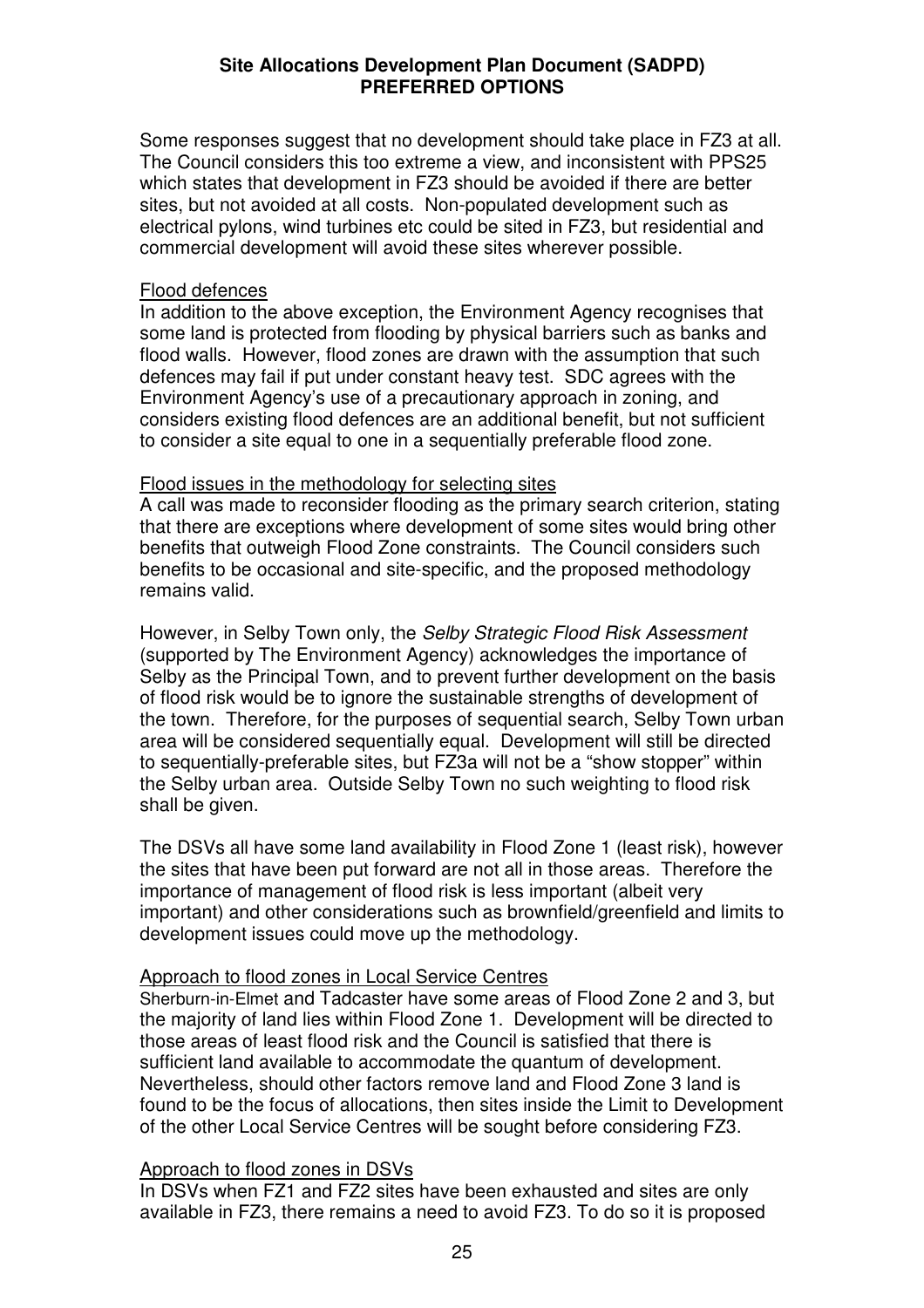to use a broadened the search for sequentially preferable sites to nearby villages, but only those in the same housing sub-area. Development will only be permitted on FZ3 sites in the DSV if there are no sequentially-preferable sites within or adjacent to the Limit to Development of other DSVs within the same housing sub-area (as set out in the SHMA). See sequential search in the DSVs table below:

| <b>Sequential</b><br>position | <b>Site location</b>                                                     |
|-------------------------------|--------------------------------------------------------------------------|
|                               | FZ1 in or adjacent to the village                                        |
| 2                             | FZ2 in or adjacent to the village                                        |
| 3                             | FZ1 in or adjacent to another DSV in the same Housing<br>Market Sub Area |
|                               | FZ2 in or adjacent to another DSV in the same Housing<br>Market Sub Area |
| 5                             | FZ3a in the DSV                                                          |

The DSV allocation should be distributed between DSVs only, so the broader search will not include the Principal Town or Local service Centres as they already have a specific housing allocation.

### **2 Prioritise land that is available soonest**

As the preferred option not to phase development it is not considered a constraint to the identification of land if it is not available immediately. Sites that are not available in the plan period will be discounted, so there should be no issue with deliverability. This criterion will be removed.

### **3 Prioritise Brownfield over Greenfield land**

Like flooding issues, this is largely based on national planning policy so it received support. There were some calls for no Greenfield land release, however as a small rural authority this is unrealistic given the strategic objectives and policies and associated housing numbers set in the Core Strategy.

Strong support was received for the policy of not allocating land in the open countryside that has no physical links with the DSV (for market housing or general employment use).

The Council considers the use of brownfield land to be very important, and it is closely tied (in the methodology and in national policy) with the use of land within the limits to development. As such it should be moved up the order.

### **4 Direct new development as near to the settlement's services and facilities as possible (including public transport)**

This issue generated a lot of support both directly, and also as a consequence of other considerations including where support was expressed for other criteria: eg

- reducing traffic impact by locating close to public transport
- reducing carbon footprint by locating close to shops/facilities
- protecting wildlife use infill and brownfield land (which is often in the heart of settlements)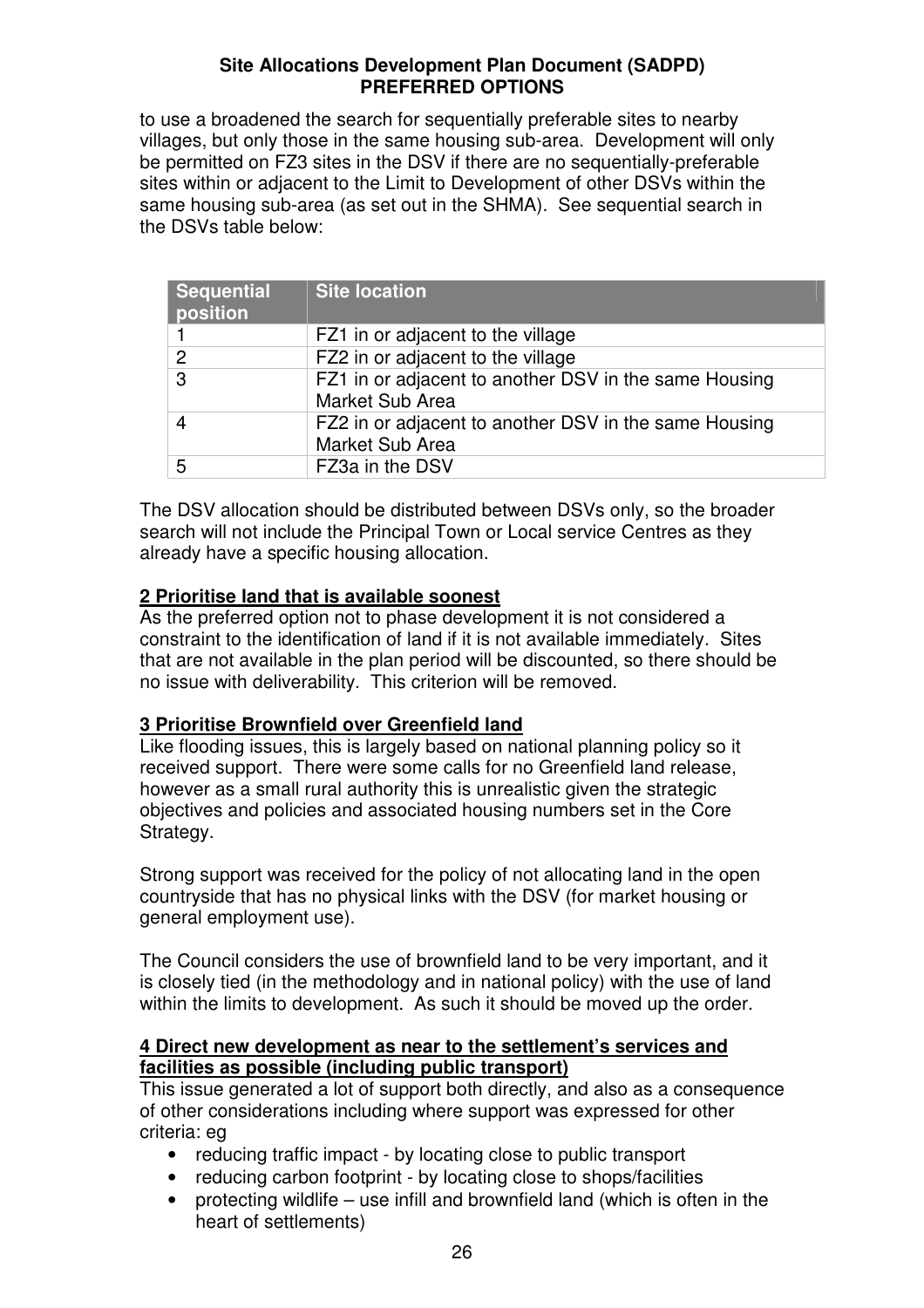• develop where there is least need for improvements in infrastructure – building on existing infrastructure

It was noted that this is an overarching aim of national planning policy, but that no specific mechanism was provided to actually implement this as a site selection tool. The Council welcomes the support for using this issue in the methodology, but will consider it after other less subjective issues and move it down the hierarchy.

In applying this issue, the proximity to services and facilities will be a subjective assessment of the route and distance from the site to key services and facilities (where they exist in each settlement) including bus stop, railway station, convenience store and school. Although other facilities that exist in each village will support village life, these four will be the most frequented.

### **5 Direct new development where there will be least traffic impact**

It is inevitable that all developments will have *some* traffic impact, and many responses supported the use of highways issues to sequentially select sites. The impact of traffic is an important issue to many people, and so working with NYCC Highways the impact of traffic will remain as a criteria.

### **6 Direct new development to where there are no existing planning constraints such as Green Belt, unless there are no alternatives**

A mixed result here, some suggesting that it is appropriate to comprehensively review Local Plan designations in the SADPD, however the Council does not consider it the appropriate place to do so as the Development Management DPD where such issues can be addressed will be developed following the SADPD. As a saved DPD in the LDF, the 2005 Selby District Local Plan remains in force so it is appropriate to consider its designations in the spirit they were written.

The defined Limits to Development for each settlement remain as set out in the Local Plan, and will only be amended following the allocation of sites. Anomalies in the Limit to Development will not be amended by the SADPD.

Strong support for established Wildlife constraints set locally such as Local Nature Reserves, or by other authorities/bodies such as RAMSAR, SPA and SAC wildlife sites will remain a constraint against development where they are defined in the Local Plan or other established policy.

Historic Parks and Gardens and Historic battlegrounds will remain a constraint against development, however Conservation Area is not a constraint against the principle of development. Similarly, the setting of a Listed Building is a material consideration, but does not automatically prevent development in principle.

Local Amenity Space and Recreational Open Space identified in established policy will remain a constraint against development, unless the development would result in a local land swap and overall improvement in facilities.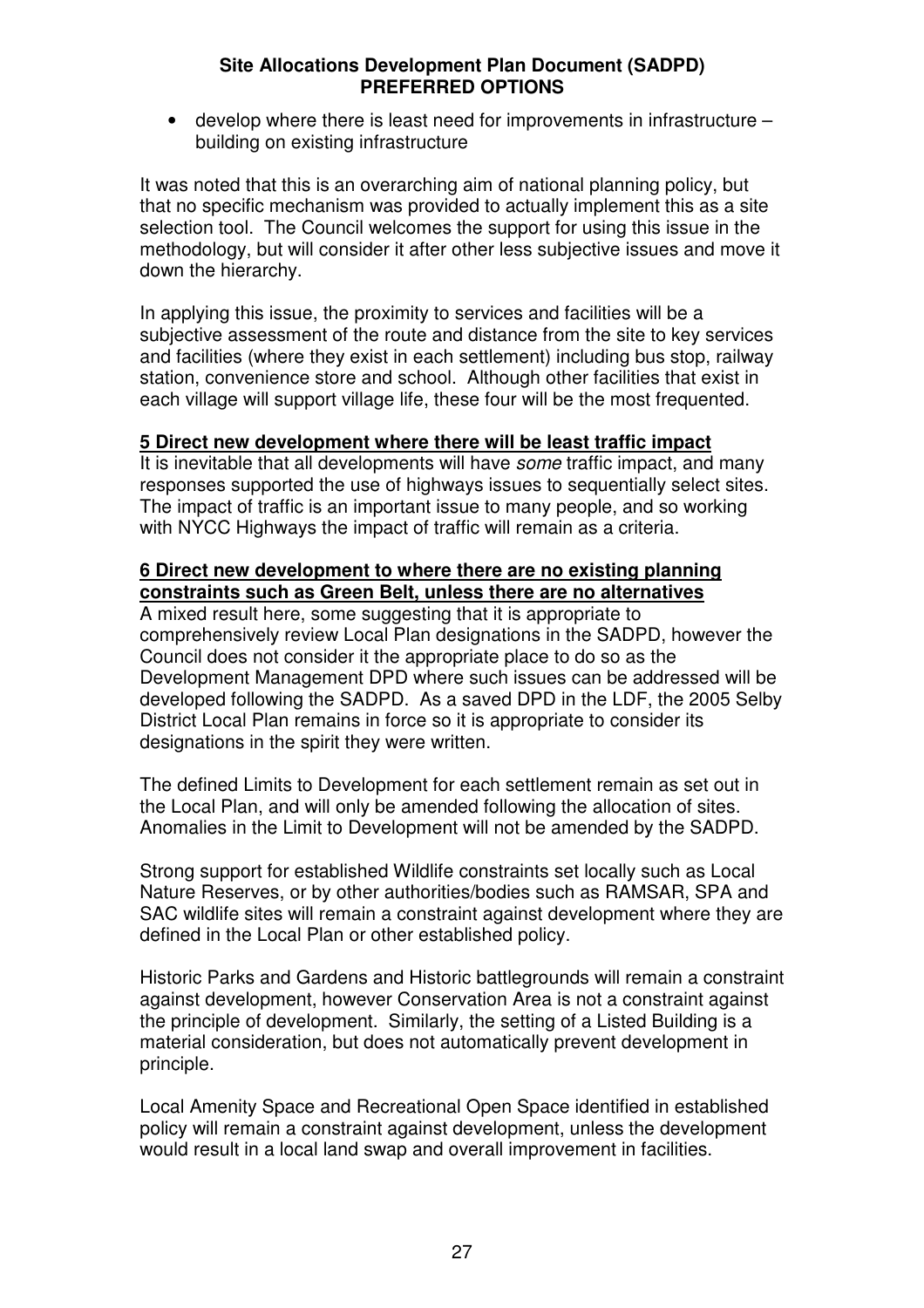Safeguarded Land and previous unimplemented/unreleased allocations will not be given priority, but such previous status may be a deciding factor between otherwise equal sites.

### Green Belt land

Several responses have mixed up Green Belt land with Greenfield land.

| Name       | <b>Description</b>                                                                                                                                                                                                                                                                                                                                                                                                                                                                                                                                                          |  |  |  |
|------------|-----------------------------------------------------------------------------------------------------------------------------------------------------------------------------------------------------------------------------------------------------------------------------------------------------------------------------------------------------------------------------------------------------------------------------------------------------------------------------------------------------------------------------------------------------------------------------|--|--|--|
| Green Belt | A restrictive policy in the Local Plan and statutory protection. Green Belt is a<br>political description, not a description of the physical qualities of the land. It is<br>an area where no development should take place that could individually or<br>cumulatively lead to the coalescence or perceived coalescence of two urban<br>areas. In the case of Selby, the GB prevents the joining up of Leeds and<br>York, and Leeds and Doncaster. Green Belt may not necessarily be open<br>countryside – indeed the villages of Barkston Ash, Beal, Birkin, Bilbrough and |  |  |  |
| Greenfield | Burton Salmon are entirely within the Green Belt.<br>National policy to use "Brownfield" or Previously-developed land first. Only<br>use Greenfield land if there is no other option. Greenfield is generally "Virgin"<br>or undeveloped land. Eg grassland or farmland. The land has features such<br>as grass or trees, and can be a natural or man-made environment. Some<br>previous man made use that has been allowed to revert to nature can be<br>Greenfield, thus losing its developable status.                                                                   |  |  |  |

There are two tracts of Green Belt land in the District: one effectively covers the western side of the District from Tadcaster to Eggborough and south of the M62. The second is smaller, surrounding York, and covering as far as Colton and Escrick.

Around a third of potential development sites are located within the Green Belt. Several calls were made that Green Belt land should not be developed at all and that villages surrounded by Green Belt should be removed from the list of Designated Service Villages. Designated Service Village status is discussed in the Core Strategy, and the availability of land/Green Belt issues were considered at the time of designating villages.

The preamble to Core Strategy Policy CP1 (Paragraph 4.39) states that the Council aims to maintain the overall extent of Green Belt, but in villages where there are difficulties in accommodating the scale of growth required, consideration will be given to undertaking a localised Green Belt review.

The Council considers that a sequential approach to development of Green Belt sites is necessary, and will only be permitted if there are no sites within or adjacent to the Limits to Development of other DSVs within the same housing market sub-area (as set out in the SHMA).

However, with an emerging presumption in favour of sustainable development, if there is significant public support or there are wider public benefits, a site in the Green Belt may be allocated.

### Major Sites in the Green Belt.

Another issue raised in the Green belt is the existence of established businesses and infrastructure that are constrained from otherwise legitimate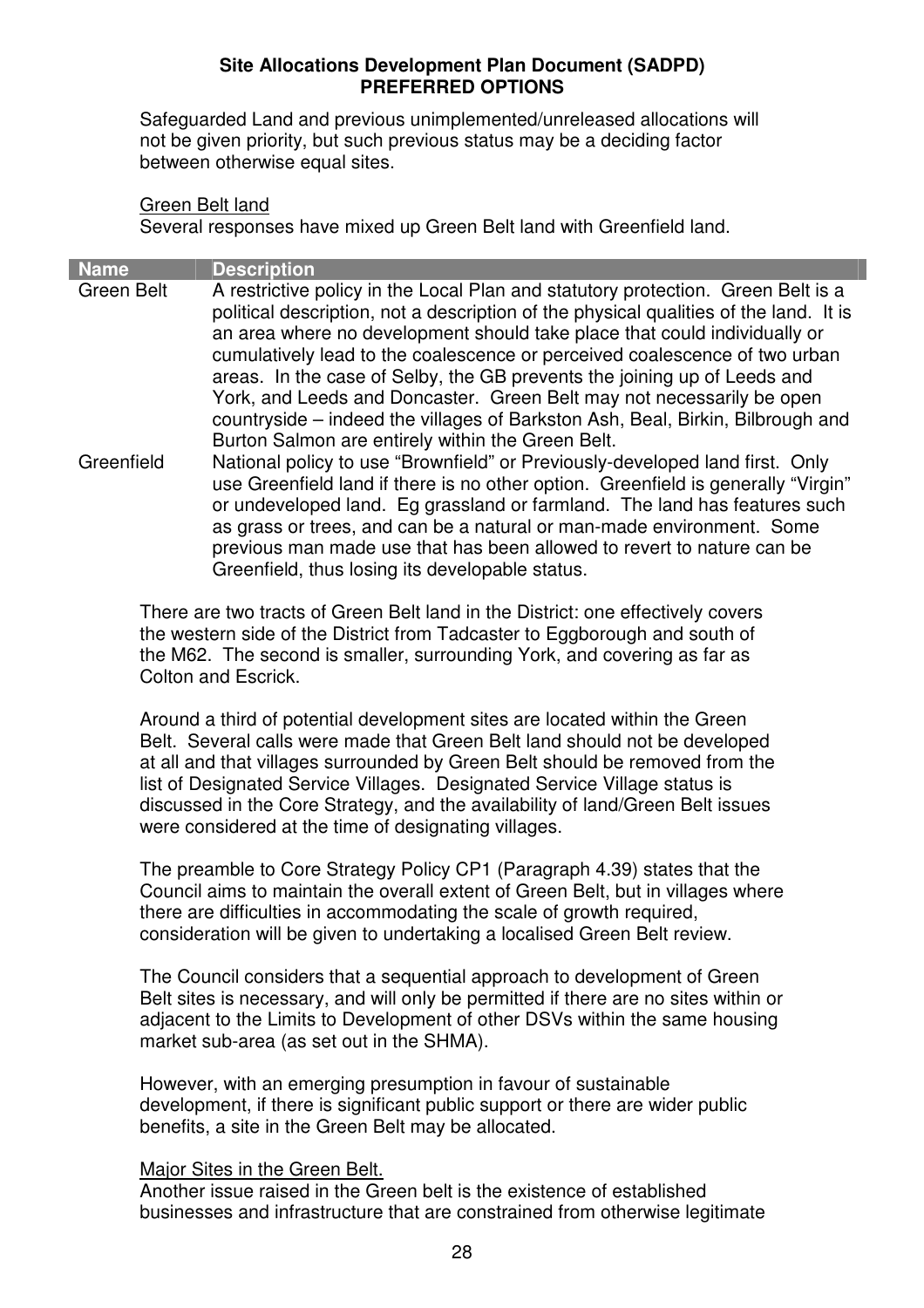development by the designation. The Council is sympathetic to such cases and recognises that these sites are at risk from being unable to develop. The Council wishes to support local businesses and retain existing jobs, so it proposes to allocate *"Major Sites in the Green Belt"* in accordance with PPS2 Annexe C.

The sites are not removed from the Green Belt, but planning applications for development will be considered favourably where the development is essential for retention or expansion of the core business/use, there is a strong economic justification, and the impact upon the Green Belt is minimal. Such a designation will enable sustainable economic growth in the interests of the economy, but it will not apply to change of use to non-employment uses.

Development proposals must demonstrate the highest standard of design, protecting the ideology of the Green Belt in terms of scale, siting, appearance, layout, character and screening. New built form must be compact, contained within any existing building complex to reduce sprawl. Furthermore, development must adopt the highest standards of energy efficiency and sustainable construction.

In considering suitable sites for this designation, the Council will support employment and infrastructure uses that are:

- An existing, trading company, and
- Established on the site for more than 10 years, and
- Be on a site of 1 hectare or more, and
- Be of regional importance, OR be operational infrastructure

The types of uses supported are in accordance with Annexe C of PPS2 and include (but is not an exhaustive list):

- Power generation or supply
- Hotels/roadside services
- Food processing
- Infrastructure

The following sites will be designated as Major Sites in the Green Belt:

Power generation or supply

• Kellingley Colliery (X IO R)

Hotels/roadside services

- The Parsonage Hotel, Escrick (X IO L)
- Bilbrough Top services (also includes Armstrong Massey Land Rover as a major employer in the wider Bilbrough Top complex) (X IO J)
- Hazelwood Castle Hotel (X011)
- Milford Lodge, Great North Road (X009)
- Quality Hotel, Great North Road (X IO K)

Food processing

- Monaghan Mushrooms, Whitley (XIO P)
- Dovecote Farm, Womersley (XIO Q)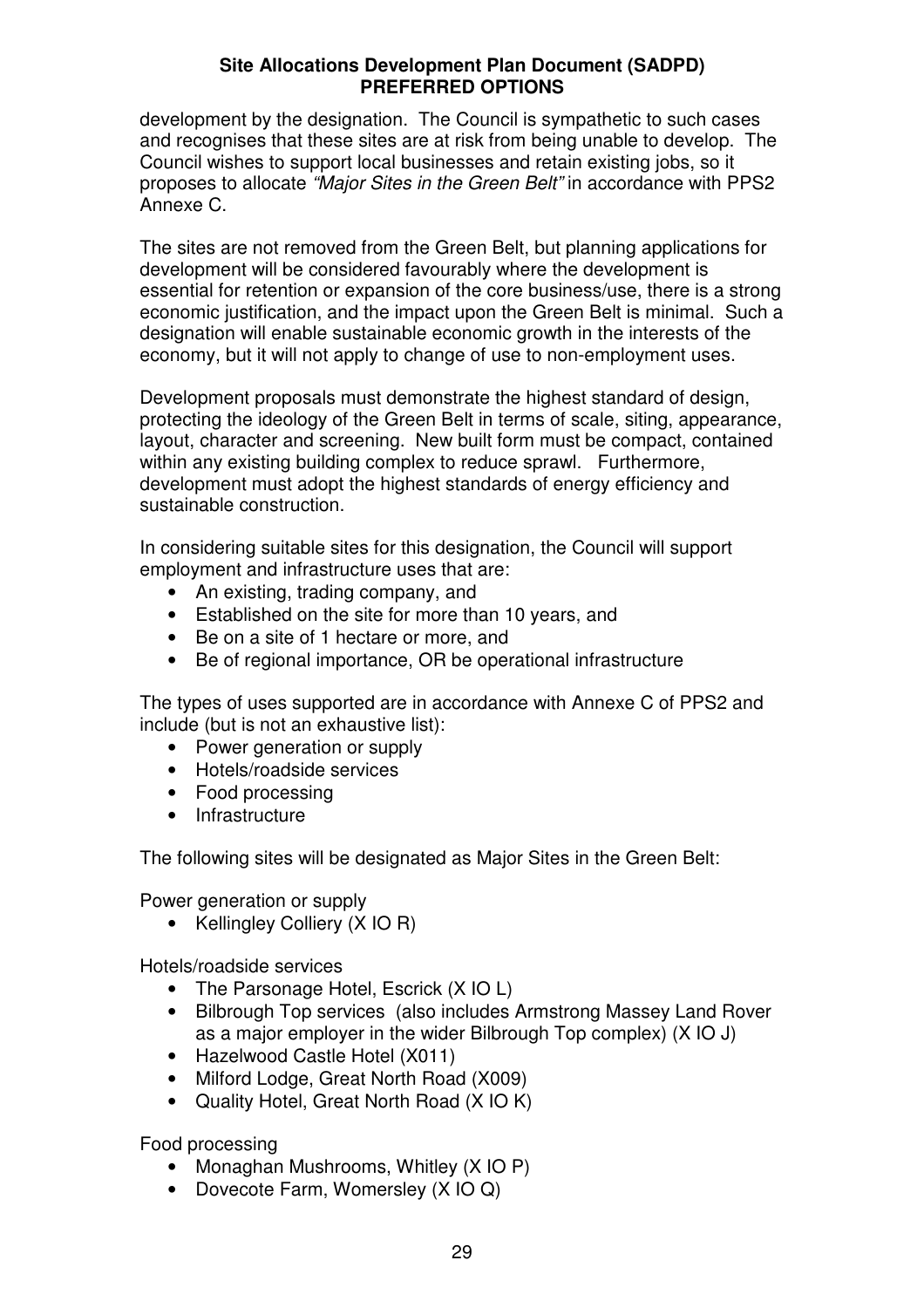**Infrastructure** 

- Byram sewage works (X IO N)
- Tadcaster Grammar School (X IO M)

### Strategic Gap

The Strategic gaps exist between some built up areas to prevent them coalescing, similar in principle to a local Green Belt. Sequentially, the designation will continue to be a constraint against general development, however if there are no non-strategic gap sites available, sensitive development of a small part of the strategic gap may be possible where there are benefits to the remainder of the Strategic Gap and the local population that outweigh any small loss.

Any structures on the sites in the Strategic Gap must adopt a design approach that blends them in to the landscape and reduces their physical and visual impact.

Other forms of development in the Strategic Gap that maintain its openness and appearance but improve public access and facilities will be acceptable: eg permanent sports pitches or nature areas.

### Landscape Impact

Although development will always have some impact on local landscapes, it is important to protect those most sensitive areas called Locally Important Landscape Areas (LILA), or Special Landscape Areas. Local Plan Policy ENV15 states that those protected areas should be given due regard in development proposals, but that landscape designation should not be a barrier to the principle of development. Therefore landscape impact will be considered on a site-by-site basis.

### Summary of Criterion 6

It was considered important that existing constraints be moved up the hierarchy, above proximity to services and facilities.

### **7 Develop land that requires the least amount of infrastructure upgrading/development to minimise costs and disruption**

Most responses were more concerned with the capacity of infrastructure to accommodate any development. Infrastructure will be dealt with through the Infrastructure Delivery Plan that accompanies the SADPD Preferred Options, and through a Community Infrastructure Levy policy that will be developed.

All development will have *some* infrastructure impact, and the relevant infrastructure providers will comment directly on each site where they feel it necessary. However, no sites have been identified as beyond economic capacity for development, and therefore the specific details may be agreed at planning application stage, together with contributions through Section 106 agreements or Community Infrastructure Levy or other mechanism to address the issues identified. Therefore there is no reason to use this criterion in the selection of sites.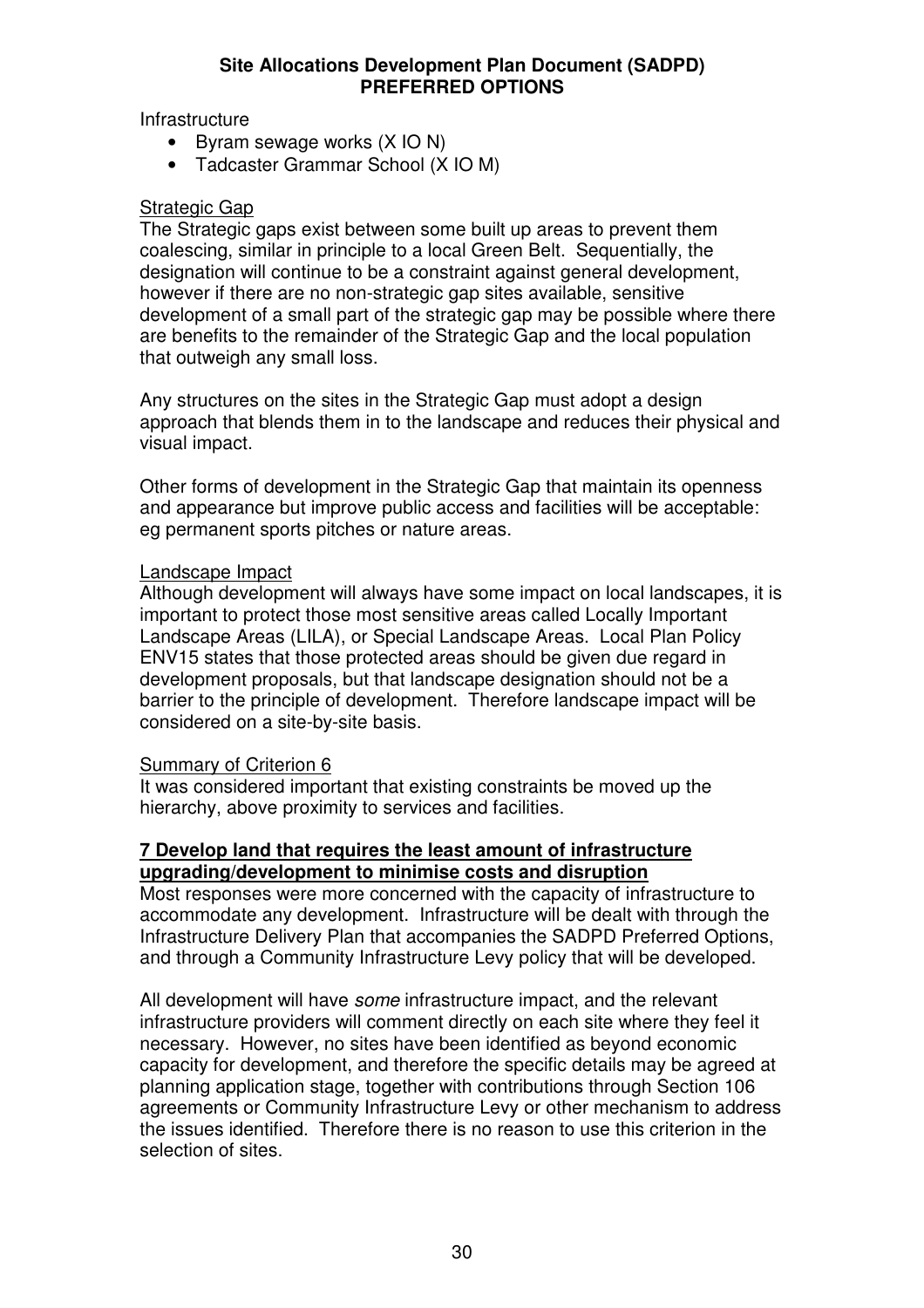### **8 Direct development to the sites with least wildlife impact**

Strong support was received for wildlife considerations, but once again the issue of an appropriate mechanism was also raised. Established wildlife sites such as RAMSAR, Nature Reserves etc are dealt with in the Local Plan designations discussion (criterion 6, above). Other impacts on wildlife will be more localised and can be dealt with through master planning or planning application conditions. As such there is no need for this criterion in the site selection methodology.

### **9 Site development where its carbon footprint can be managed and reduced**

Again responders point out that the Council demonstrated no mechanism for using this criterion. The Council considers that carbon reduction is a key aim of the planning system nationally. All developments must demonstrate a reduction in carbon emissions, and there is an ever-increasing demand for low-carbon homes, BREEAM standards etc from various sources. The Building Regulations are continually evolving to include increasingly sustainable practices, and policies exist elsewhere to promote further "green issues". As such there is no need to use this as a method of site selection.

### **Revised Site Selection Methodology**

A handful of calls were made to change the order of the methodology to move core principles to the front, such as established Local Plan policies. The Core Strategy Policy CP1 considers issues of Previously developed land/Greenfield land and limits to development above flood risk, and in conjunction with the above discussion about the Strategic Flood Risk Assessment, it is appropriate to adjust the methodology to match this.

In consideration of the above discussion the revised, simpler broad methodology is set out below. It retains the core national planning objectives as the main criteria in a revised order that reflects the district's unique position.

Those more subjective issues that are harder to quantify are still important and relevant, but the Council considers them to be more of a "decider" between two or more sites that pass the core tests. As such the last criterion groups those remaining issues in to a single site-specific consideration. This is the place where the individual merits of sites and proposed developments can be weighed against individual site's unique attributes and constraints in to greater detail.

### **1. Prioritise land in this order:**

- **a. "Brownfield" land already within the Limits to Development**
- **b. "Greenfield" land already within the Limits to Development**
- **c. "Brownfield" land immediately adjacent to\* the Limits to Development,**
- **d. "Greenfield" land immediately adjacent to\* the Limits to Development.**
- **e. Do not generally allocate land that is not physically linked to the limits to development.**
- **2. Direct development to non-Green Belt sites unless there are no alternatives;**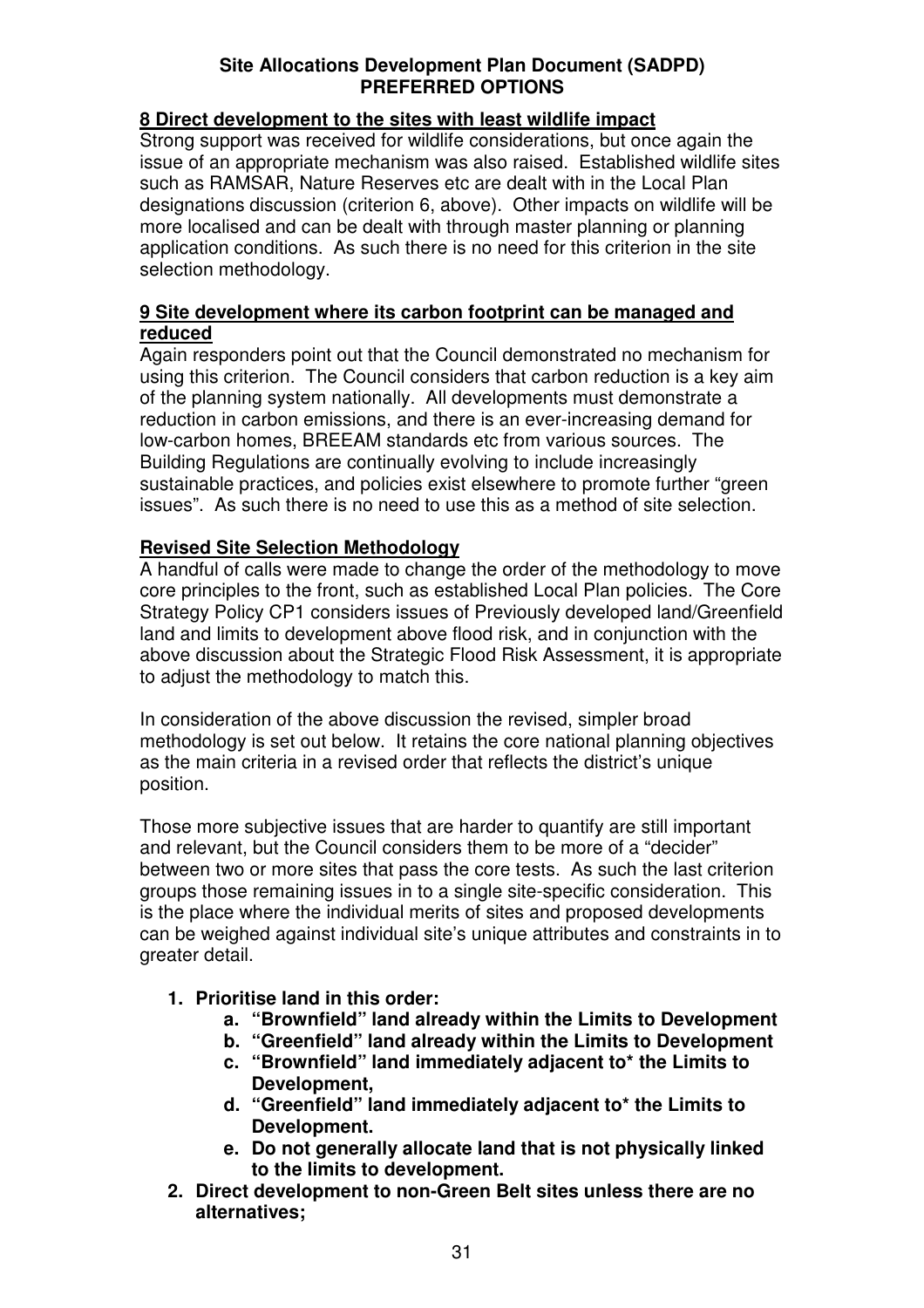- **a. In Tadcaster and Sherburn-in-Elmet, the use of Green Belt sites will only be considered where there are no non-Green Belt sites available within the Local Service Centre.**
- **b. In Designated Service Villages only, use of Green Belt sites will only be considered where there are no non-Green Belt sites available within another DSV in the same housing market sub-area, and only then where it is adjacent to the Limits to Development of the DSV, and demonstrates a good physical link with easy access to existing roads, and where development would join seamlessly with existing built form – ie has road frontage and is not backland development,**

**Notwithstanding the above, where there is significant public support or wider sustainable development can be demonstrated, then an allocation in the Green Belt may be appropriate. AND;**

- **a. The site is composed of previously-developed land with structures/hard standing/physical evidence of current or recent use**
- **b. is screened by existing landform or built form, and whose development would have a limited visual impact by forming a logical "rounding off" or "infill" of the village – ie do not encroach in to the Green Belt beyond the extent of existing village form or established boundaries.**
- **3. Direct development to where there are no other existing Local Plan constraints unless there are no alternatives.**
- **4. Undertake the Sequential Test**
	- **a. Seek Flood Zone 1 first,**
	- **b. Zone 2 second,**
	- **c. Zone 3 only where no preferable sites exist**
		- **i. In the Local Service Centres only, where there are no FZ1 or FZ2 sites, then sites inside the Limit to Development of the other Local Service Centre will be sought before considering FZ3,**
		- **ii. In the Designated Service Villages only, where there are no FZ1 or FZ2 sites, the area of search may be broadened to neighbouring Designated Service Villages in the same housing market sub-area for FZ1 or FZ2 sites before FZ3 sites are considered in the original DSV.**
- **5. Direct development as near to the settlement's services and facilities as possible (including public transport).**
- **6. Direct new development where there will be least traffic impact.**
- **7. Consider localised and site-specific issues that may place opportunities or constraints on development or viability.**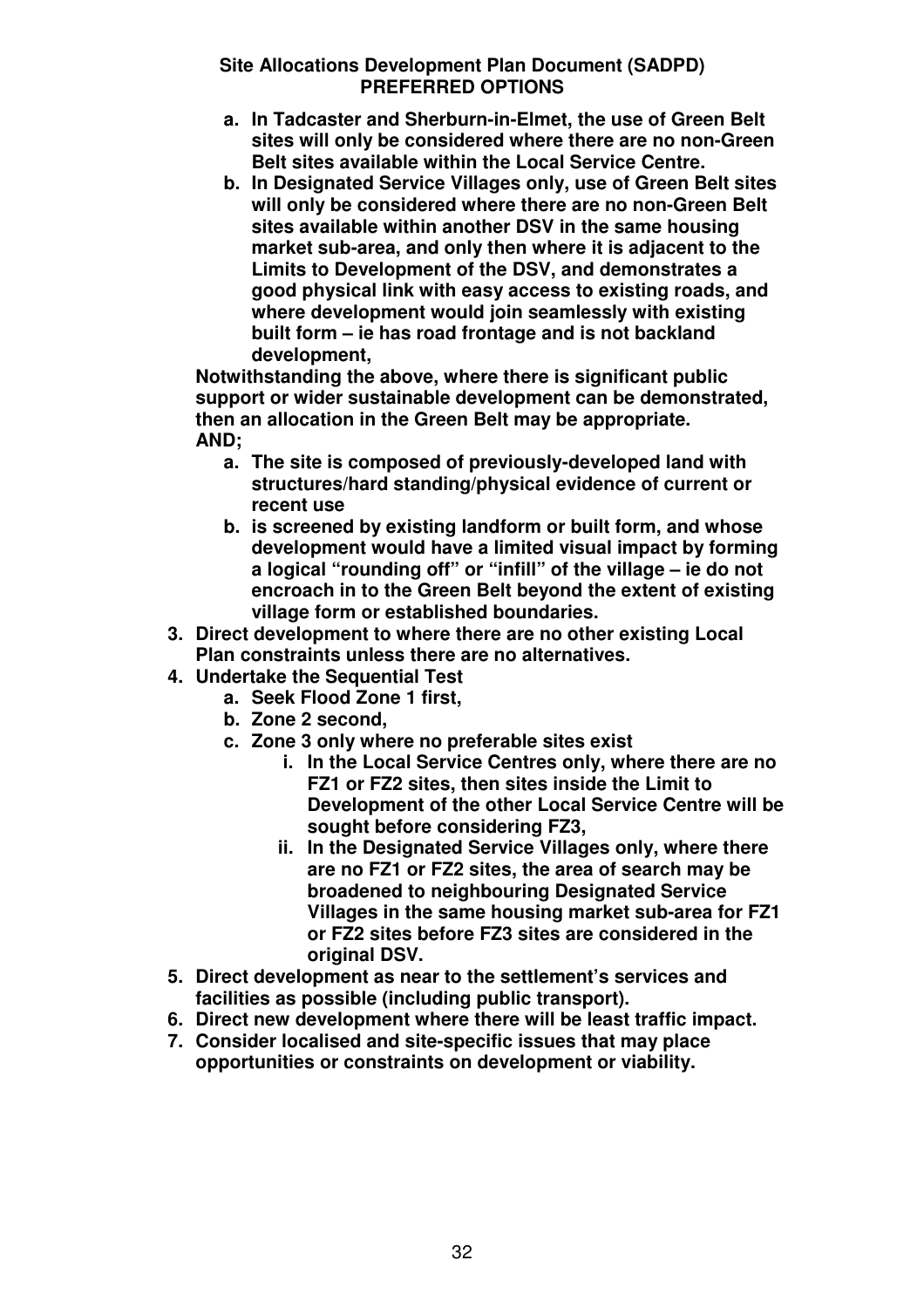### **Issue E: influencing the type of housing**

A mixed response was received once again. Overall there was a request for more variety in housing provision, both in terms of urban design with fewer "anywhere" houses, and also in terms of lifetime/starter homes and a move away from the industry's safety of 3/4/5 bedroom detached. The Council fully supports the urban design issue, having several village design statements in place and more being added. Previous developments of standardised layouts and designs are discouraged while innovative place-responsive developments are fully supported. Core Strategy Policy CP16 sets out the general requirement for good quality design, and so it is not considered necessary to repeat that in the SADPD.

The industry note that they are generally risk averse and particularly so in these uncertain market conditions. The Council would hope that any current recession would not last for the plan period and so there would be opportunities for more innovation and variety emerging. Indeed, with a relatively standard housing stock across the district, some variety may be a catalyst to reinvigorate the housing market.

As the population ages, more bungalows and smaller accommodation (in terms of number of rooms but not necessarily floorspace) are required. This is also linked to affordability where smaller homes (again, in terms of number of rooms not floorspace) are needed to assist people entering the property market. Aspirationally, larger, detached homes are required, particularly more niche or individual properties are required to give design variance. This is true across price brackets where people are seeking a more personal home than the uniformity of older estates.

There was a general reluctance for the Council to control totally the type of housing, the industry noting that planning policy is not responsive enough to quickly changing markets. Conversely the issue of genuine housing need must be addressed, as those with less standardised needs are often overlooked as there is greater risk for the developer. As such the marginal must frequently compromise instead of being satisfied. The Council is mindful of its responsibilities to both issues and so would seek to steer development rather than control it. In order to address identified needs it will respond to the SHMA (updated as required through the plan period), but allow the market the majority of discretion over each site – this approach received strong support.

The current SHMA identifies a need for a broader range of house types, sizes and tenures in the market sub-areas in Table 4.4 on page 44. As the preferred option is not to phase development, the Council will not place SHMA data in the SADPD. Instead the developer must demonstrate the implementation of the most up to date SHMA (or alterative robust data) at the time of the planning application. This will ensure that there is flexibility for the developer to respond to trends, but that the identified need in each area is addressed

The Core Strategy Policy CP4 requires a range of affordable houses and tenures, meeting the needs of the most up to date housing market assessment, so there is no need to repeat that requirement in SADPD.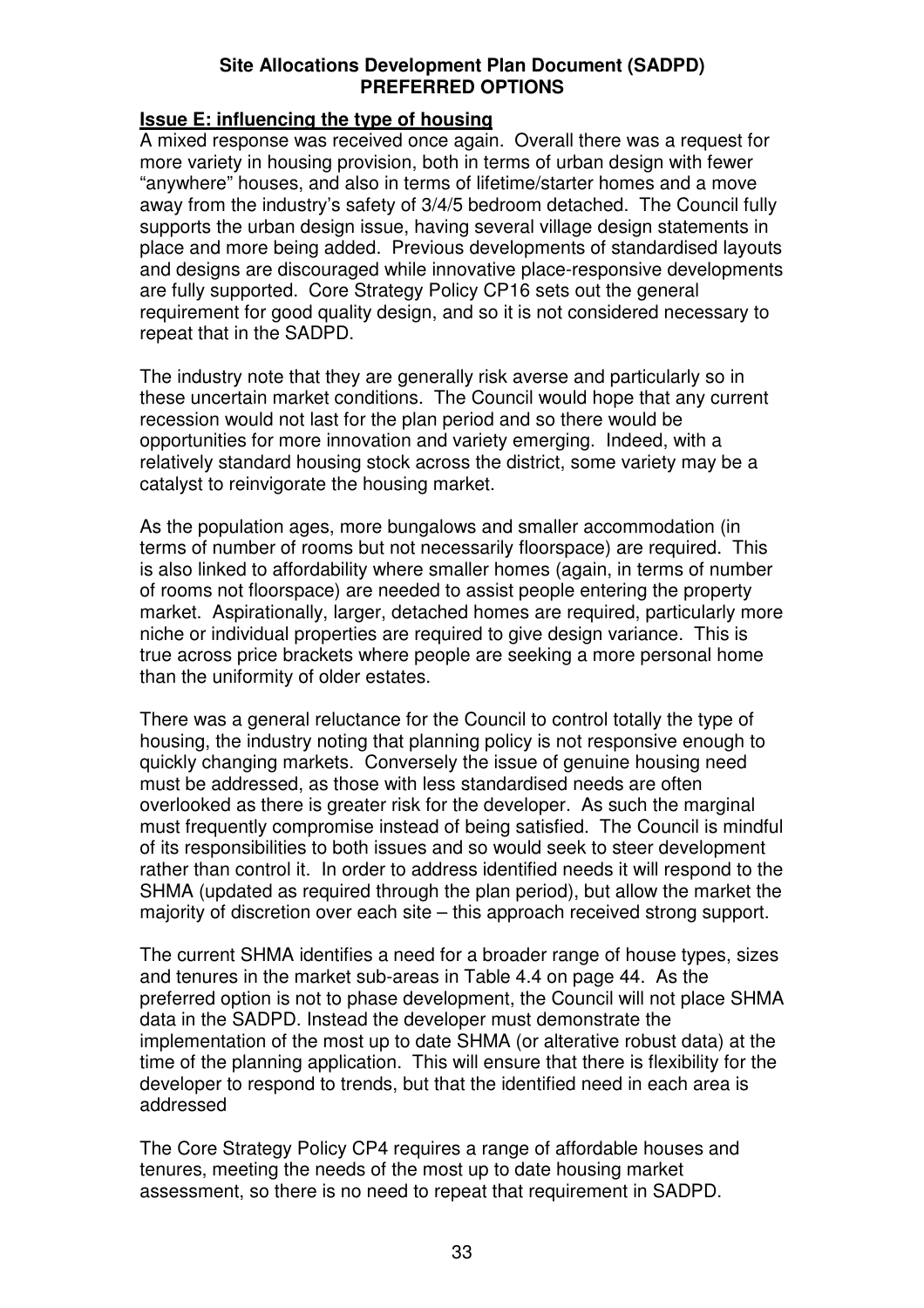Support for Lifetime Homes was received, but the industry also noted the additional expense on construction costs associated with this. The Council considers that Building Regulations evolve and become more responsive to issues such as the move towards "green" construction and environmental issues, so too have they evolved towards accessible homes. Core Strategy Policy CP12 sets out a range of criteria to improve energy efficiency and the quality, and Core Strategy Policy CP13 continues this by stating developers must employ the highest viable level of Code for Sustainable Homes and BREEAM standards. Core Strategy Policy CP16 also sets out the requirement to reflect Lifetime Neighbourhood principles, achieve Very Good standard in Building For Life assessment, and be constructed to Lifetime Homes standard. These are not peculiar to Selby, and there is a national move towards these initiatives and best practice. As such, the Council will continue to promote them in this way, but there is no need to repeat it in the SADPD.

There was a reasonable amount of support for allocating niche development sites such as older persons housing. While the Council welcomes general support from the residents of the District, it received little support from the industry. It was felt that the market could generally deliver these without specific allocations, particularly on mixed sites, and to allocate for a single use would be contrary to the aims of creating mixed communities. As such, no such niche sites shall be allocated.

Some support for self-build plots were received, but the Council will not specifically allocate self-build as this is outside of the scope of its powers. There would be no issue with sites being used for this purpose in principle.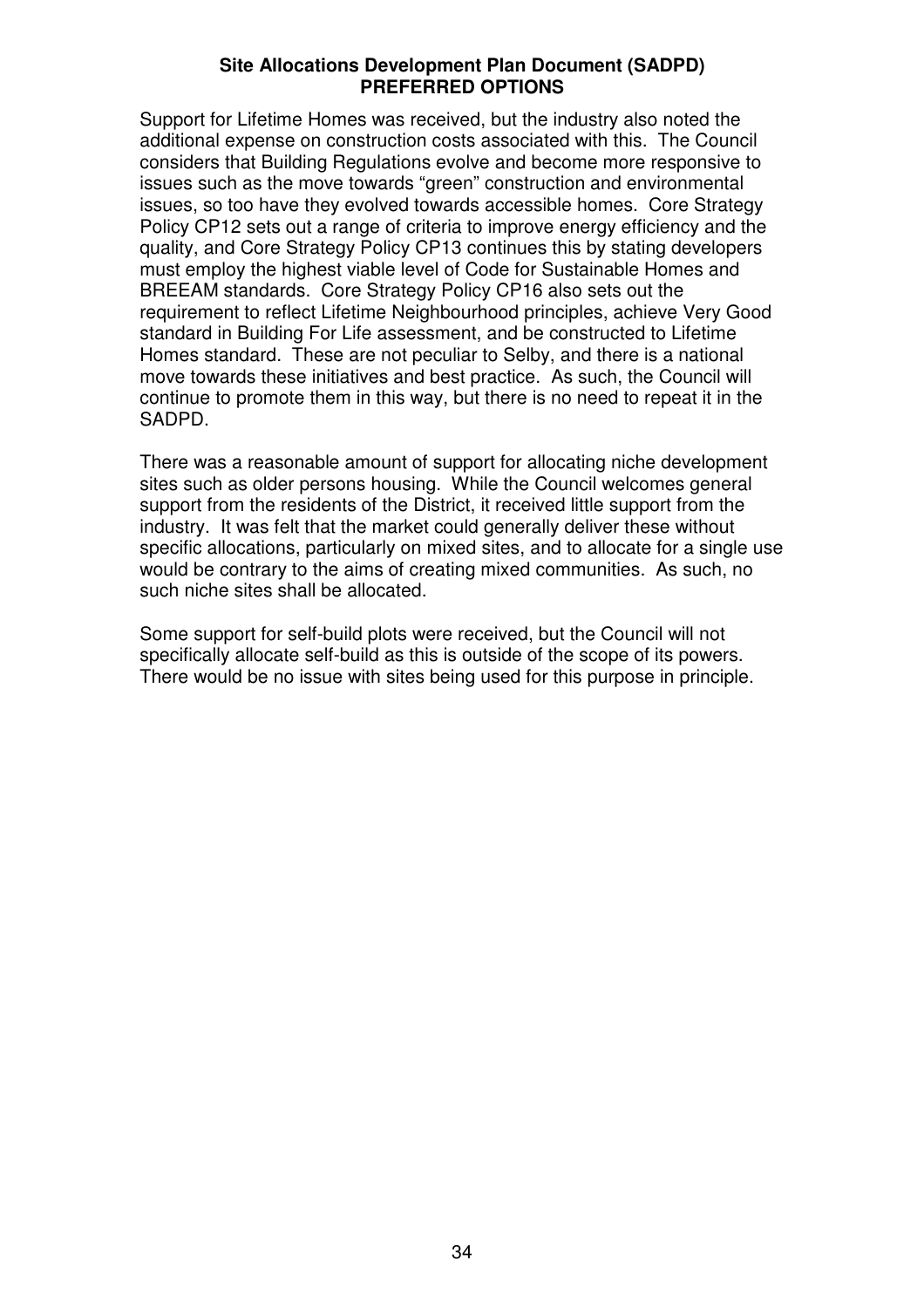### **Issue F: Affordable Housing**

This issue raised a range of general responses surrounding the affordable housing debate such as the ratio of affordable units to market units on a site, and the true costs of affordable housing in an isolated location once transport is taken in to account. These are political and social issues, some of which are dealt with in Core Strategy Policy CP5. The Council also has an emerging Affordable Housing SPD which provides greater detail as to the background, evidence and mechanism of delivery of affordable housing. As such it is not proposed to consider these responses in the SADPD. The questions in this SADPD chapter concerned the potential allocation of sites for 100% affordable housing, and the possible suitability of some sites.

The highest response rate favoured leaving affordable housing to on-site negotiation at the time of a planning application, thus not allocating specific sites in the SADPD.

A cumulative total of responders who thought that affordable housing should be provided on allocated sites (either in just the identified villages, or in all villages right across the District) broadly matched the numbers above. Clearly there is a division across the District.

The Council notes that overall there is broad support for affordable housing delivery, it is the mechanism of delivery that differs. As there is already a Core Strategy policy to seek affordable housing on market sites there is no need to address this further in the SADPD.

More detailed responses considered the suitability of 100% affordable housing sites, as they could potentially marginalise future residents instead of mixing them in mixed communities as is the policy on market sites. It was suggested that if a site is suitable for affordable housing it was suitable for market housing as there is physically no difference. There was also the question over viability of 100% schemes, and several responded that exception sites should contain market housing to ease the tight financial barriers in delivery.

The Council considers these issues to be more fundamental to the affordable housing debate nationally rather than responses to the SADPD questions of whether to allocate sites or not. However it raises detailed concerns over viability and suitability of sites that requires far greater consideration via an appreciation of all relevant details – something that cannot be done at the broad SADPD level. As such it will not allocate sites for 100% affordable housing in the SADPD.

Instead, the emerging Rural Exceptions Policy (Core Strategy Policy CP6) forms a framework of delivering 100% affordable developments through the normal Development Management process. It is here that a more sitespecific approach can be made, thus ensuring the sites are assessed in the detail they require. This will still ensure delivery is promoted, without risking the SADPD being unsound through some sites not being able to deliver.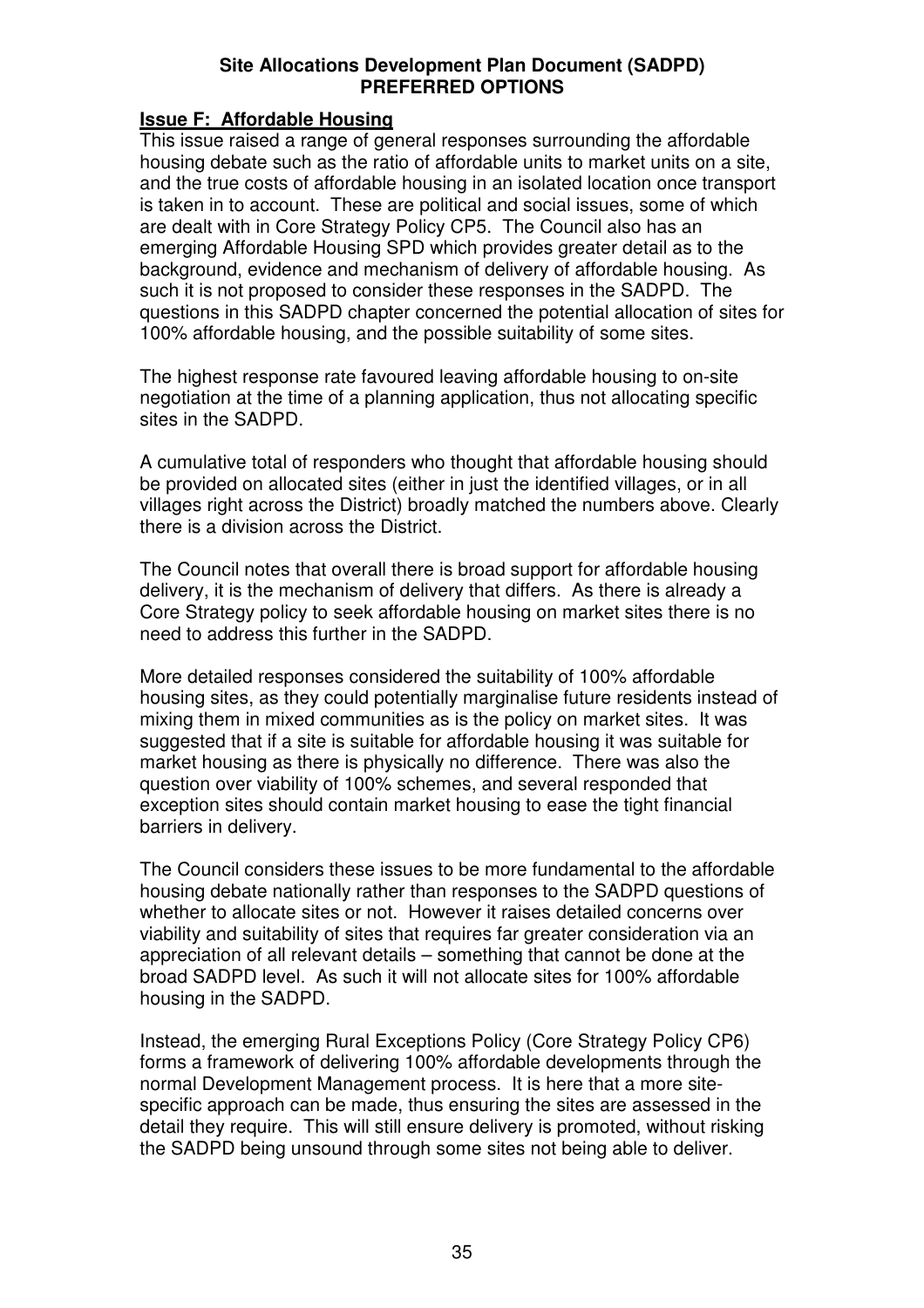Several landowners suggested that their site would be available for 100% affordable housing should market housing not be achievable. The Council welcomes these sites and will work with owners and developers to establish suitability.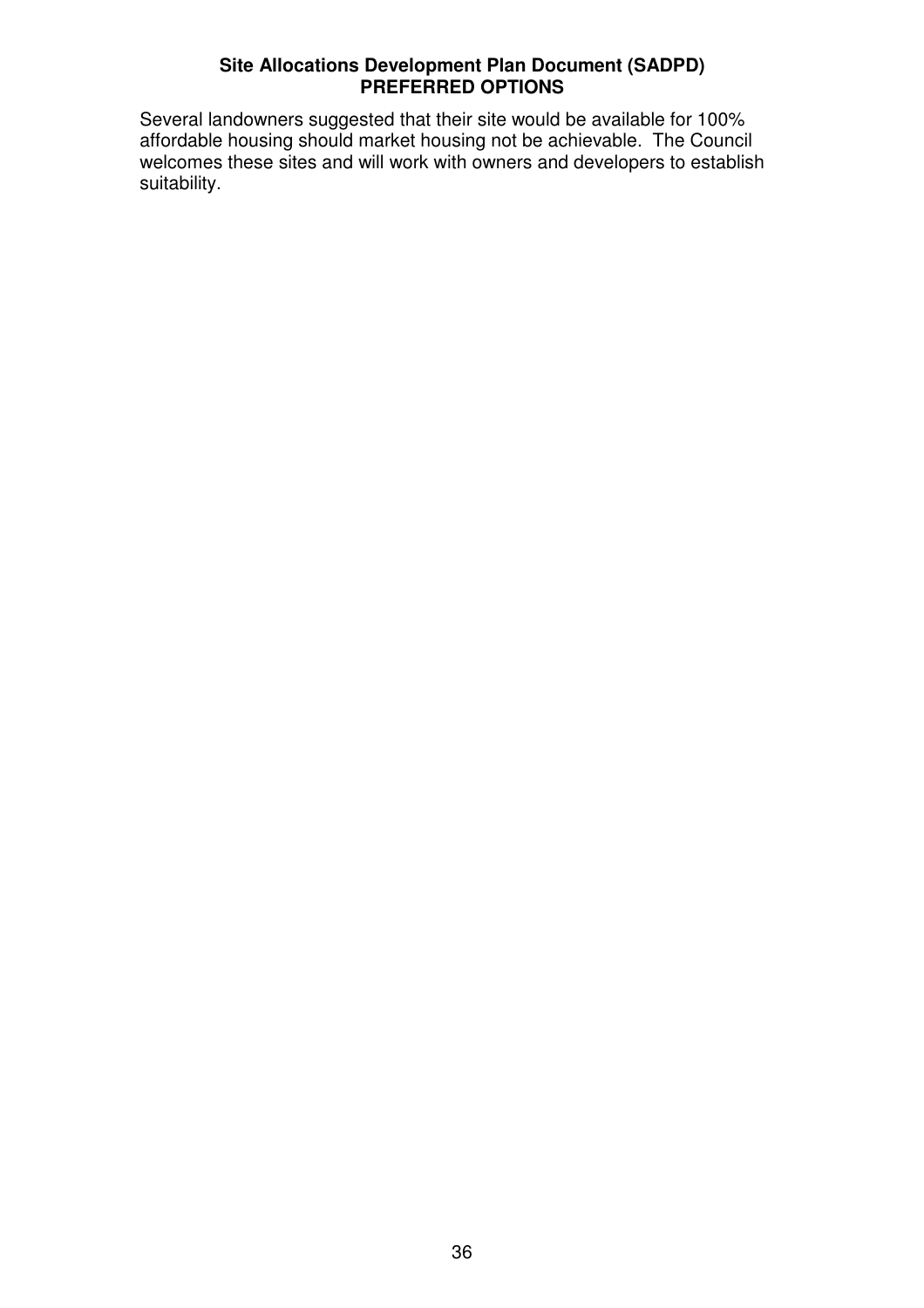### **Issue G: Gypsies and Travellers**

Core Strategy Background Paper 13 "The Travelling Community" sets out the background to the Council's search for a Gypsy and Traveller site in detail.

As part of the July 2010 "Call for sites" exercise, a specific request was put out for Gypsy and Traveller sites – none were submitted. Existing sites in Burn, Carlton and Flaxley Road (Selby) were considered with a view to extending them, but availability of land rendered these options unrealistic.

With a demonstrable need for a site, this radical approach of developing a basic methodology to eliminate obviously-unsuitable sites, and promote discussion about the use of other potential development sites for Gypsy and Traveller use was made in the SADPD Issues and Options report.

The Council anticipated a mixed response, including some emotive responses, but it was only through such an open and transparent process a site could be found.

There was no overall preference from the consultation to guide the Council in its site search – instead many different opinions were put forward, largely based on the proximity of potential sites to people's own homes. There was an overall feeling that Gypsies and Travellers should not be given any special treatment, but in the same breath it was suggested that they should be exempt from some established planning principles in order to enable them to remain separated from the settled communities to prevent potential conflict over lifestyles and cultures.

This issue generated by far the most responses – over 70% of all responses received. Several issues were raised around the subject of Gypsies and Travellers that are not directly related to the identification of a site, but are important topics that people would like information about. The Council has only taken into account planning issues raised and has to reject emotive and offensive comments. However, the Council has considered at great length the broad responses it has received, and is agreeable to some flexibility over the proposed methodology. It accepts that it cannot please everyone, but in the interests of fairness and openness it will reassess the issue as set out below. The broad issues are dealt with first, and then issues regarding the methodology, site requirements, then finally the 60 potential sites are dealt with individually.

### General issues

- Gypsy/Traveller lifestyle
- Existing Gypsy sites
- Need assessment and central targets
- Pitches or sites?
- Human Rights
- Liaising with Gypsies and not other communities
- Gypsies don't want to mix
- Not consulting with land owners directly
- Gyspy site preferences west of the District
- Forcing a site upon a community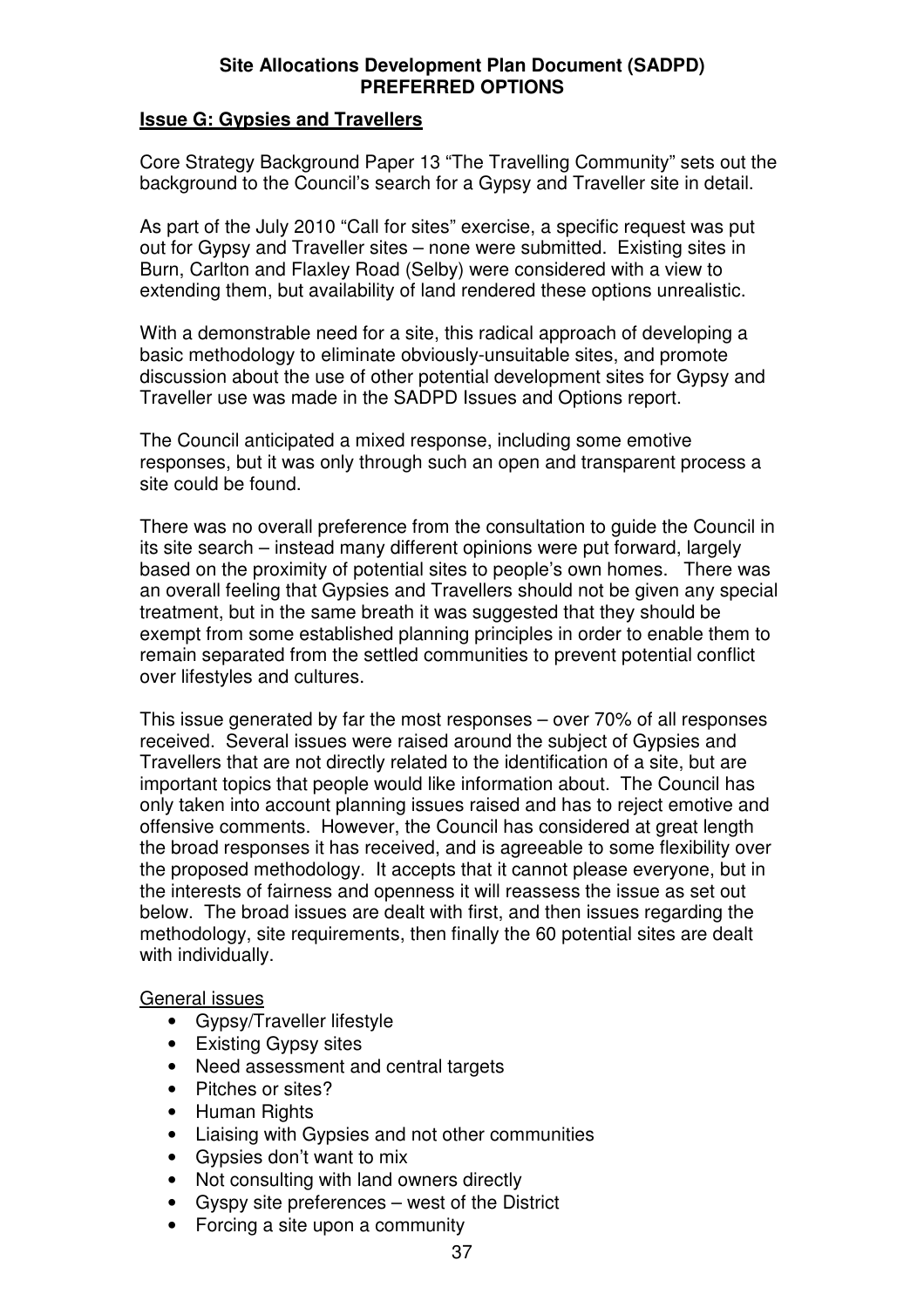- Funding a site
- Site appearance/design
- **Traffic**
- Overlooking
- Noise, odour, water and light pollution
- Scrap materials and general untidiness
- Overcrowding a site
- Crime and disorder
- Council tax and other taxes
- Local schools and other services
- House prices, stalled sales and compensation
- Stress, worry and sleepless nights
- Bankrupting local builders
- Gypsy/Traveller lifestyle

There are various Gypsy and Traveller groups, the most common being Romany Gypsies and Irish Travellers. The term Gypsy and Traveller covers both those of an ethnic minority group, and those whose lifestyle choice is to travel.

It is estimated that there are around 300,000 such persons in England. Although most now live in bricks and mortar housing, there are around 18,000 caravans in England. Around 80% of those are on authorised settled or transit pitches, and the remaining are on unauthorised sites (ie those without planning permission).

Despite the name, most travellers no longer lead a nomadic lifestyle, instead most have a "base" and travel part of the year.

(Source: DCLG *Planning for Traveller Sites* consultation, April 2011)

• Existing Gypsy sites

Several requests for information about the Council's existing Gypsy sites were made, but Selby District Council does not own or manage any Gypsy sites.

There are two sites in the District:

- o NYCC site in Burn (managed by Horton Housing Association). 14 Pitches.
- o NYCC site in Carlton (managed by Horton Housing Association). 12 Pitches.

A privately run caravan site in Flaxley Road, Selby is licensed for 62 caravans (not pitches). Although it is not exclusively for their use, a number of Gypsies and Travellers do reside there.

As at April 2011, there are unauthorised sites at Byram, Drax and on the western edge of the District on land at the old A1 route, and these are subject to enforcement action. There are six further pitches that have been granted temporary planning permission as there are no authorised pitches in the District. (Correct at 20 April 2011) they are located at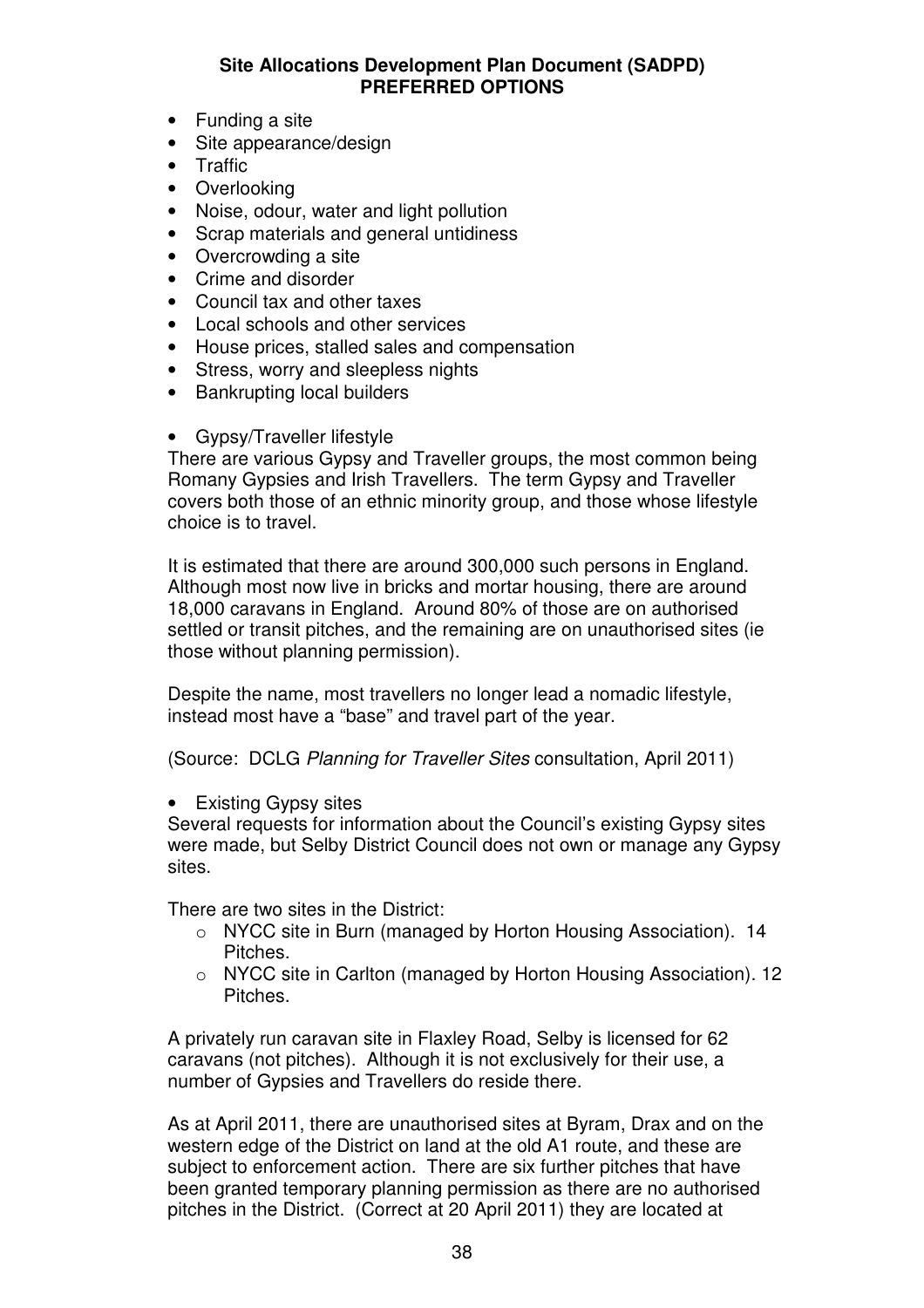Towton, Hillam and North Duffield. These locations have temporary permissions based on the unavailability of authorised sites. The Council may only refuse these applications when there is an authorised site available in the District.

### Need assessment and central targets

Several calls were made to ignore Central Government targets, and questions in the House of Commons call for a suitable local assessment before decisions are made. Selby District Council is satisfied that the *Gypsies and Travellers Accommodation Assessment* (*GTAA*) report prepared by ARC4, and the subsequent decision by Councillors on 27 July 2010 to approve it with amendments, is a robust, up to date and credible local assessment (as set out in Core Strategy Background Paper 13: The Travelling Community).

In April 2011, the Department for Communities and Local Government (DCLG) published a consultation document that proposes to replace existing Central Government planning advice (namely *Circular 01/2006 Planning for Gypsy and traveller Caravan Sites* and *Circular 04/2007: Planning for Travelling Showpeople*) and replace it with a single Planning Policy Statement. The DCLG paper continues the requirement for an up to date survey and suggests that a 5-year supply of gypsy housing sites should be maintained, as is the current system with bricks and mortar market housing. The Arc4 research looked at need up to 2016 which demonstrates a five year supply.

The Council is satisfied that the work it is undertaking does not conflict with the DCLG paper and therefore the SADPD will continue its search for a site/sites for 10 pitches, as it would not be appropriate to delay the search when there is an already identified need. For future needs, the Council will respond to changes in legislation arising from the DCLG consultation, as appropriate.

Pitches or sites?

The Council is seeking enough land for 10 pitches to satisfy the identified need. A Pitch can accommodate a family unit – usually two or three caravans and the associated amenity block or "shed", and their vehicles and animals. A site is the collection of these pitches in one location. The Council is seeking one or two sites to accommodate all 10 pitches.

### • Human Rights

Several responses ask for fairness in considering Gypsy and Traveller development – expressing concern that the rights of the settled community are being ignored in favour of the rights of the Gypsy and Traveller community. Selby District Council has in no way violated anyone's human rights through this consultation. It proposed a series of questions asking where a range of development needs - including the need for an authorised Gypsy/Traveller site - could be accommodated, and invited comments on the same. Although the final decision may not be welcome by some, in considering the responses and in identifying a preferred site the rights of all people will be considered.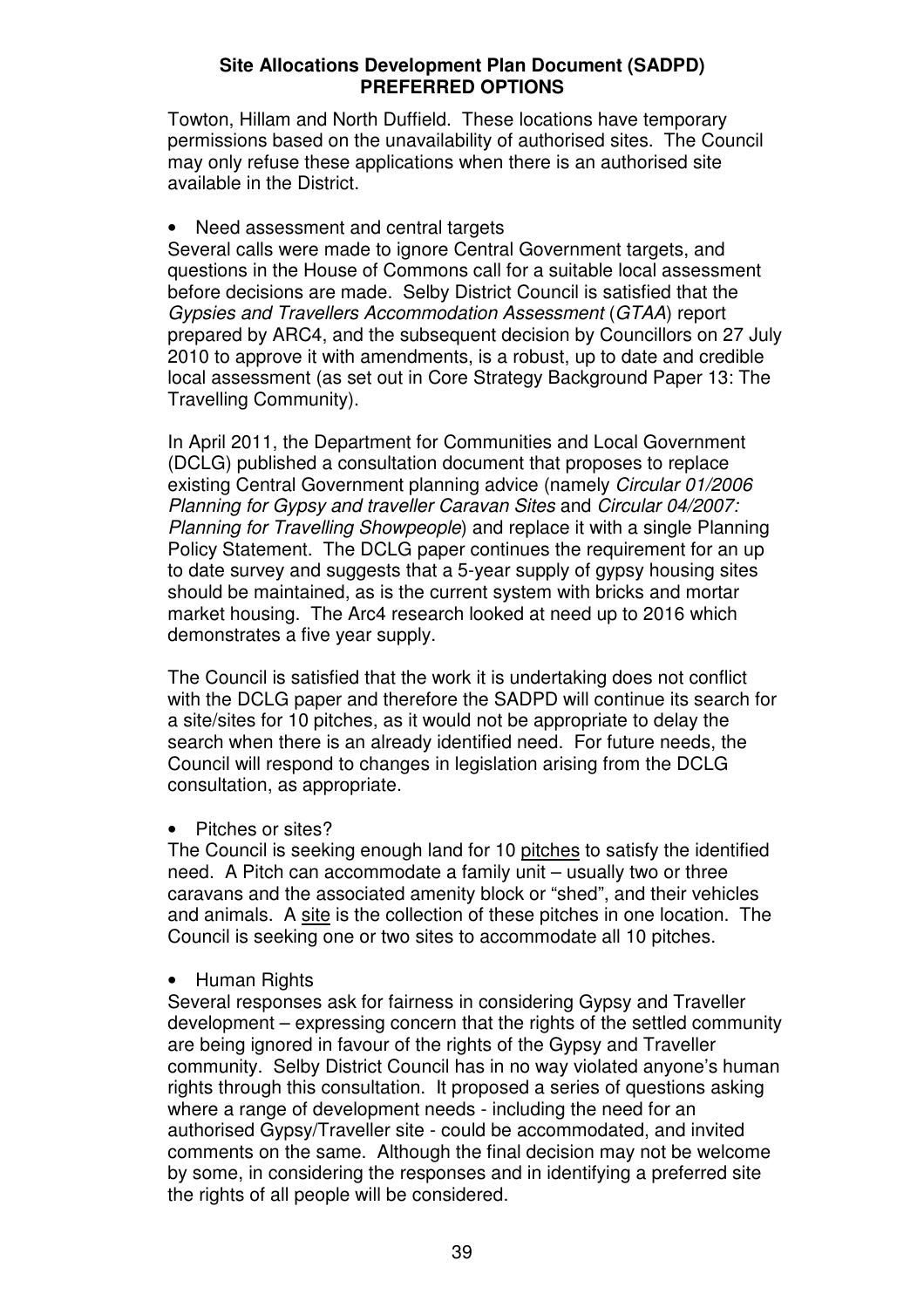• Liaising with Gypsies and not other communities The Council does not accept that Gypsies and Travellers are receiving special treatment, or that they are being consulted before anyone else. The Council must maintain a range of research documents that inform its decisions which are updated periodically. One such document is the Strategic Housing Market Assessment (SHMA) 2009 which supersedes the previous Housing Needs Assessment (HNA05) carried out in 2005 by Fordham Research. These reports consider the housing market and the needs and aspirations of all local people, but excluded Gypsies and Travellers. Recognising the exclusion of this group from the assessments, SDC commissioned a specific focussed report in 2009 which resulted in the *Gypsies and Travellers Accommodation Assessment* (*GTAA*) prepared by ARC4, accepted with caveats by Selby District Council in 2010. Therefore the Council is satisfied that it has an up to date, robust and credible data source that covers the housing market and needs of all members of society, and has not favoured any group in establishing the information.

Not consulting land owners directly

As set out above, the Council had already made attempts to seek potential sites for Gypsy and Traveller use, but none were forthcoming. With a pressing need to address, Officers consulted with elected members on an appropriate way forward and it was agreed to the approach being taken to consider the 312 sites put forward (for other forms of development) as a last resort. It was decided that in order to bring the issue to the fore, land owners would be contacted through the consultation process along with all others.

• Gypsies don't want to mix

Although Gypsies and Travellers have different lifestyles, traditions, habits and interests, they still have basic needs such as shops, schools medical services etc. It is incorrect to state that all Gypsies and Travellers are the same as there are numerous cultural and ethnic sub-groups, as well as individuals with personalities. Although some refuse to mix, others do not.

Although there is a general cultural trend that the group enjoy privacy away from other people and would choose to live in the countryside, there remain a range of planning policies and guidance such as Central Government's *PPS3: Planning for Housing* which states that residential development should be centralised to protect the open countryside for its own sake. Gypsies and Travellers' ethnic status or cultural identity does not absolve them of the basic planning framework. Selby District Council will seek a suitable site for Gypsy and Traveller use, based on a balance of Planning Policy, Travelling Community aspiration and need, and local aspiration and need. No favouritism will be demonstrated. The Council will explore the suitability of all potential sites and use a sequential search to select the most appropriate site.

Some people cite examples of the travelling community's behaviour witnessed on the recent television programme '*My Big Fat Gypsy Wedding'* as good reasons not to allow Gypsies and Travellers near villages. The Council does not accept the programme as a material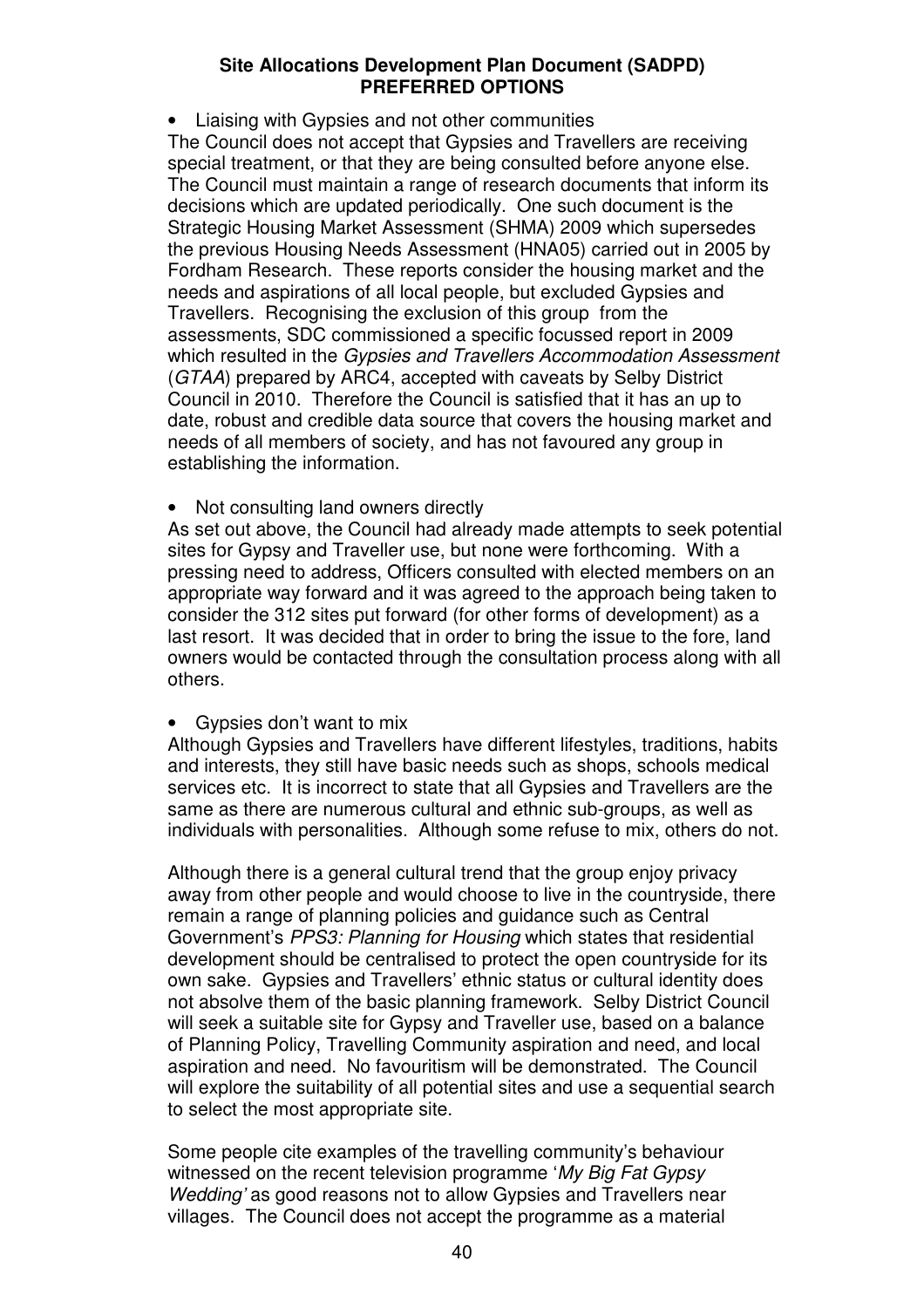consideration as it may not be those individuals who occupy the new site in Selby District.

• Gypsy site preferences – west of the District

Consultation with the Gypsy and Traveller community reveals a preference for a site on the western half of the District close to the national Motorway network. This is considered an aspiration, not a need, but it conflicts with the statutory Green Belt designation, hence the need to consider other sequentially-preferable sites elsewhere in the District. More discussion around Green Belt is contained in the methodology discussion below.

### • Forcing a site upon a community

Selby District Council is not forcing a site anywhere. The Council has a statutory responsibility to provide a robust planning framework and to consider applications from homeless individuals/families. The provision of facilities is a discretionary activity. It has a statutory duty to find a suitable site for a recognised and justified development need, and having unsuccessfully attempted to find sites in the past, has used its Land Use Planning function to broaden the search. The Issues and Options consultation presented a basic methodology for rejecting a range of potential development sites and invited comments on the methodology. Further, it asked for opinions on the range of remaining sites, but showed no preference or steer towards any of the sites put forward. The results of the consultation will be used in deciding which site is the most suitable and will allocate it as such. Selby District Council cannot accept any accusation that it is forcing a site upon a community, but undertaking a fair and transparent public consultation. The process also allowed for additional sites to be submitted, and these may be suitable for such use.

### • Funding a site

The Council has a statutory responsibility to provide a robust planning framework and to consider applications from homelessness individual/families. The provision of facilities is a discretionary activity and in the absence of government funding, the finance for the provision of a Gypsy and Traveller site will fall to the market in the same way that market housing would be built: ie a building company would buy the land, develop the site and manage or sell it to make a profit.

Notwithstanding the above, in 2008, the Council undertook a search for a site with a view to bidding for Central Government finance to develop a site. The bid was not submitted as no site was available and deliverable within the bid window. However money was secured from The Homes and Community Agency which funded a refurbishment of the sites at Burn and Carlton, and made provision for additional 2 pitches at Burn (completed).

Notwithstanding the above, the Government periodically makes funding for Gypsy and Traveller site development available. If a suitable site can be found, the Council would likely help with the preparation of a bid for a grant to assist the development of any site.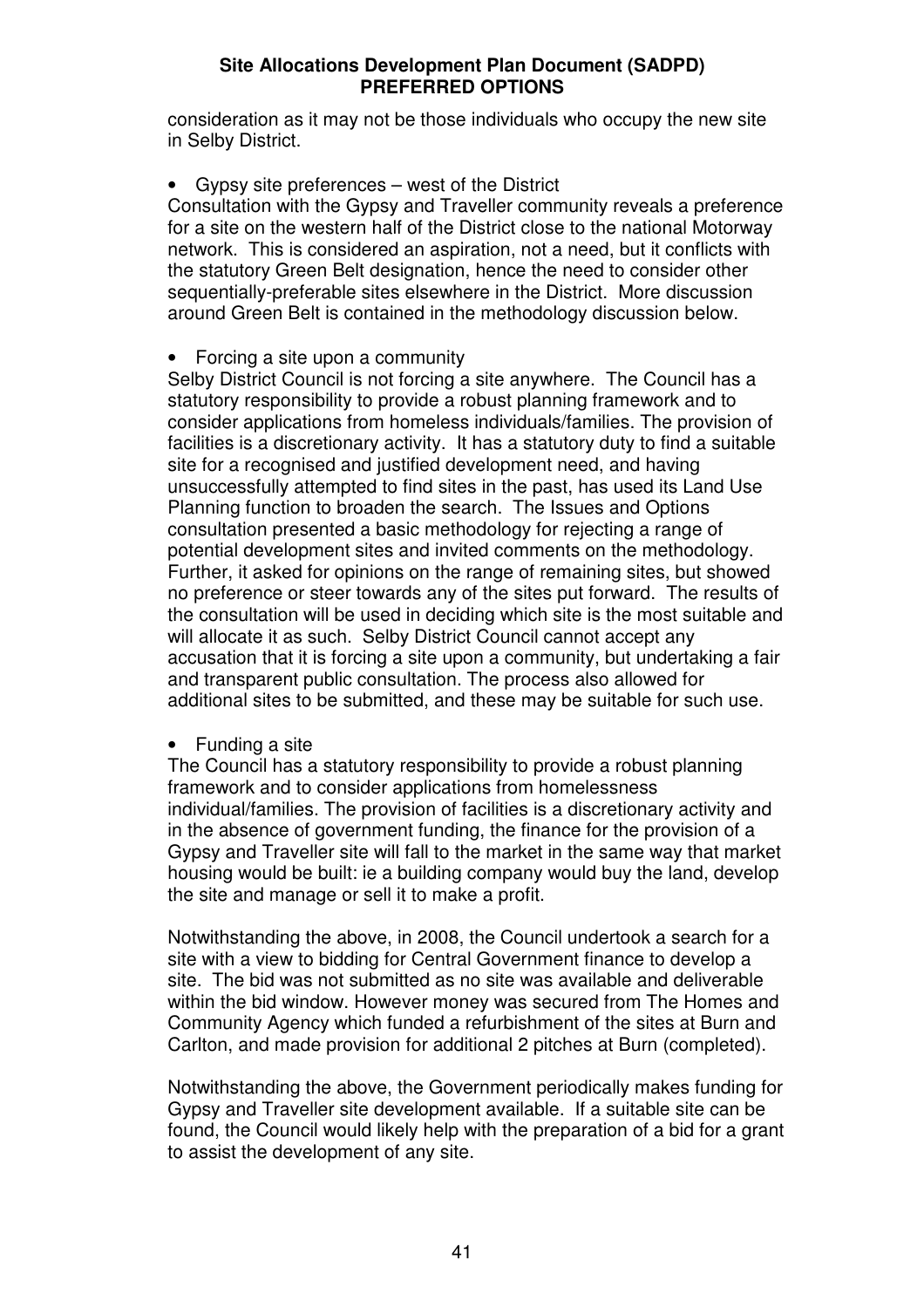• Site appearance/design

An Allocation in the SADPD will establish the principle of a site being used for Gypsy and Traveller Use, but the development will only be able to go ahead with planning permission. Through the planning application process, details of boundary treatment, layout, structures and screening will be put forward and must be approved. An opportunity to influence that process will be made available through the normal methods.

The Government's *Good Practice Guide on Designing Gypsy & Traveller Sites* (DCLG May 2008), and other design advice will be used to ensure that the final site is appropriately designed.

### • Traffic

NYCC Highways Department will consider each potential development site (for all land uses) and comment accordingly. Where highways issues including road capacity, safe access to and egress from the site, volume of traffic a site generates, and the suitability of roads for large vehicles are minor, part of the development cost may be to install mitigation measures or improve the road. Where the issues are more significant, it may mean that a site is unsuitable or unviable. The opinions of the Highways Authority have been requested on all potential sites in the SADPD.

• Overlooking

The Gypsy and Traveller community enjoy privacy and site screening to prevent overlooking inwardly or outwardly will be part of the detailed planning application. See *Site appearance/design*, above.

• Noise, odour, water and light pollution

A Gypsy and Traveller site is a residential development where its day to day function is likely to be broadly similar to bricks and mortar housing estates. As with any other residential area, there will be people who work unusual hours/shifts or have interests that require equipment such as boats, antennae, vans or other large articles.

Operating home businesses is permitted on a Gypsy and Traveller site in the same way that it is in a market housing estate, subject to planning permissions, licenses and permits where required. Any operations that cause noise, smell, vibration, smoke or environmental pollution will be strictly controlled through the normal channels such as Enforcement, Licensing, Environmental health etc. Generally, industrial and commercial activity will be limited on site, and noisy, smelly and unsightly operations will be directed towards industrial premises elsewhere. The site will be predominately a residential use.

Lighting on site will be similar to any ordinary street lighting, and a condition may be placed on the planning permission that requires appropriate cowls to prevent unnecessary light spill.

As well as the normal channels such as Planning Enforcement, Environmental Health, Police etc, the site will be managed by a company or individual who owns the site – similar to Horton Housing Group who run the existing Burn and Carlton sites.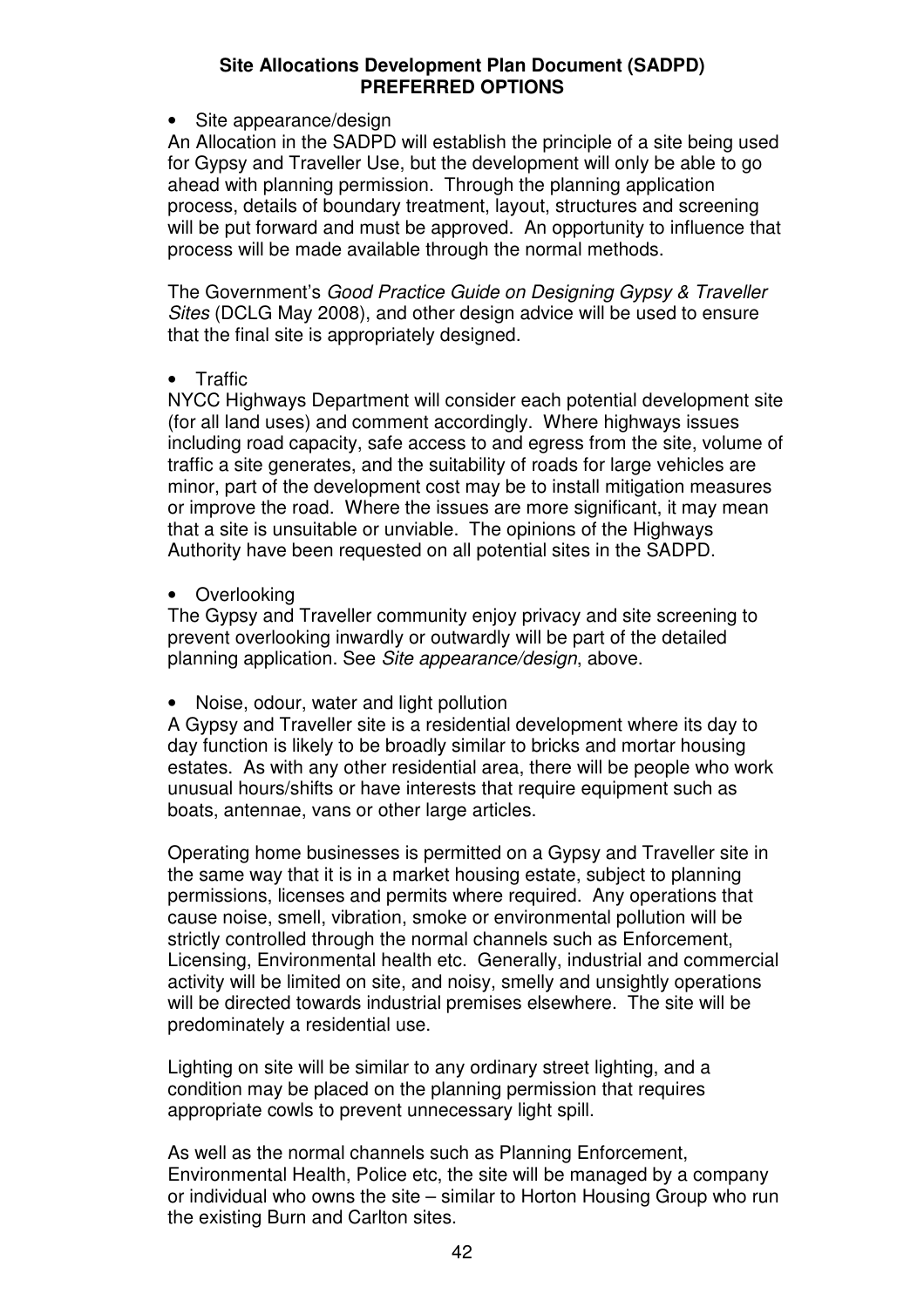• Scrap materials and general untidiness

As an authorised residential development, general refuse will be collected as part of the normal household refuse and recycling collection service. Where businesses are being operated on the site, a formal contract with a licensed waste handler will be required, just as it would for any other business.

Scrap metal is a lucrative business as global metal prices have risen sharply. However the storage and processing of these metals is an industrial activity which must have the appropriate permissions permits and licenses. Such permits are unlikely to be granted in residential areas, and enforcement action and/or prosecution may result for violators.

### • Overcrowding a site

The site will be allocated for a number of caravans in the same way a tourist caravan site is licensed. Where numbers of caravans exceeds the licensed amount, enforcement action may be taken and caravans moved on.

Some responders cite recent national news coverage of the Dale Farm site in Essex is an extreme example of sites becoming overcrowded. Proposed powers under the *Planning For Traveller Sites* consultation (April 2011) will ensure that a similar situation will not occur again.

• Crime and disorder

The fear of crime and disorder is not a material planning consideration, nevertheless this issue forms a large proportion of objections towards a potential site. North Yorkshire Police have responded to this issue as follows:

North Yorkshire Police have found no evidence which would show that crime and disorder increases as a result of Traveller/Gypsy/Showpeople sites being developed in an area. Unfortunately, as we have seen in the Selby area, fear of crime does tend to increase when sites have been identified and become subject of planning applications. This fear of crime is unsubstantiated.

Research from the Joseph Rowntree Foundation in 1996 found that Gypsies and Travellers and settled neighbours have built up effective relationships once a site is established and "many have good relationships with neighbouring communities." In some areas local residents have actively supported the efforts to achieve an established site and welcomed them to the area. Even where there are considerable difficulties, the way forward is through talking and working together.

The identification of new sites will require effective consultation between the settled community and the Gypsy/Traveller/Showpeople communities in order to address issues such as fear of crime.

The Council accepts the view of North Yorkshire Police.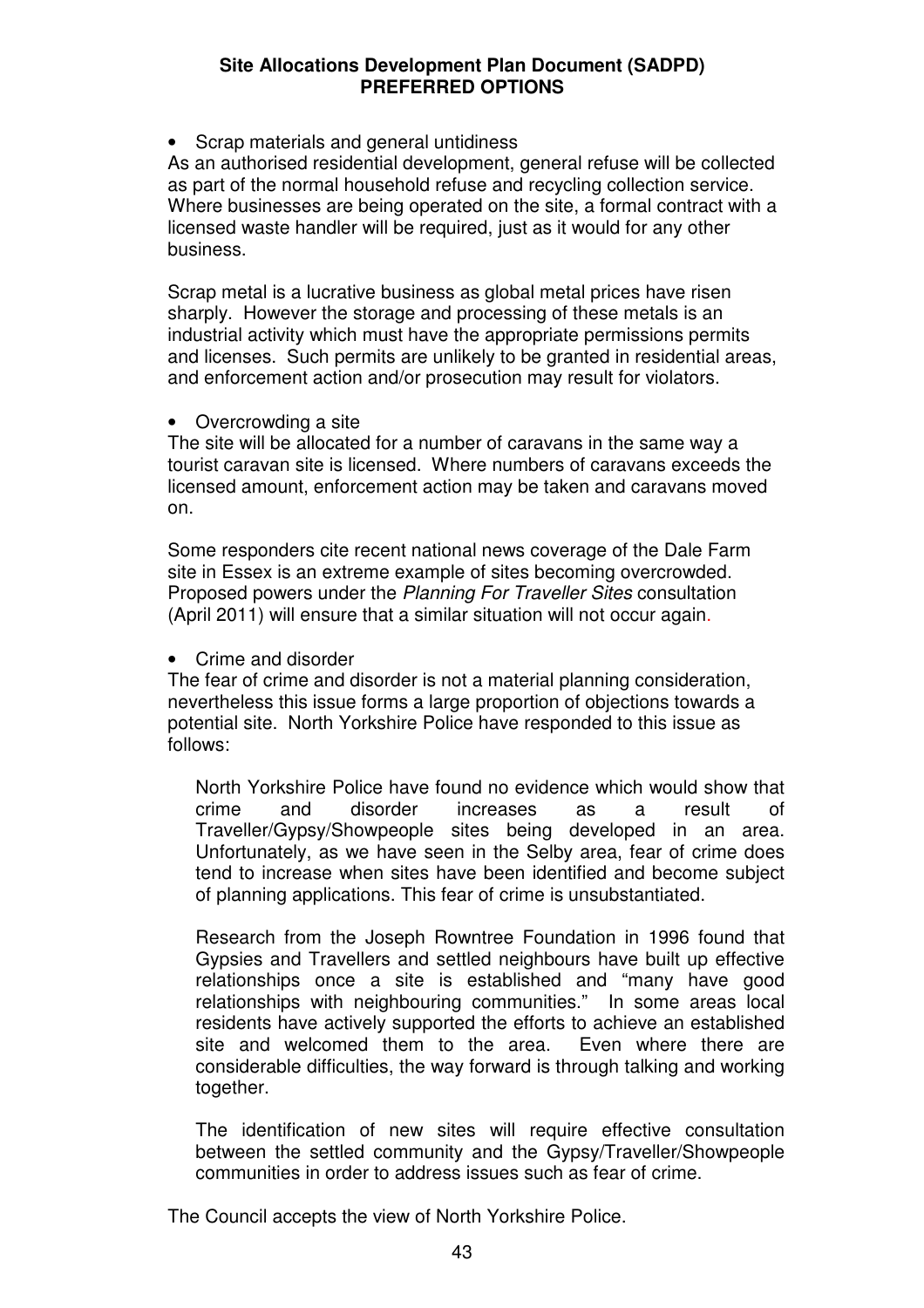The Council also considers that previous examples of crime and antisocial behaviour cannot be used as a reason for objecting to a new site as there is no automatic link between previous crimes and potential future crimes. The Government's *Good Practice Guide on Designing Gypsy & Traveller Sites* (DCLG May 2008) and The Design Council's *Design Out Crime* document will be used to ensure opportunities for crime are reduced when designing the site.

A mechanism for evicting "trouble" families cannot be implemented by the SADPD or by the granting of planning permission as this is outside the scope of the planning legislation. Depending on who manages the site once it is developed, the management may develop a series of rules and/or requirements similar to those agreed when renting a house. Where the agreement is broken, penalties including eviction may be appropriate. However it is reiterated that this is outside the control of SDC.

• Council tax and other taxes

Gypsies and Travellers are not exempt from paying Council Tax, income tax or other taxes. The requirement to pay tax is not a material planning consideration.

• Local schools and other services

Local Gypsies and Travellers already attend local schools, use local shops, doctors and other services. As with other potential residential developments, the accessibility to such services including an assessment of capacity will be made. Where there is no capacity, either (financial) contributions to create capacity will be required, or the site will not be considered achievable. The assessment of capacity will be made by the relevant authority (eg NYCC Education Department, NHS PCT, Dentist in residence etc).

• House prices, stalled sales and compensation

The national town planning system is set out in the *Planning and Compulsory Purchase Act* (2004) (Amended). It does not recognise any financial liability for 3<sup>rd</sup> party loss arising from decisions. In short, there is no right to compensation for lower house prices, inability to sell and current sales falling through.

Several responses claimed that the reputation of the village would be ruined if a Gypsy and Traveller site were developed within it or nearby. Some anecdotal evidence of house prices being reduced and some newspaper reports about living near to a site were submitted. Such evidence is inconclusive, as Burn and Carlton remain buoyant housing markets (insofar as the market is flat across most of the country at present).

• Stress, worry and sleepless nights

It is unfortunate that some people have reacted badly to this consultation, but the Council has a statutory duty to undertake its functions, some of which are controversial or unpopular. The Regulations that govern the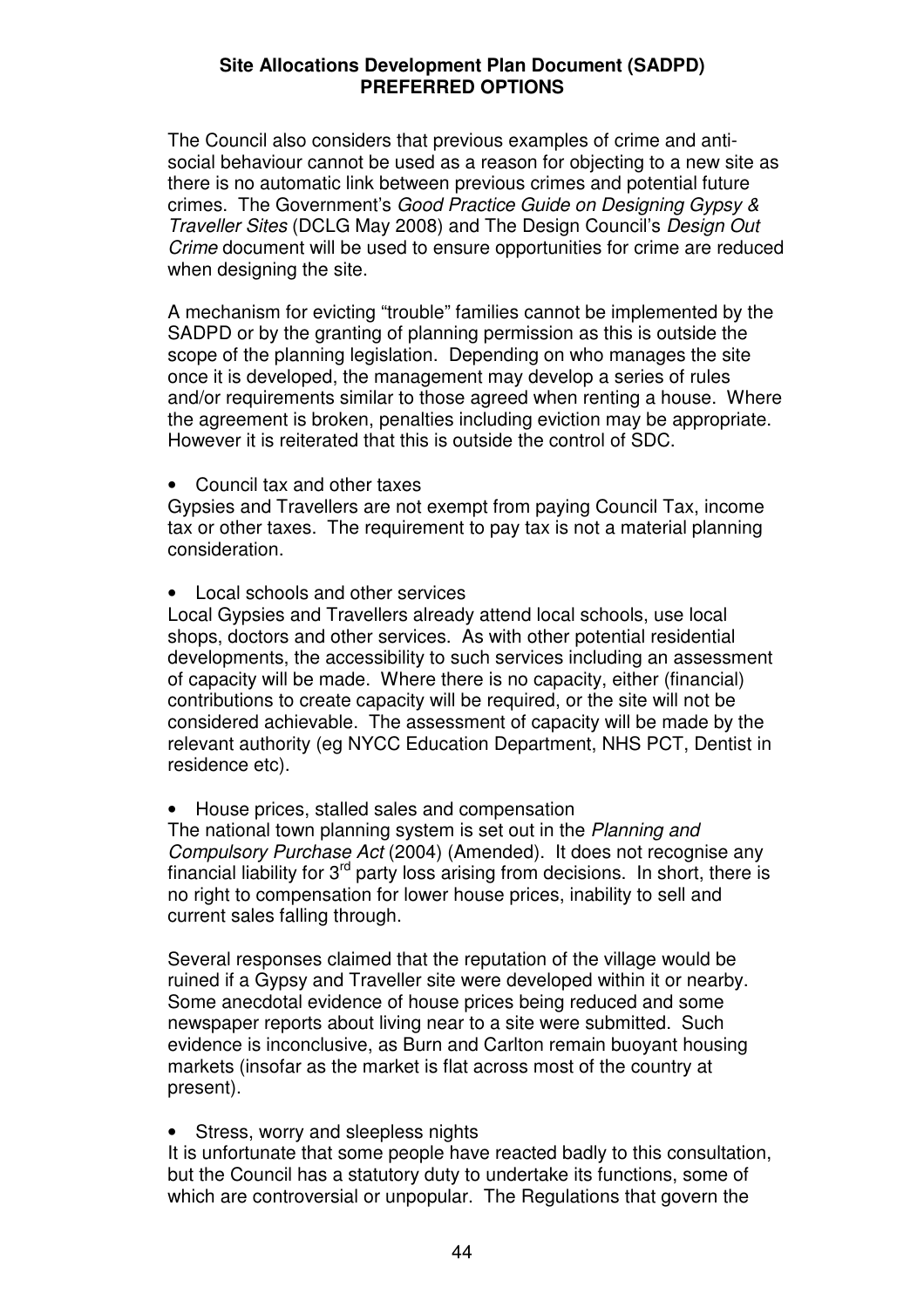process – ie Issues and Options – has to cover all sites to ensure that decisions are made in the public eye, not behind closed doors.

### • Bankrupting local builders

Concern was raised that wherever the site is eventually located, no further house building would take place as there would be no demand. This in turn would lead to local builders going bankrupt. The Council does not share this view as this has not occurred in Carlton, Burn or Selby where there are other existing sites.

### Site Requirements

Only a handful of replies addressed the issue of providing one or two sites. There was discussion around the ethnic and cultural sub-groups and their ability to mix on a site, with some suggestions that two sites were required to prevent conflicts. Conversely, there were calls for a single site to limit the geographic spread of perceived harm. With such emotive discussion surrounding the issue, it is considered that site(s) should be provided based on what is available and realistically achievable, without artificially influencing the number of sites. Specifically, the travelling community were not overly concerned about the number, as long as sites were legal and they could enjoy some security of having a lawful (permanent) home instead of being moved on from unauthorised camps.

The proposed size of the site was also questioned. Many thought that the 1ha was excessively large and would lead to sprawl, or the possibility of overoccupation (referencing Dale Farm in Essex). The Travelling Community themselves commented that it was generous and although not unwelcome, it was unnecessary. Screening and landscaping was necessary, but the suggested 0.5ha would be unnecessary and unmanageable which would lead to it becoming scruffy. The site need only be large enough to accommodate around 30 vans and sheds and parking so could realistically be very small. However in the interests of quality of life, the Council will insist upon a reasonable separation distance between pitches, and some communal open space/play area. However it will not specify a minimum site size.

A single response was received to the Council's dismissing of the need for a Travelling Showpeoples' site. It challenged that decision stating that historic local need was a material consideration, and that the ARC4 report's identified need for a plot is valid and the SADPD should be seeking to allocate a site. The Council considers that its assessment of need and desire is appropriate and consistent with its approach to market housing, where needs is to be catered for, but desire is not.

### Expansion of Existing sites

Although Burn was highlighted with 3 of the potential 60 Gypsy/Traveller sites across the District, it was the overwhelming promotion by other villages of Selby's, Burn's and Carlton's existing sites for expansion thus absolving them of the potential site.

The Council do not consider it appropriate to continually expand the Burn site. Burn residents accept Gypsies and Travellers as part of their community, but also acknowledge that the balance of ethnic groups in a small community is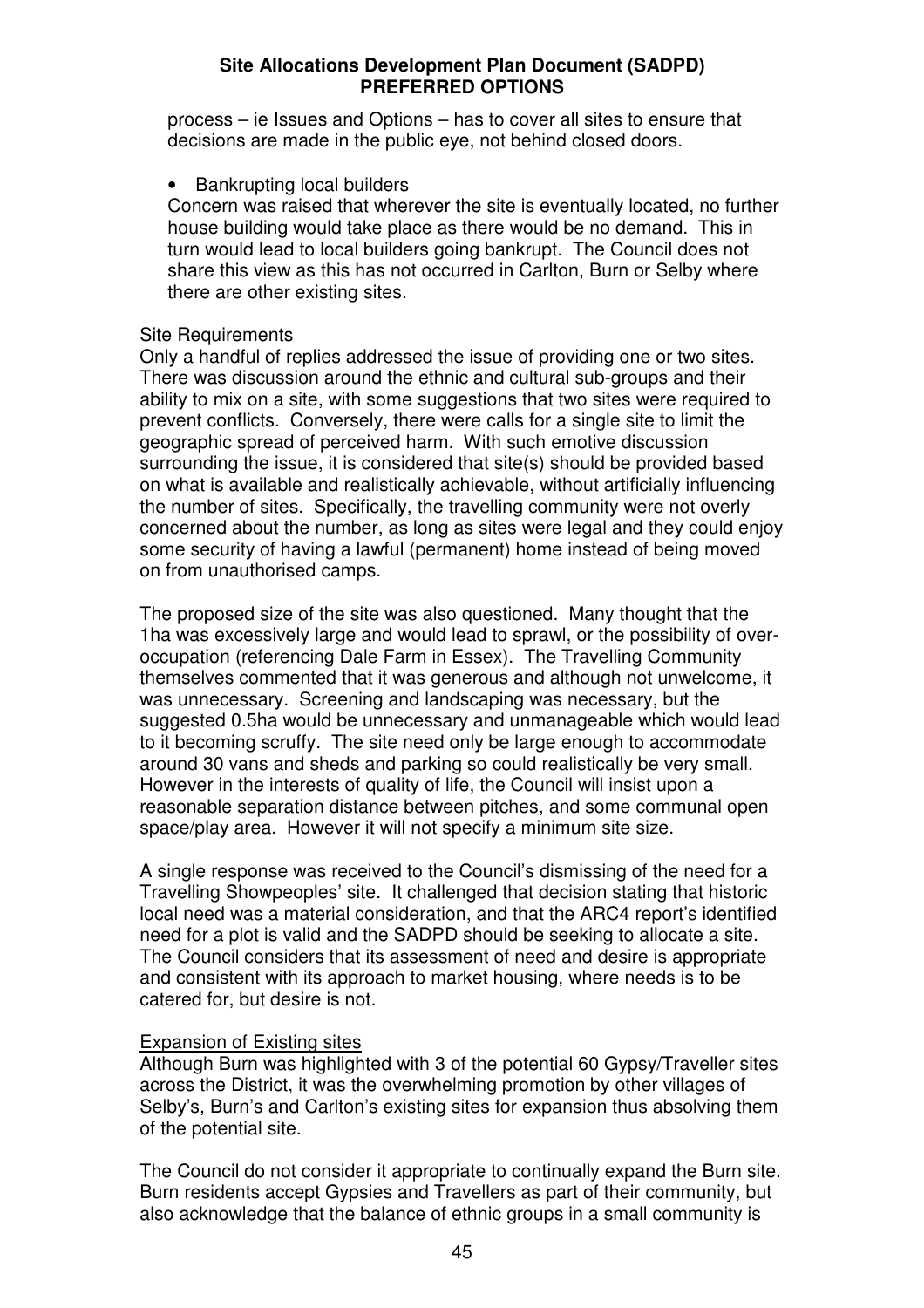fragile, and domination by a minority group could lead to local tensions. This is compounded by the residents of the existing site not wishing to grow as it would erode their own enjoyment of their small community. The Council accepts this as a genuine local concern over the creation of balanced communities. Also of concern is the route to services and facilities in Selby town, and the residents is have all commented on the highway impact of long/articulated vehicles making right turns onto a congested A19 trunk road. NYCC Highway Authority has indicated that development of Burn Airfield would require traffic management schemes to limit impact on the already busy road.

Notwithstanding the above it is of more concern that the current Traveller site is surrounded by the Burn Airfield site owned by Yorkshire Forward. Yorkshire Forward bought the site for a major strategic investment use, not for general sale and profit like most land buyers. As such it is not currently for sale for such ad-hoc use, and the Government is yet to decide how to dispose of it - if at all. The Council therefore considers that due to land ownership issues the site is not deliverable and so can not be allocated.

At Flaxley Road, Selby and Carlton, no land has been put forward for development at or near the sites, therefore no allocation can be made at either site.

### New suggestions for sites to consider

The Council requested other sites, however none of these were by the land owner so they cannot realistically be considered. They are:

- Former Little Chef, A64/A1(M) interchange
- Adjacent to the Council Offices, Portholme Road, Selby. (Land is occupied by a supermarket and the Police Station)

A raft of "new" sites were put forward for development of all types, including the following which explicitly state that they are amenable to Gypsy and Traveller use:

- Hillcrest (old A1 site): Forms the southern part of Site X008. Support from land owner and several others across the District who cite it as an appropriate site. Site is already operating as an unauthorised site, and a planning application has recently been refused.
- Land at Old Great North Road, Brotherton (if the Council does not consider other uses appropriate).
- Poplar Farm, Whitley
- Land North of Roall Lane, Kellington
- Lumby A63/A1(M) Juntion
- Whitley Bridge

### Proposed site finding methodology

A number of comments were received about the methodology used to "select" the 60 potential sites. The Council would suggest that it did not select 60 sites, but instead *deselected* 252 sites from those in the SADPD by using reasonable criteria based on sound methods.

The SADPD Issues and Options report specifically requested opinions on the methodology used, and some issues were raised, as follows: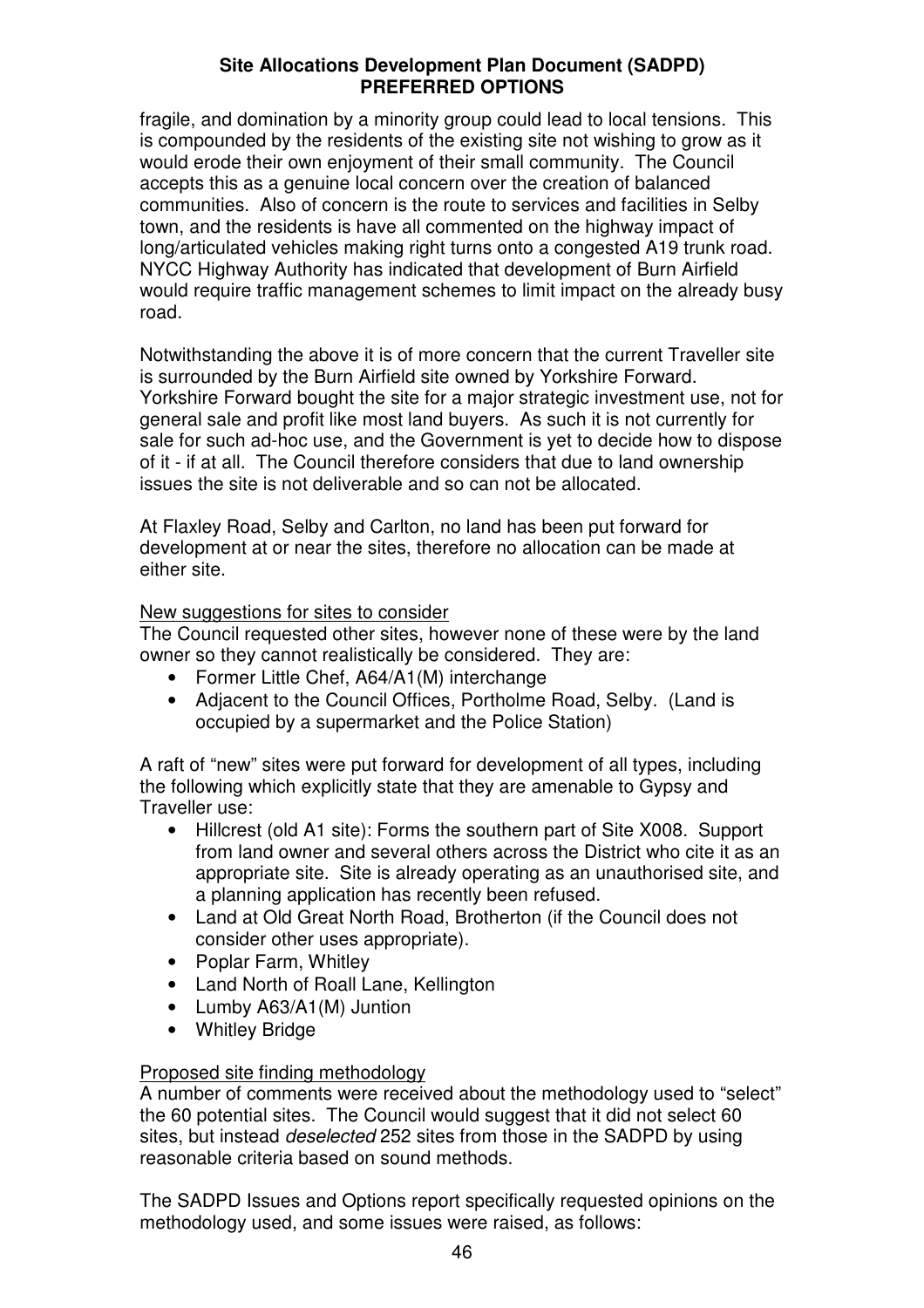• Despite some unhelpful remarks about allowing sites in Flood Zone there was no objection to this criterion. Conversely it was suggested that Caravans could be easily removed from potential flood waters so FZ3 isn't such an issue. However the site will be a permanent site with amenity blocks and other infrastructure that is susceptible to floodwater, and as such the site should not be in FZ3.

Discussion also suggested that if caravans were susceptible to flood water and are removed from FZ3, then by logic they are also susceptible to flooding in FZ2 and these areas should also be avoided. The Council considers that the preferred location for the site would be in FZ1 in accordance with the sequential search. A site in FZ2 will only be considered if there are no sites in FZ1 and appropriate measures can be put in place to protect the site.

- Use of the Green Belt divided opinion: several thought that Green Belt should be protected while others thought that sites in the countryside (Green Belt or otherwise) were preferable to "in my back yard". Other responses suggested that sites *could* be appropriate in the Green Belt if there was nothing more suitable, and only where the land is well screened and previously developed (so-called "Brownfield"), so the impact on the appearance is limited. The Council considers such a sequential approach to be suitable.
- Discounting of sites inside the Limits to Development on economic grounds was questioned, but as expected, none of the sites have been made available for Gypsy/Traveller use by owners. Through a sequential search, any sites made available within the Limit to Development will be considered favourably in a sequential search.
- The 400m corridor along the main roads was criticised (although largely on the basis of bus use rather than as a corridor tool). The "as the crow flies" proximity to main roads approach used in the Issues and Options report was criticised. A more subtle approach based around main junctions and actual routes would be more suitable. The Council wishes to continue to seek a site that would minimise travel, but concedes that some reliance on private transport is inevitable due to the business and cultural requirements of the travelling community. As such, a search area based on 5 minute drive times (5km) from the motorway network will remain part of the search.
- As a cultural choice, the Travelling Community do not consider walking distance to services and facilities to be a constraint as they prefer to drive everywhere. This is contrary to national planning objectives that try to limit the use of private cars and would normally be dismissed. However a large number of responders suggested that the travelling community should be allowed to rely on cars and private transport as it is part of their way of life. It would also allow them to live within their culture and avoid clashes with settled villagers if they were separated.

Two further key criteria were discussed at various public meetings: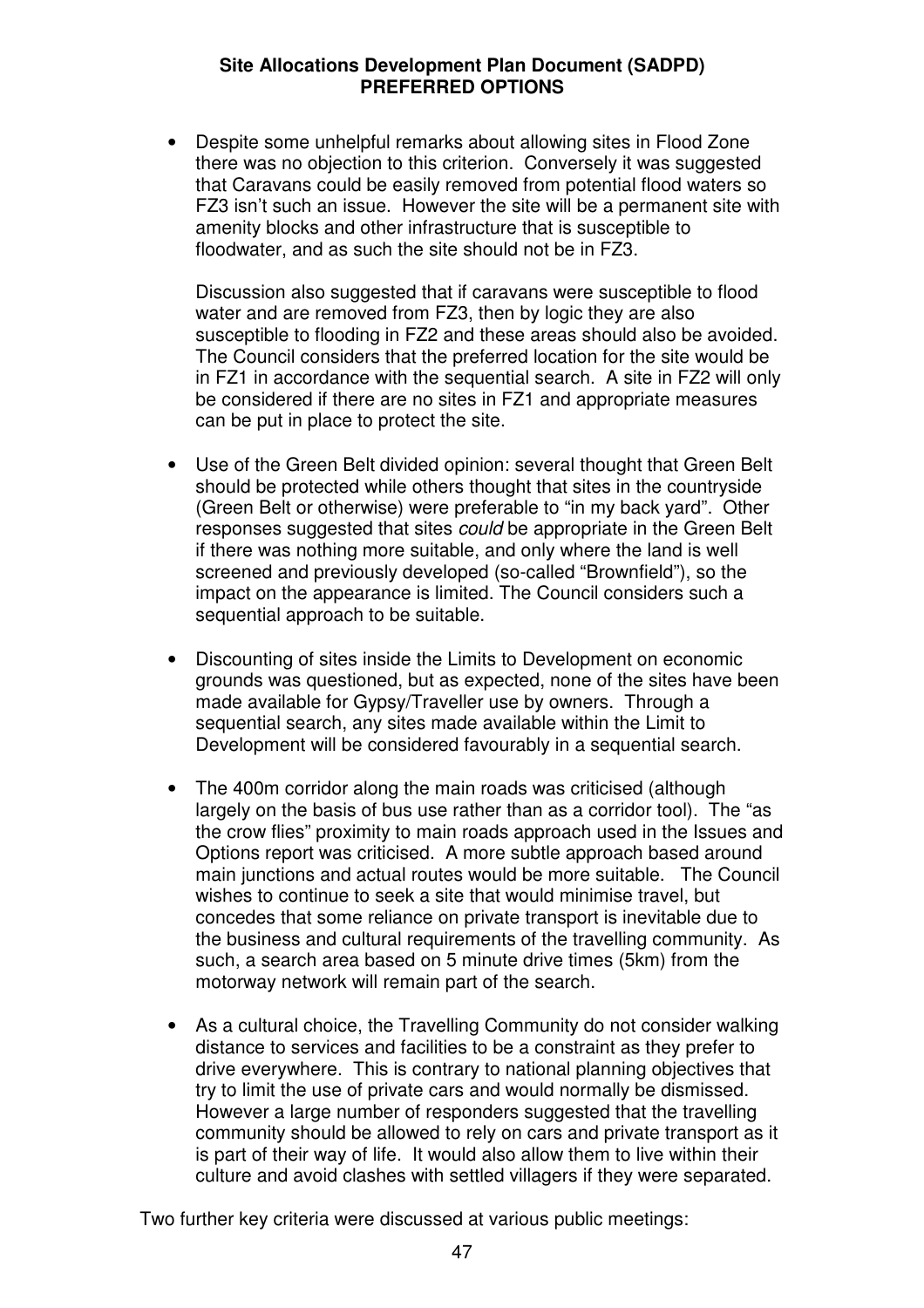- Whether the Gypsies'/Travellers' would accept a site and use it, and
- Whether landowners would be prepared to sell/develop a site for this use with such low economic returns

As set out above, the Gypsies require a site that is legal to allow them some security, and although they have expressed a desire to live in the west near the Motorway network, they would accept any site.

The availability of land is far more important, and landowner wishes can seriously affect the deliverability of sites, and therefore the soundness of the SADPD. Now the Council is in receipt of a number of sites that land owners are willing to develop for Gypsy & Traveller use, there is no need to pursue other sites at this time.

### Summary

The Council will continue to seek a site/sites based on the following amended methodology. The methodology continues to follow established planning policy and steer development towards the most suitable sites, but concedes that "the perfect site" may not be found and therefore must compromise on some aspects of need, aspiration and established planning policy.

Note: the methodology is for use only in the SADPD. It will identify sites that may be suitable for an allocation to meet a chronic shortage of sites for identified housing need. It is NOT to be used as a general justification for future applications for Gypsy & Traveller sites.

Potential Gypsy and Traveller sites will be considered using the following methodology.

### **Sites should be**

- **a) Specifically promoted by the land owner for such use**
- **b) Located in the Environment Agency's Flood Zone 1, or in Flood Zone 2 if no sites in FZ1 are available and appropriate measures can be put in place to limit the impact of flooding. Sites will not be located in Flood Zone 3.**
- **c) Located within a 5km drive of one of the main road junctions, listed below:**
	- o **A64 – A19 interchange at York**
	- o **A64 – A162 interchange at Tadcaster**
	- o **A64 – A1(M) interchange at Hazlewood**
	- o **A1(M) (Junction 42) – A63 interchange at Lumby**
	- o **M62 (Junction 33) – old A1 interchange at Knottingley**
	- o **M62 (Junction 34) – A19 interchange at Eggborough/Whitley**
	- o **M62 (Junction 36) – A614 interchange at Goole**
	- o **M62 (Junction 37) – A63 interchange at Howden**

**and, the site should be no further than 1km from either the A64, A1(M), old A1, M62, A19, or A63 as driven along existing adopted roads.**

**d) Sites should be as close to existing services and facilities (ie Principal Town, Local Service Centres and/or Designated Service Villages) as possible, within a 5km drive along existing adopted roads.**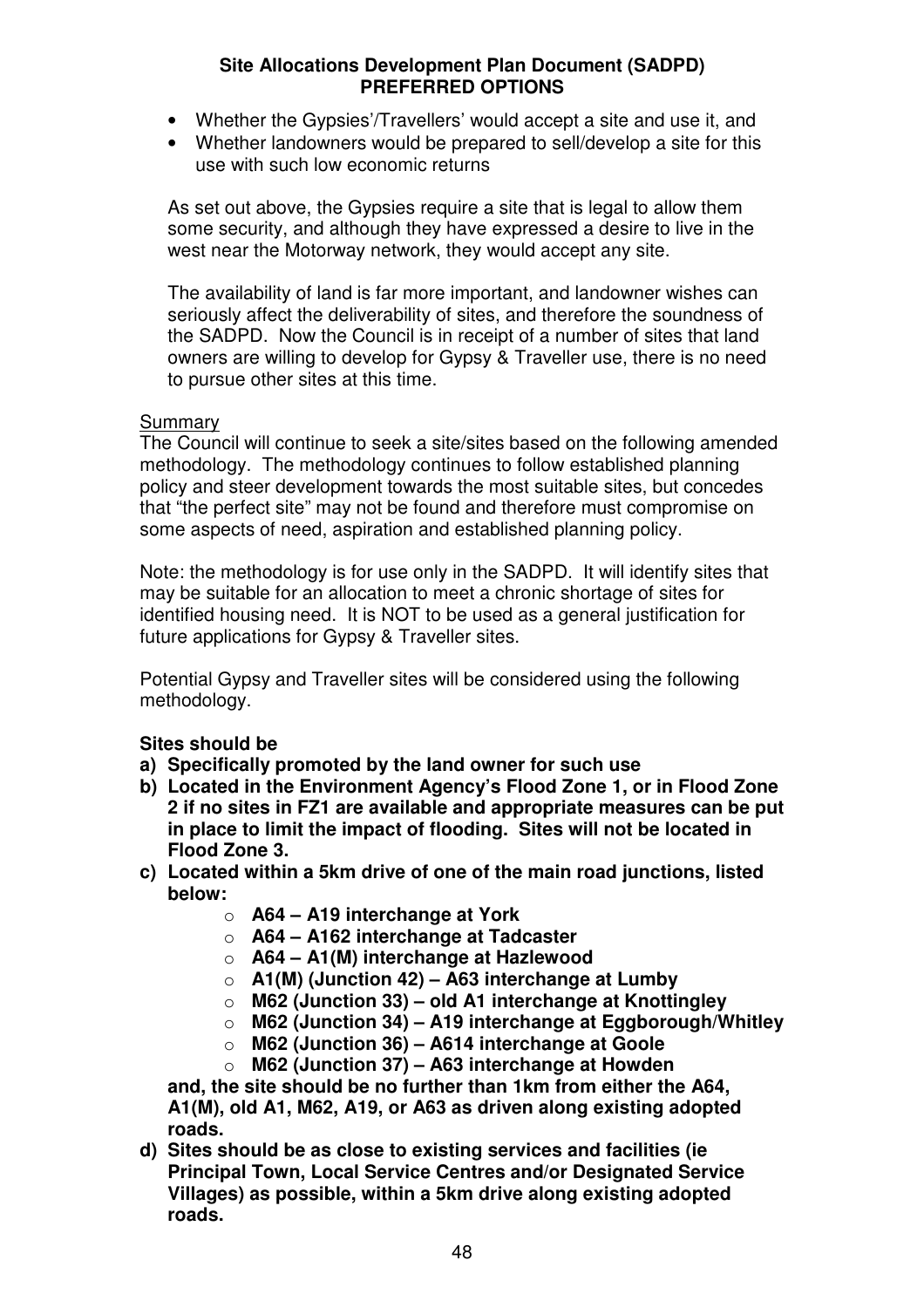**e) Sites may be considered in the open countryside or Green Belt only if there are no sequentially preferable sites, and the site is previously developed land, and appropriately screened so as to prevent loss of the openness of the Green Belt.**

The result of the amendments to the methodology means all of the 60 sites suggested in the SADPD Issues and Options fail the first test of the revised methodology - as landowners have expressed their lack of support, or have not responded which casts doubt on their deliverability.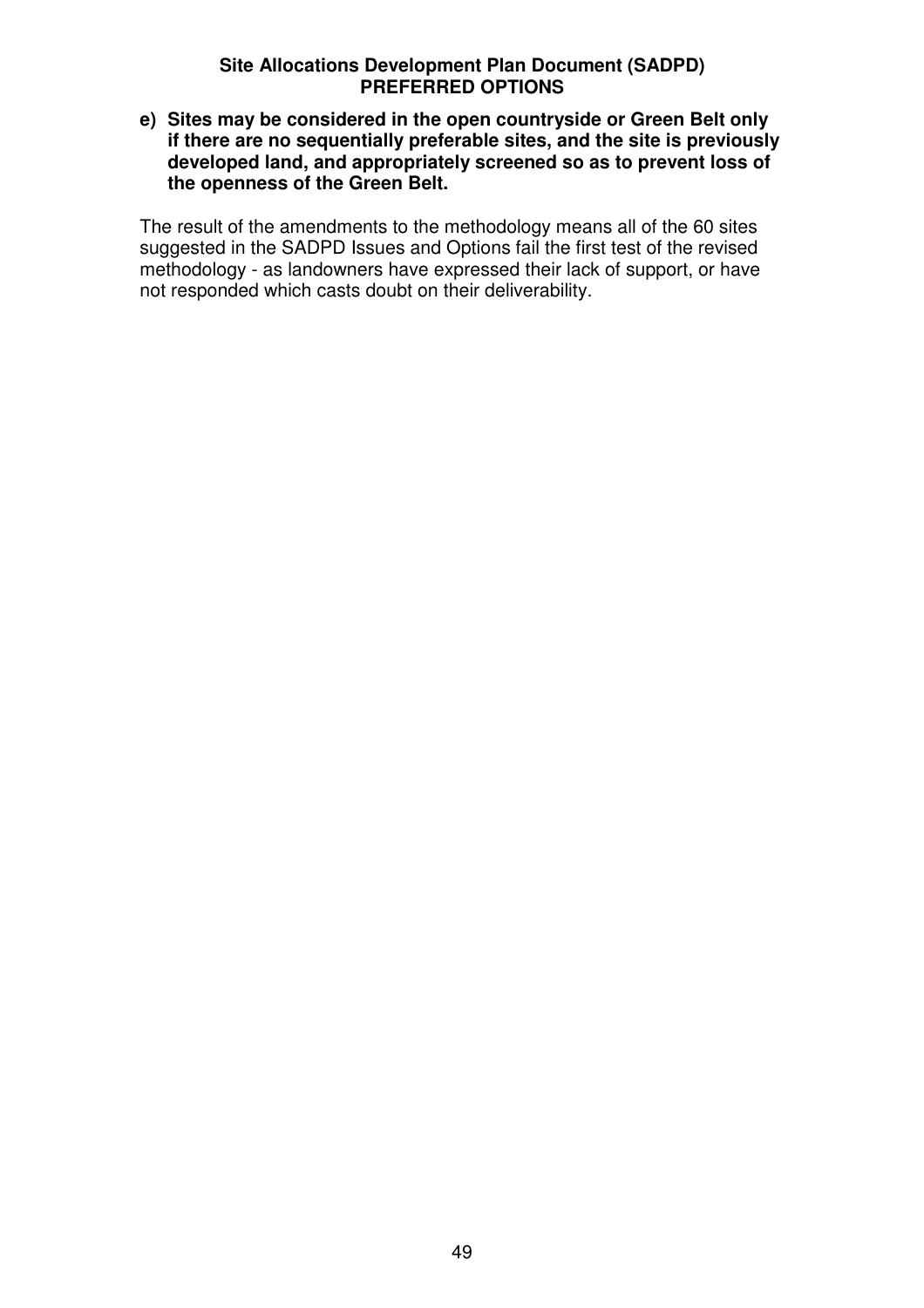Potential sites The following sites meet the criteria in the revised methodology and are now being considered:

| <b>Site</b>                                                     | <b>Site</b><br>code            | <b>Floo</b><br>d<br>Zone | <b>Distance</b><br>from<br>junction and<br><b>DSV</b>        | <b>Notes</b>                                                                                                                                                                                                                                                                                                                                                                                                                                                       | <b>Allocate?</b>                                                                            |
|-----------------------------------------------------------------|--------------------------------|--------------------------|--------------------------------------------------------------|--------------------------------------------------------------------------------------------------------------------------------------------------------------------------------------------------------------------------------------------------------------------------------------------------------------------------------------------------------------------------------------------------------------------------------------------------------------------|---------------------------------------------------------------------------------------------|
| Hillcrest (old<br>A1 site)                                      | X008                           |                          | 2.4km &<br>3.9km from<br>Sherburn-in-<br>Elmet               | Site in Green Belt, on Previously Developed Land, contained by<br>existing landform and planting. Support from land owner and several<br>others across the District. Site is already operating as an<br>unauthorised site, but a planning application has been refused (July<br>2011). SADPD identified site is larger than the recent planning<br>application site as it includes bungalows. Appeal recently dismissed<br>for caravan sales on this part of site. | No - Green Belt location and<br>disjointed from settlements<br>compared with other options. |
| Poplar Farm<br>Whitley                                          | <b>EGWH</b><br>IO <sub>C</sub> |                          | 1.2km and<br>0km                                             | The site is partially an existing farm yard within the Limit to<br>Development and partially a large extent in to the open countryside<br>and Green Belt. Site may be suitable for residential use.                                                                                                                                                                                                                                                                | Yes for 10 pitches.                                                                         |
| Land at Old<br><b>Great North</b><br>Road,<br><b>Brotherton</b> | <b>BRBY</b><br>IO A            |                          | 4.2km & 0km                                                  | Site partially within Limits to Development, partially within Green<br>Belt, albeit on Previously Developed Land. Site is constrained by<br>high voltage electricity pylon which limits its usability for market<br>housing, but with the flexibility of caravans means that G&T use is<br>more achievable. Recent Appeal dismissed for caravan, car and<br>storage container storage facility.                                                                    | Site now withdrawn as owner<br>has Planning Permission for an<br>alternative use.           |
| North of<br>Roall Lane,<br>Kellington                           | <b>KELT</b><br>IO A            | 3                        | 3.3km<br>shortest/<br>4.2km<br>simplest &<br>0 <sub>km</sub> | FZ3 and open countryside. Immediately adjacent Limit to<br>Development.                                                                                                                                                                                                                                                                                                                                                                                            | No, flood zone 3 and Green<br><b>Belt</b>                                                   |
| Lumby A63<br>and $A1(M)$<br>interchangee                        | XIOS                           |                          | 0km & 2.4km<br>(Fairburn)                                    | Green Belt and open countryside. Access on to A63 sub standard at<br>present. Established screening. Pylon on site.                                                                                                                                                                                                                                                                                                                                                | No, Green Belt                                                                              |
| Whitley<br><b>Bridge</b>                                        | <b>EGWH</b><br>017             |                          | 0km and 0km                                                  | Green Belt. Green field site currently used by Whitley Wolves youth<br>football team.                                                                                                                                                                                                                                                                                                                                                                              | No, Green Belt                                                                              |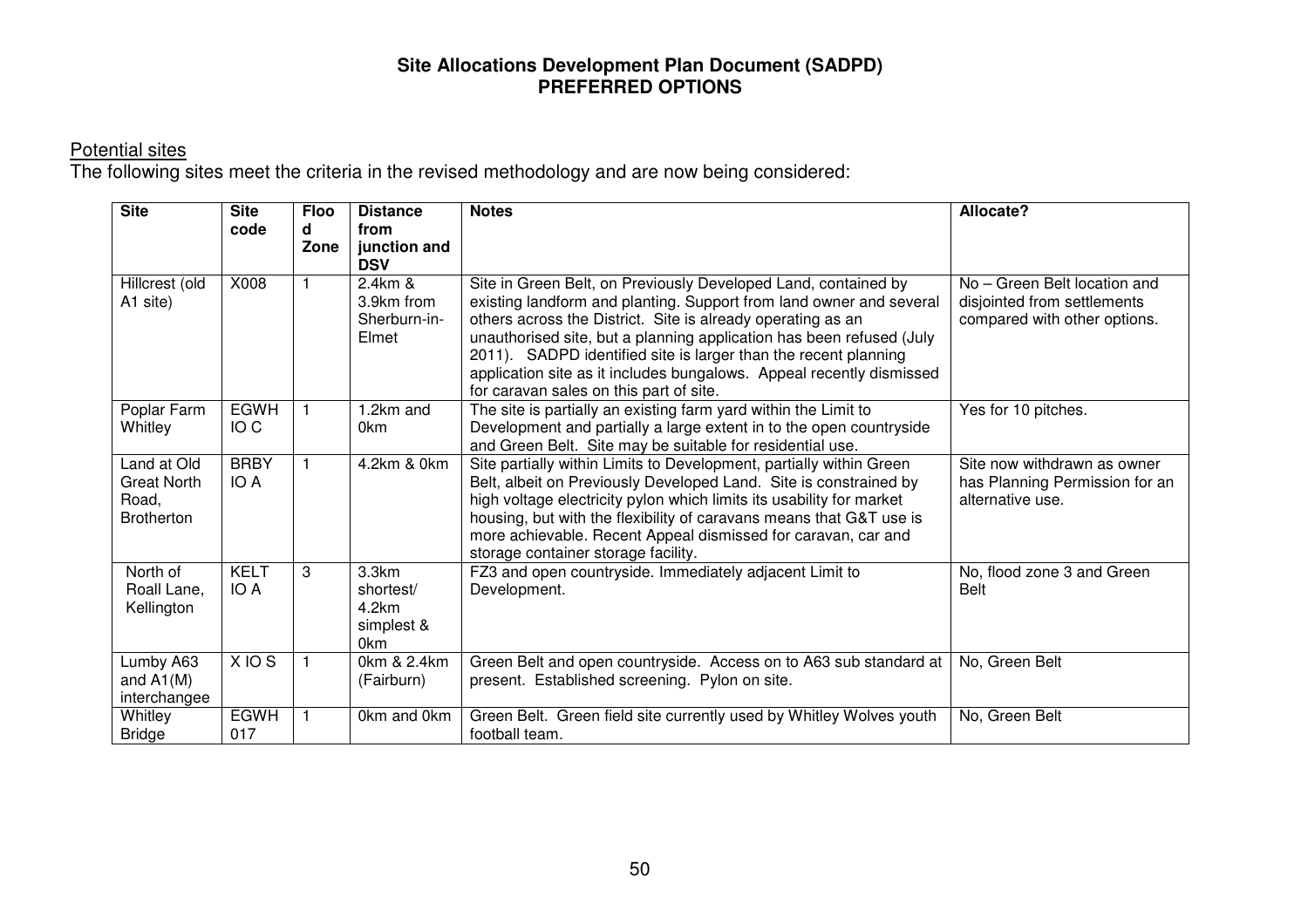### **Summary**

The Council acknowledges that most of these sites were not included in the Issues and Options consultation, however this is only due to the timing of their submission to the Council. The responses received to this issue from across the District have shaped the methodology for site selection, and through applying it the preferred site has been found.

In considering the available sites, the preferred option is to allocate EGWH IO C Poplar Farm, Whitley for Gypsy & Traveller use for 10 pitches.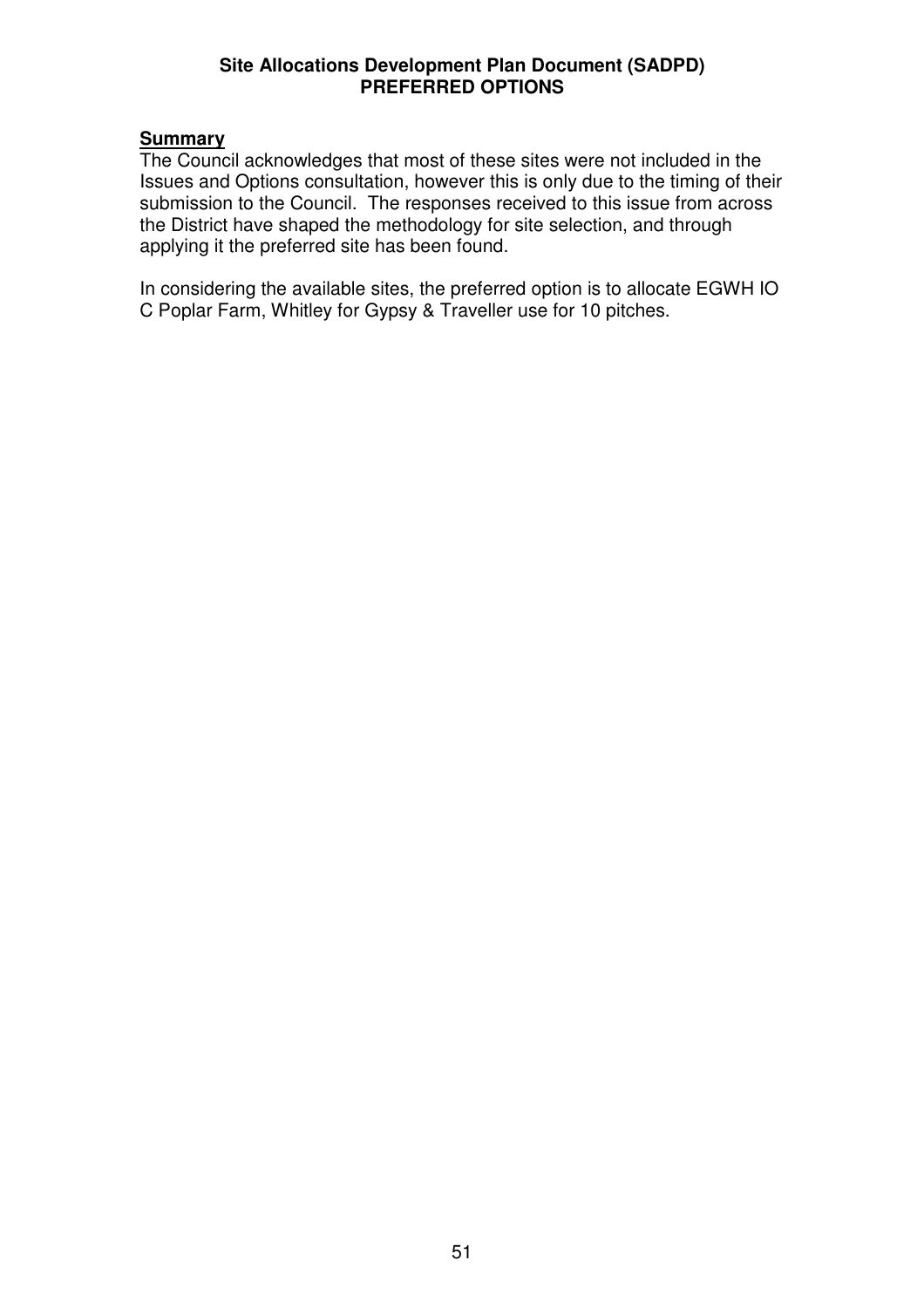

5 2



Reproduced from the Ordnance Survey mapping with the permission of the controller of Her Majesty's<br>Stationary Office. ©Crown Copyright. Unauthorised reproduction infringes crown copyright and may<br>lead to prosecution or civ

Reproduced from the Ordnance Survey mapping with the permission of the controller of Her Majesty's<br>Stationary Office, ©Crown Copyright, Unauthorised reproduction infringes crown copyright and may<br>lead to prosecution or civ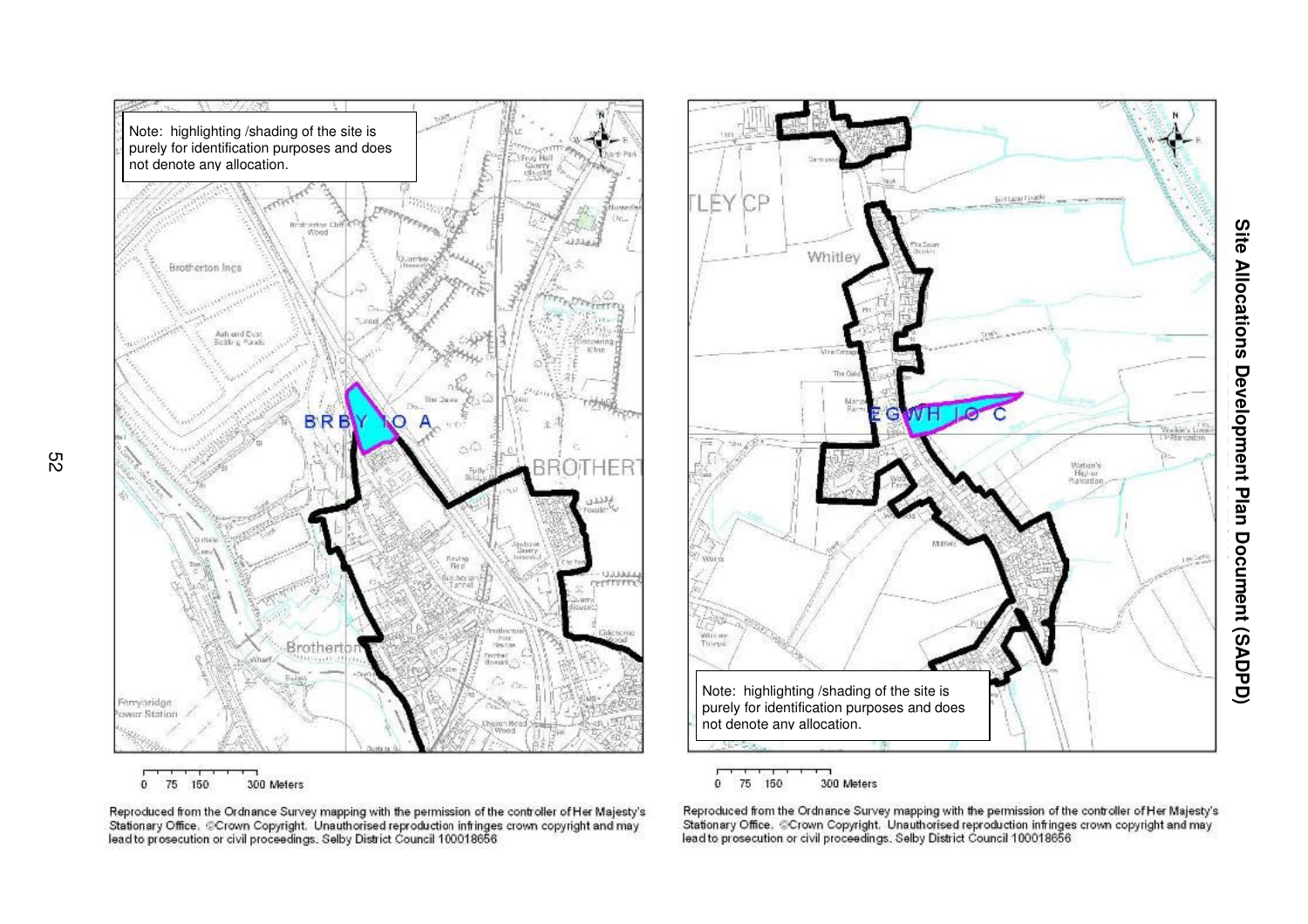



Reproduced from the Ordnance Survey mapping with the permission of the controller of Her Majesty's<br>Stationary Office. ©Crown Copyright. Unauthorised reproduction infringes crown copyright and may<br>lead to prosecution or civ

Reproduced from the Ordnance Survey mapping with the permission of the controller of Her Majesty's<br>Stationary Office, ©Crown Copyright, Unauthorised reproduction infringes crown copyright and may<br>lead to prosecution or civ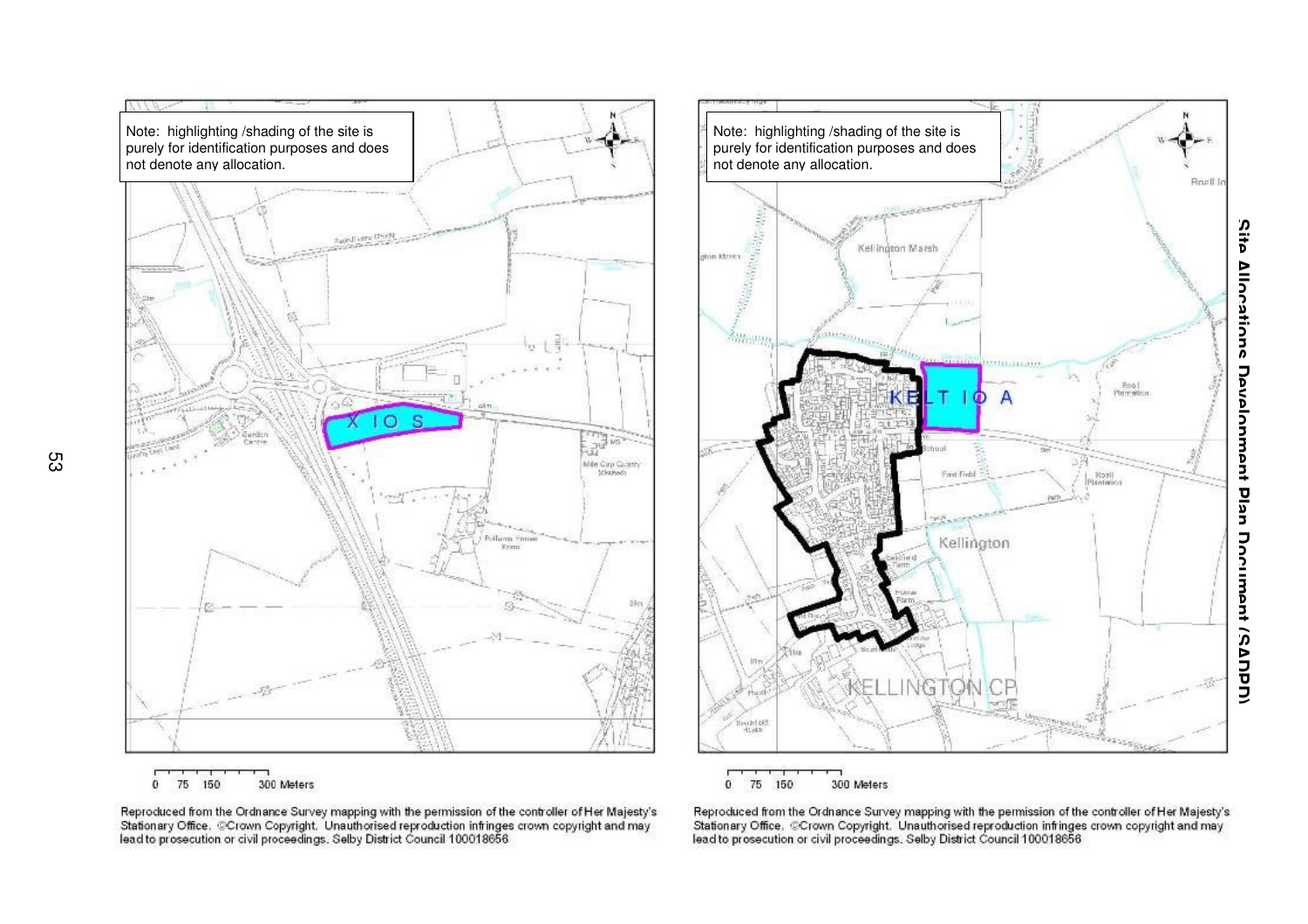





Reprocluced from the Orchance Survey mapping with the permission of the controller of Her Majesty's<br>Stationary Office, ©Crown Copyright, Unauthorised reproduction infringes crown copyright and may<br>lead to prosecution or ci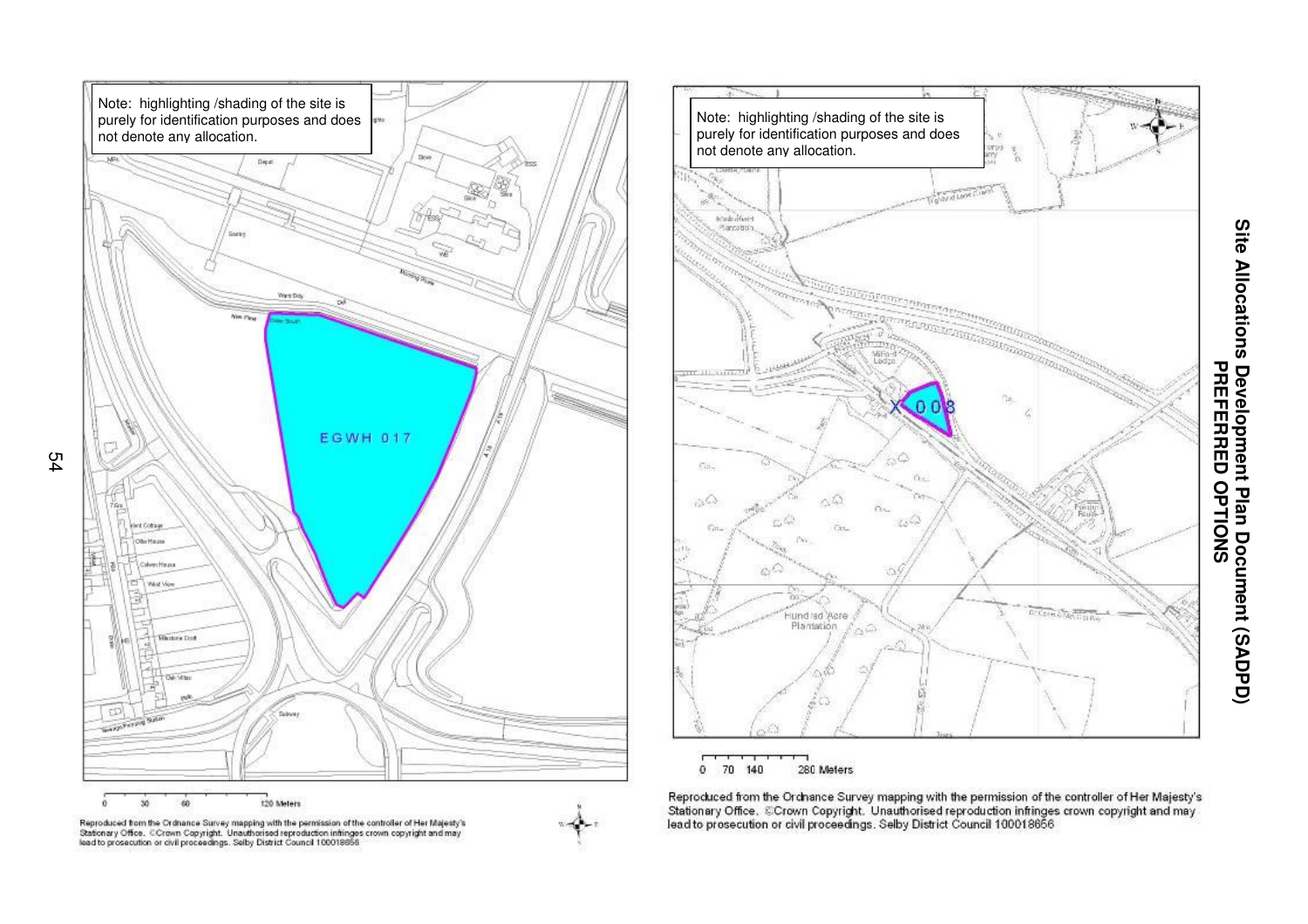### **Issue H: Employment Land**

Sustained growth of the local economy is a key objective for the Council; the Promoting Economic Prosperity chapter of the Core Strategy sets out the Council's approach to creating a stronger local economy, focused on Selby, Sherburn in Elmet and Tadcaster, with continued economic diversification within the extensive rural areas. An improved range of local employment opportunities, services and facilities will help to reduce the number of work, shopping and leisure trips outside the District thus reducing traffic and reinforcing our local economy.

There was a varied response to the Councils approach for future employment land. The principal issues arising were:

Amount of employment land allocation within the hierarchy of settlements Like the housing numbers/distribution issue, the amount and broad distribution of employment land is set out in the Core Strategy. The Core Strategy has taken an aspirational approach to employment land to provide developers with choice and flexibility to create much needed employment opportunities in the District to stimulate growth. In short, it will provide a range of sites across the district to enable any business to locate suitable premises.

| Location                                                  | <b>Employment Land</b><br>(Hectares) |
|-----------------------------------------------------------|--------------------------------------|
| Selby and Hinterland                                      | $22 - 27$                            |
| Tadcaster                                                 | $5 - 10$                             |
| Sherburn-in-Elmet                                         | $5 - 10$                             |
| Rural Areas (including<br>Eggborough and A19<br>corridor) | 5                                    |
| Total                                                     | $37 - 52$                            |

In principal, the majority of employment land is within Selby and relatively smaller allocations are suggested for Tadcaster and Sherburn-in-Elmet. A small amount of land in some of the Designated Service Villages is also allocated to facilitate small scale employment growth. This is in line with the settlement hierarchy, and supports the role of Selby as the Principal Town.

Some suggested that the level of allocation should be reduced in Tadcaster and Sherburn in Elmet and the focus should be on existing employment areas and expansion land. Further, no land should be identified for employment use in the DSVs as they are not defined centres in terms of PPS4. The Council is mindful that such issues will be established through the Core Strategy and the SADPD will simply find the sites to deliver the Core Strategy plan.

Respondents did support the principal of locating the most of employment land in Selby, and a mix of feeling over locating employment near residential areas. On balance, it was considered that some employment use could be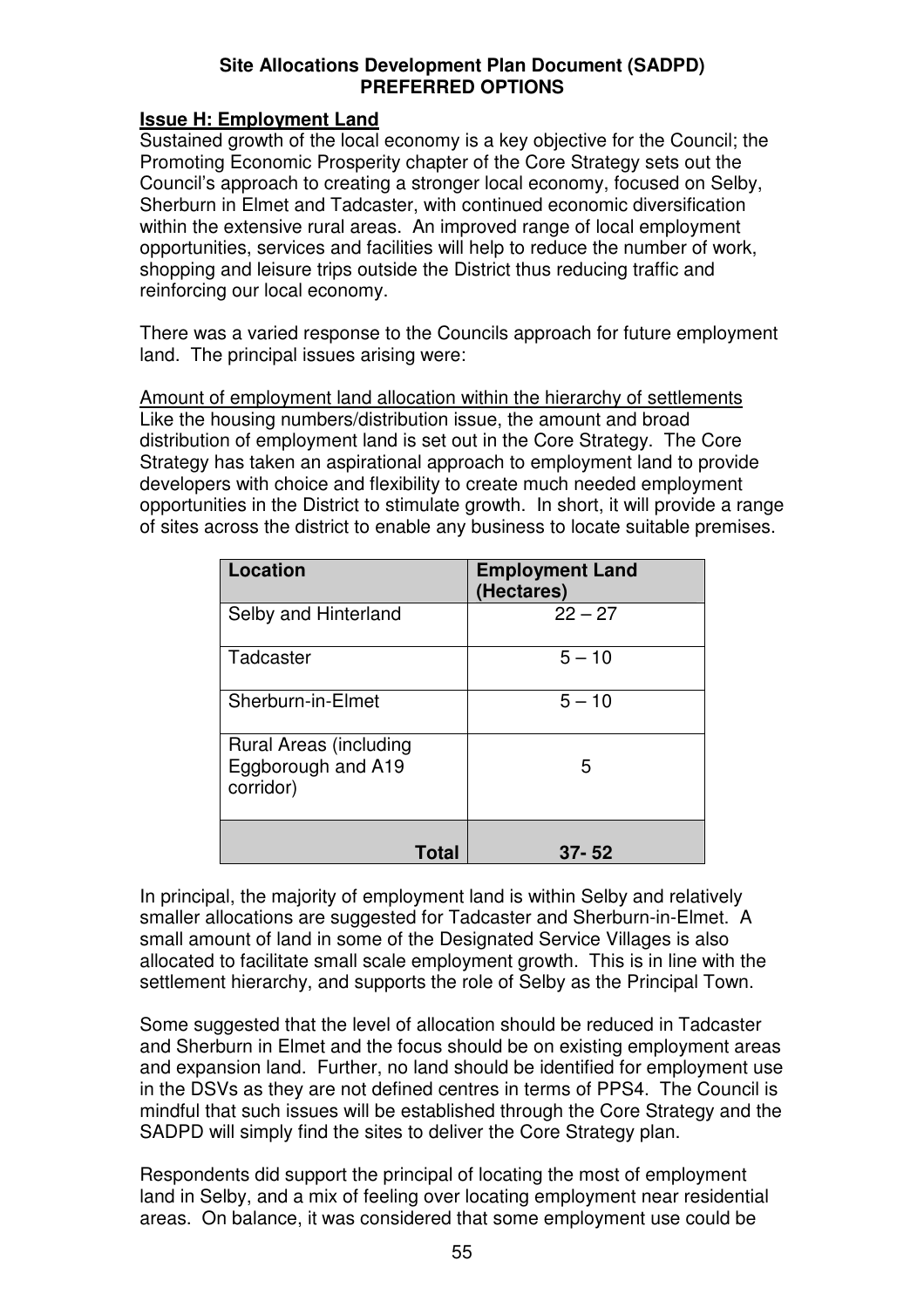accommodated near residential areas as long as it was small scale, attractively designed and non-intensive. The Council supports this view and will seek small scale allocations where they are appropriate across the DSVs.

Larger general industry will be located away from residential areas; this is supported through the responses.

### Retail and employment use

Respondents did suggest that retail should be considered as an employment use. The main retail areas have been outlined in the Core Strategy. The Council considers that whilst employment is generated from retail uses, the viability and vitality of town centres may be undermined if retail was to be considered as an employment use. Further discussion over retailing in Selby Town, Sherburn-in-Elmet and Tadcaster follows later in this chapter.

### Phasing release of employment land

There was appetite for the phasing of employment land over fifteen year plan period. Many respondents suggested that employment land should be linked in some way to the phasing of housing developments. Connecting housing growth with employment opportunities is recognised throughout the Core Strategy in order to create sustainable and prosperous communities and to reduce the need to travel for employment outside of the District. However, the Council has taken an apparitional approach to provide market flexibility, in line with PPS4<sup>1</sup> and the Coalition Government's pro-growth agenda. Therefore the Council has not proposed phasing of housing sites and equally would not want to restrict economic growth by releasing employment land on a phased basis.

### Types of employment that should be promoted

There was support for a large employment site and major employers. The Council considers that a major site is justified, and has allocated Olympia Park in the Core Strategy. The site, adjacent to the A63 bypass is a major mixed use development that will evolve over the next 15 years. The Council has already been working closely with the landowner and signed a planning performance agreement in 2010. This positive working relationship provides the basis to ensure employment development meets the future needs of the District. However it would be premature to establish an end user or specific employer at this point in time, and the Council cannot control the occupiers.

Much discussion was around targeting growth sectors to adapt to the needs of a growing economy. Through the Employment Land Review 2010 (ELR10) key growth sectors were identified within the District over the next 15 years using Yorkshire Forward's Regional Econometric Model<sup>2</sup>. The model provides a forecast of estimated employment changes over the plan period, from this there is potential for growth in the following sectors;

• Low carbon and energy businesses have the potential to be a new driver for the future. There are already a number of green energy projects in the District, the proposed Renewable Energy Park in Selby and the biomass facility at Drax.

<sup>&</sup>lt;sup>1</sup> Planning Policy Statement 4; Planning for Sustainable Economic Growth, CLG December 2009. <sup>2</sup>Yorkshire Forward & Experian Strategies Ltd Regional Econometric Forecasting Model, March 2011.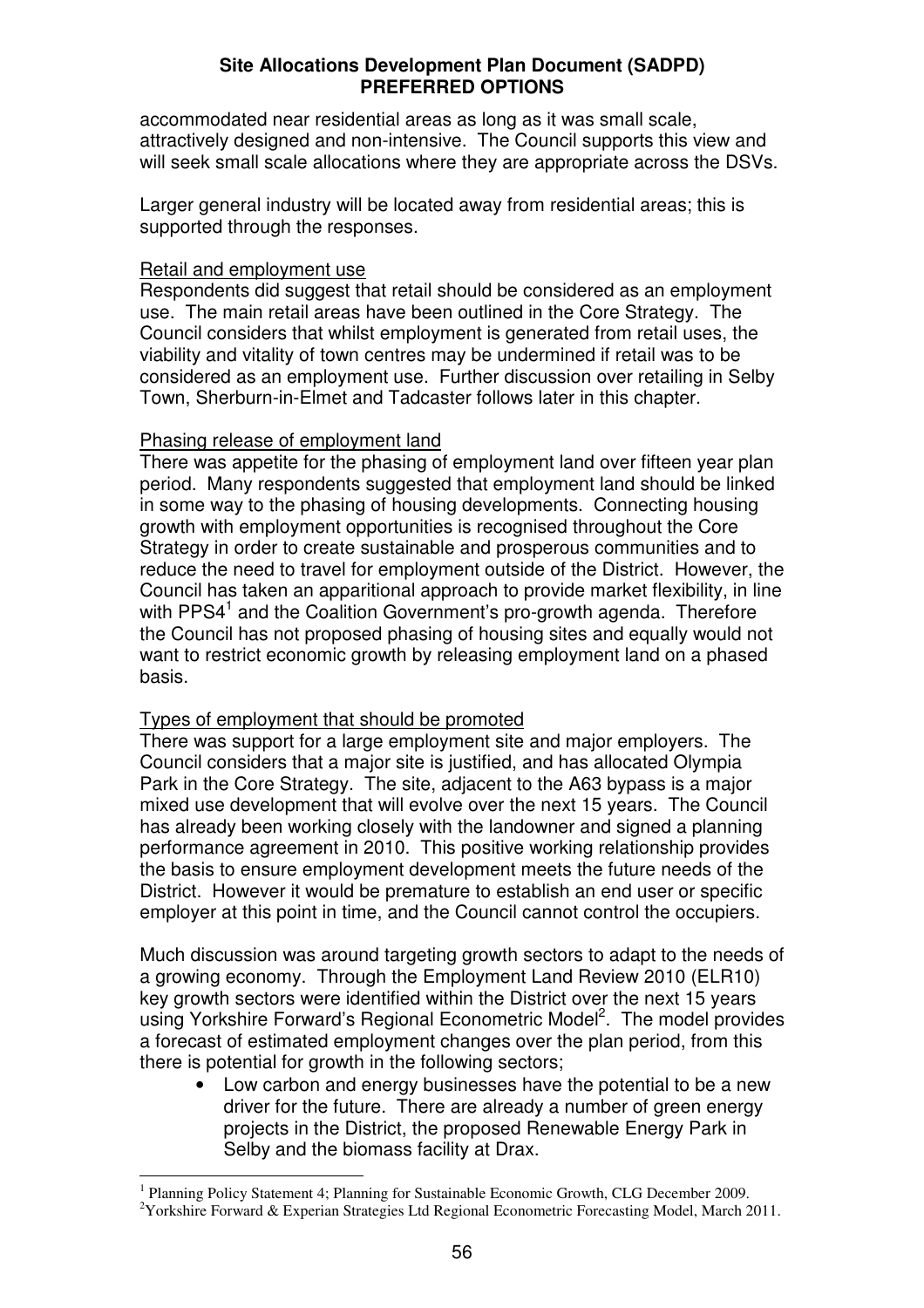- Distribution, Selby District's strategic location means that there is good access to both the national road and rail networks.
- Service sectors are continuing to grow. Hotels & catering and financial & business services are sectors identified as growth sectors.
- Construction is set to grow in connection with the level of new housing expected within the District, and the emergence of Olympia Park.

• The higher education sector in connection with Science City York. The Council plans to focus on these key sectors and build on existing strengths in manufacturing and energy. There are no plans to re profile sites or identify specific uses, instead employment sites are general employment locations and the suitability of each proposed use will be assessed through a planning application.

### Site Specific issues – Selby Former Mine Sites.

Responses raised questions on the use of the former mine sites within the District. The Core Strategy has considered the employment use of mines and therefore no allocation is necessary in the SADPD.

### Rate reductions/incentives

Whilst Local Development Orders can introduce rate reductions and incentives for inward investment, it is beyond the remit of SADPD to introduce such planning mechanisms.

### De-allocation of existing employment sites

The Council has recently reviewed and assessed all existing employment allocations and known sites within the District as part of the supporting evidence base of the Core Strategy. Some respondents suggested that employment sites within the District should be de-allocated if they were considered to be highly constrained. ELR10 concluded that all employment sites were considered fit for purpose. Those sites have been assessed through SADPD Issues and Options as to whether they should be (re-) allocated. Following the consultation, those sites below are considered suitable for employment.

### Allocated employment sites

Sites put forward for employment use have been assessed, and the following allocations are promoted: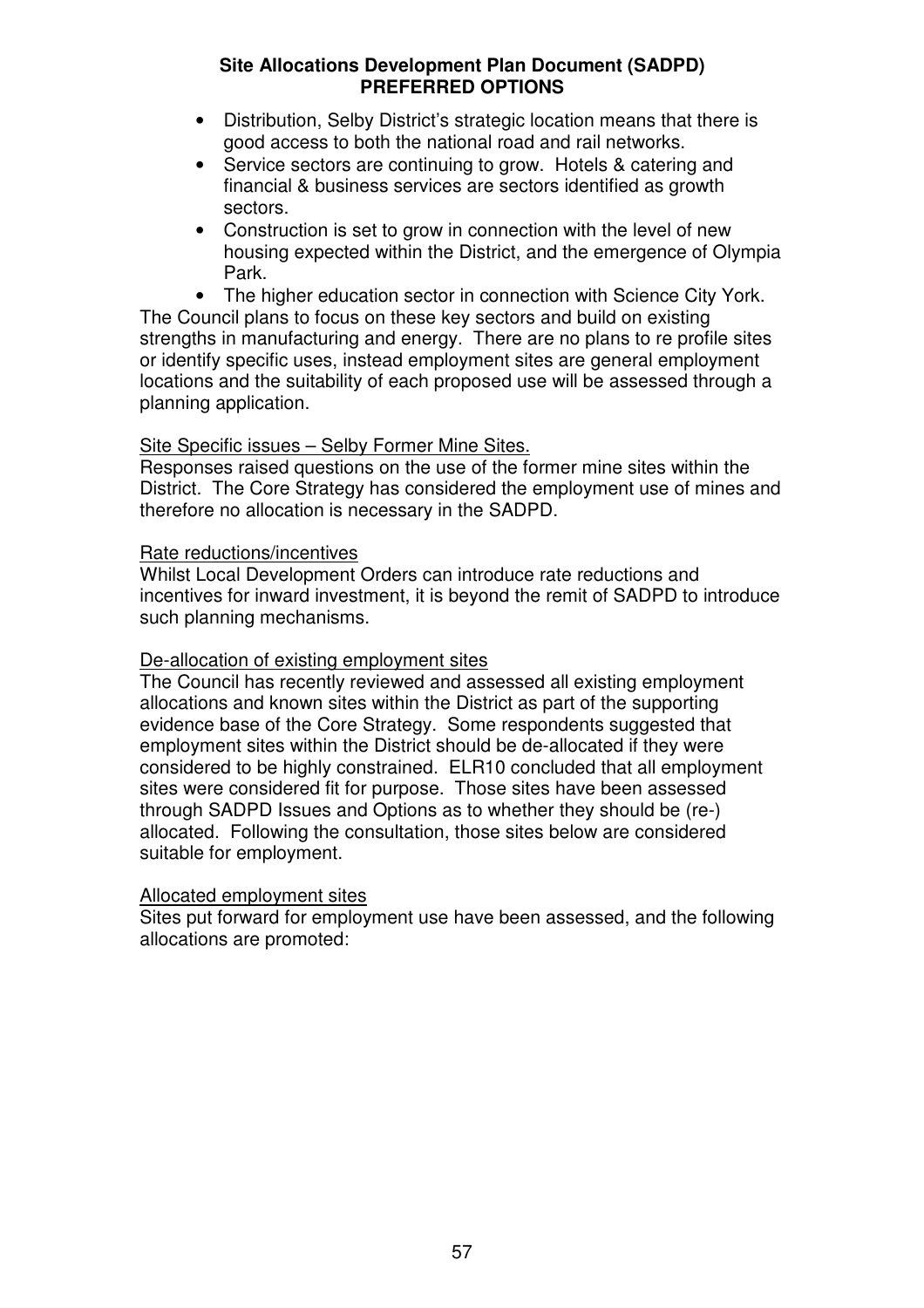| Site Allocations Development Plan Document (SADPD) |  |
|----------------------------------------------------|--|
| <b>PREFERRED OPTIONS</b>                           |  |

| <b>Location</b>                                                     | <b>Employment</b><br><b>Land Required</b><br>(Ha) in Core<br><b>Strategy</b> | <b>Allocations</b>                                                                 | Ha                         | <b>Total by</b><br><b>location</b> |
|---------------------------------------------------------------------|------------------------------------------------------------------------------|------------------------------------------------------------------------------------|----------------------------|------------------------------------|
| Selby and<br>Hinterland                                             | $22 - 27$                                                                    | BARL008<br>BARL014<br><b>BRAY IO R</b><br>SELB019                                  | 22<br>1.18<br>3.52<br>2.29 | 28.99ha                            |
| Tadcaster                                                           | $5 - 10$                                                                     | TADC007                                                                            | 5.5                        | 5.5ha                              |
| Sherburn-in-<br>Elmet                                               | $5 - 10$                                                                     | SHER IO S<br>SHER015                                                               | 2.35<br>7.65               | 10 <sub>ha</sub>                   |
| <b>Rural Areas</b><br>(including<br>Eggborough and<br>A19 corridor) | 5                                                                            | Combined site<br>(HEMB002,<br><b>HEMB003,</b><br>HEMB004, HEMB<br>IO E)<br>EGWH013 | 1<br>4                     | 5ha                                |
| <b>Total</b>                                                        | $37 - 52$                                                                    |                                                                                    |                            | 49.49                              |

The slight increase over the target at Selby and Hinterland is justified on the basis that the smaller sites are logical employment sites, and Olympia Park development is programmed beyond the life of the Plan, and as such its 22ha may not all be developed. The Council is keen to provide a range of sites and these small sites will do that.

In addition to the allocated employment sites, several of the villages have "Mixed Use" allocations. These are primarily residential, but may include an amount of compatible other uses such as employment or community use. As the specifics of these developments will not be decided until the planning application stage, it is impossible to gauge how much employment land may be delivered. The Council considers that any such development will be very small and so any additional employment development in these locations should be viewed as *de minimis*.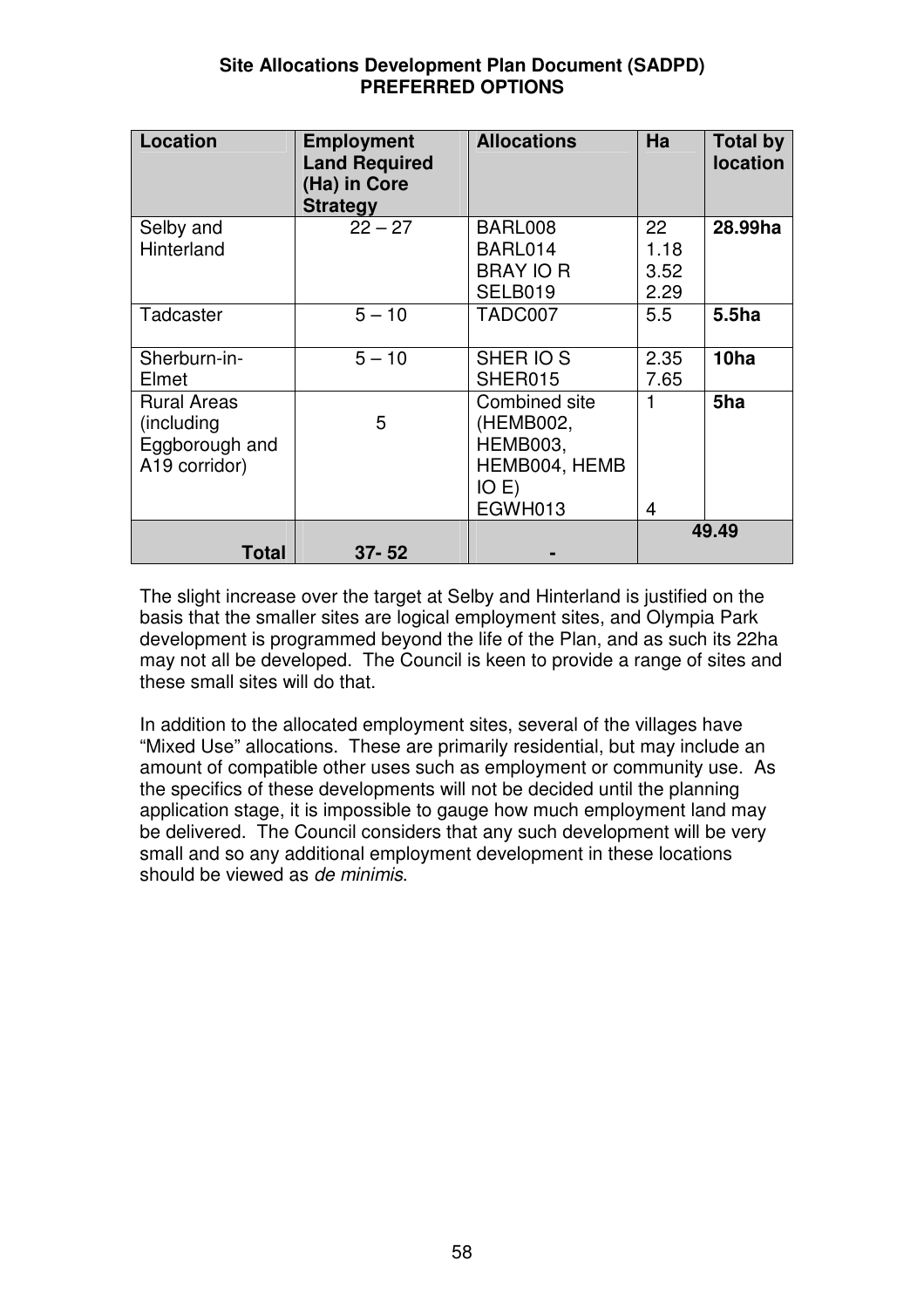### Retail/Town Centres

Comments were sought on the main retail centre in Selby and the Local Service Centres of Tadcaster and Sherburn in Element.

### Issue SELBY 1:

There were few comments received on the future development of Selby town centre, but overall agreed that retail development should be focussed within the defined shopping area to reinforce the town centre, not expand it geographically and spread it too thinly. Issues and Options identifies a need for 10,000sqm of comparison retail floorspace, and a site (north car parks Selby SELB030) is identified for future growth. As such, back Micklegate car park and Abbey Walk car park areas are the preferred location to allocate and facilitate further growth, subject to retention of net parking spaces, and a suitable design solution with regard to flooding and existing users' needs (SELB030).

Respondents identified that new development should aim to encourage a mix of national and independent retailers to support the market town and that the size of stores should complement this approach with large and small stores placed together.

### Issue SHERBURN1: Town Centre

A number of proposals have been suggested through the issues and options paper ranging from; a radical and comprehensive redevelopment of the town centre, reducing the centre, allowing for natural growth along Finkle Hill and Low Street or develop shops and services in Eversley Park.

Through the consultation residents highlighted the issue with lack of suitable amenities and issues with parking near to the shops. Whilst there are issues with the functionality of the centre, there is limited scope for a solution. The majority of responses objected to the proposal for comprehensive redevelopment of the commercial area and the option of developing of Eversley Park, but acknowledged some development was required to improve retail for this growing community. The redevelopment of the High Street (SHER018) would be complex and require multiple compulsory purchase orders. The proposed redevelopment of Eversley Park would require a loss of valuable green space in Sherburn, which has been strongly objected to by residents.

There are also few sites within the High Street area which have come forward for development. No specific allocation is necessary as there is no identified need. However, redevelopment of SHER006 could enhance the town centre along Low Street to the south and allow small scale development to occur naturally, once the site becomes available. This approach would also retain the character and historic core of the village, in keeping with the linear form of the built environment.

### Issue TADCASTER1: Town Centre

Overall, comprehensive town centre renewal was supported by local residents who feel that the town centre is underperforming due to the limited retail offer and high rates of vacant premises.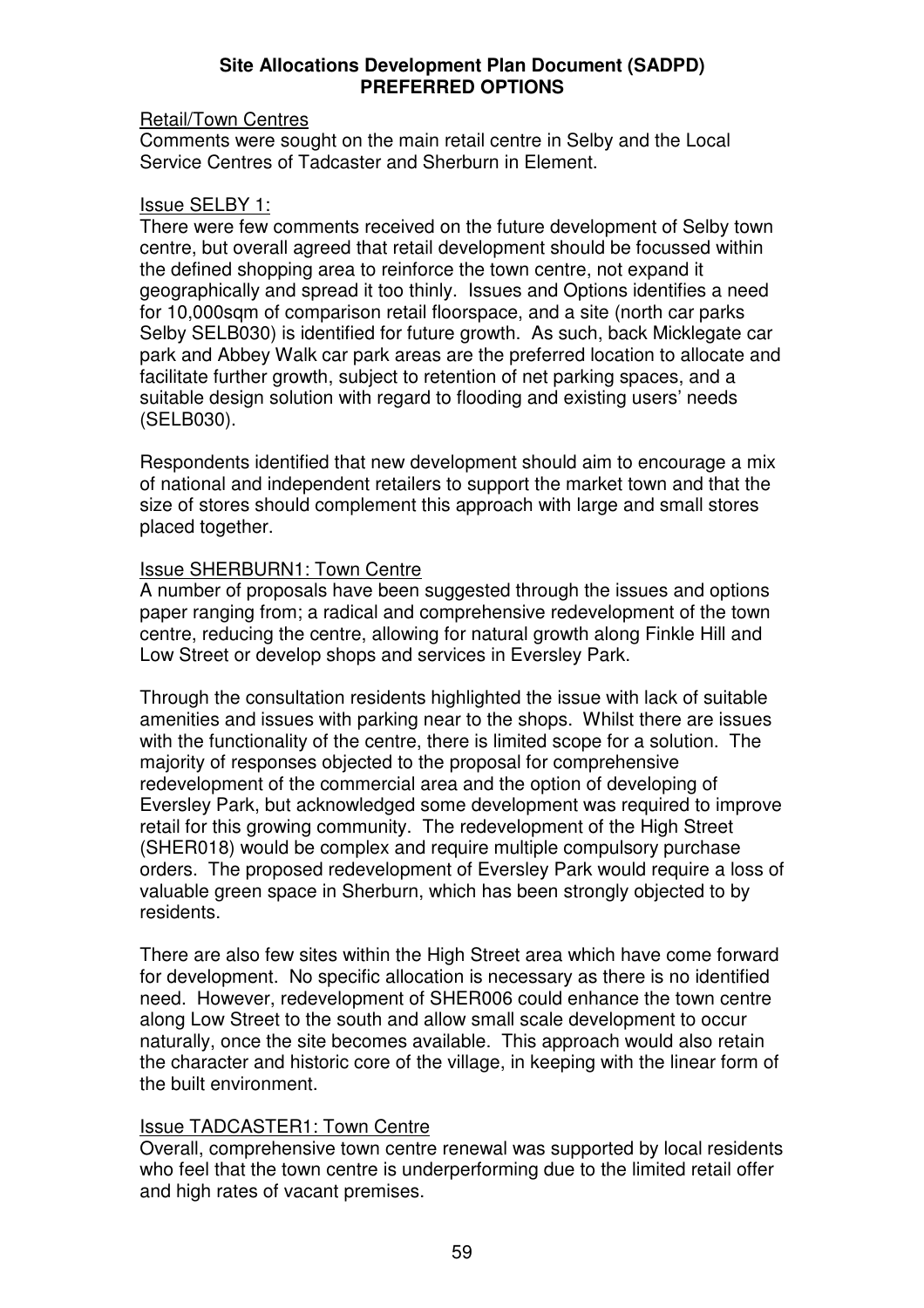Through the SADPD process, only one development site has come forward within the town centre boundary which can be considered for allocation, TADC014: Tadcaster Central Car Park (incorrectly titled Robin Hood's Yard in the Issues and Options document). This town centre site provides the ideal opportunity to encourage a greater variety of retailers to Tadcaster, whilst retaining adjacent high street and historic core of the commercial area. It is not necessary to specifically allocate the site as it is inside the defined town centre and without an identified need for retail space the site remains sequentially preferable in the future for any windfall growth. The site remains a valuable parking area for the town and any development must result in no net loss of parking spaces within the town centre.

### **Summary**

Back Micklegate car park and Abbey Walk car park areas (SELB030) are allocated, subject to retention of net parking spaces, and a suitable design solution with regard to flooding and existing users' needs.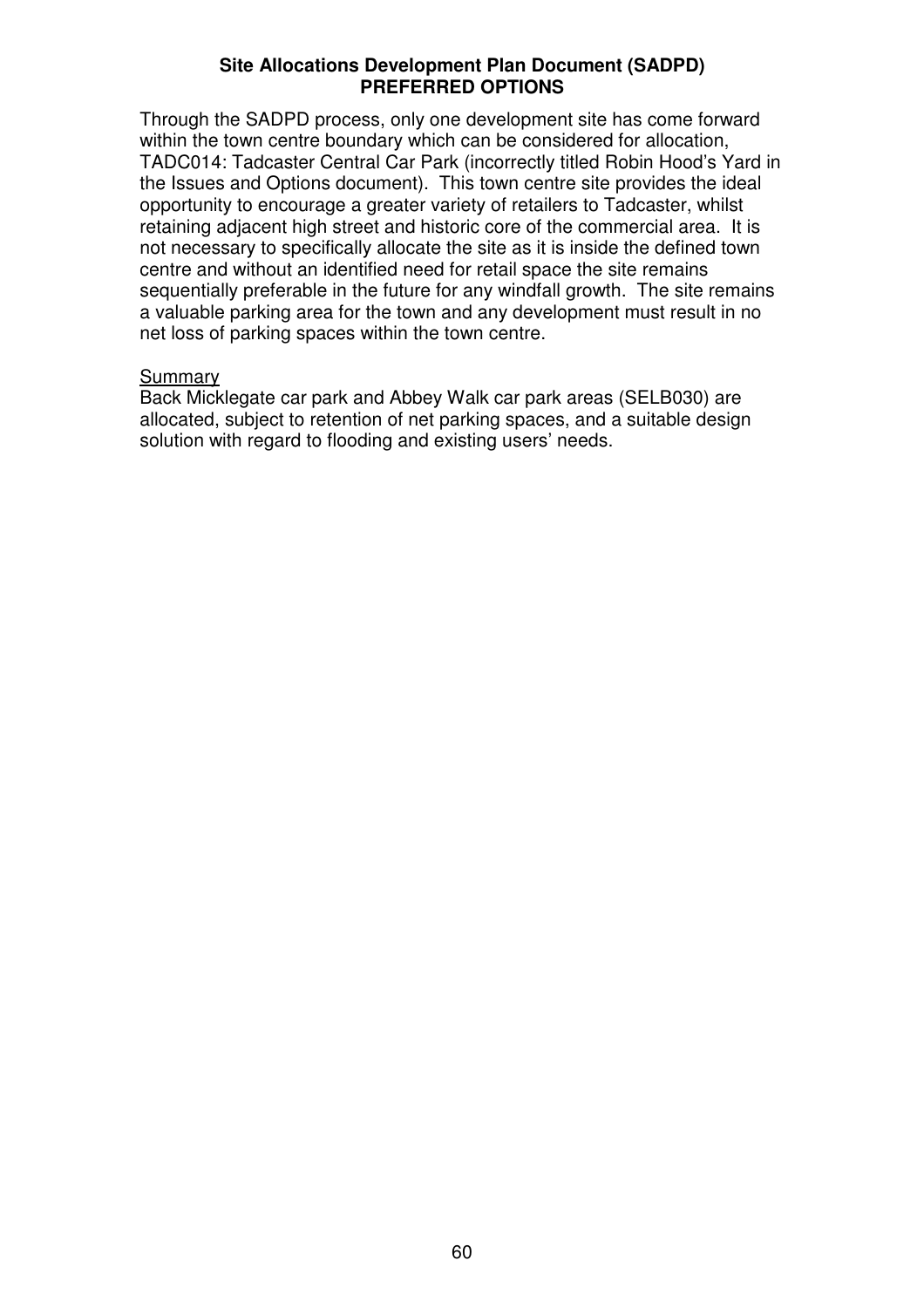### **Issue K: Airfields**

The flat landscape of the District lent itself to several RAF air bases during the Second World War. Despite existing and previous uses, some have fallen in to decline and are classed as Greenfield sites. There is an opportunity to reassess the roles and function of these sites and re-allocate them for use to bring them in line with the strategic vision in the Core Strategy.

Only Church Fenton remains operational with the RAF, albeit in a training and emergency landing role. Sherburn has a small flying club and surrounded by industrial use, while Burn has a gliding club and an elapsed permission for a scientific research facility.

However, Acaster Selby is partially within Selby District and partially in York City Council area, and has been used by agricultural operations and to dump spoil. Riccall has been partially used as an industrial estate, and partially left to return to nature on Skipwith Common.

Through the issues and options paper a number of suggested options were proposed for each site.

### Issue K1: Church Fenton

Overall there was support for maintaining the flying at the air base and the Council supports this approach. There was limited support for restoring the site to nature, developing for housing or developing a specialist industry on the site. No allocation is necessary.

### Issue K2: Sherburn

There is overall support for retaining the site in its current use as it is in reasonable economic use already, this is supported by the Council and no allocation is proposed for the grass airstrip.

### Issue K3: Riccall

Riccall site is currently used in part by light industrial uses, however is largely over grown and is reverting back to nature. Residents agree that the airstrip should revert back to open countryside on Skipwith Common, as such no allocation is proposed.

### Issue K4: Burn

Burn airfield has previously had permission for a specialist science research facility; however this permission has now lapsed. The site is currently used by Burn Gliding Club which is widely used by residents. The Council supports this use and proposes no future allocation on this site.

### Issue K5: Acaster Selby (southern part is within Selby District)

Acaster Selby airstrip is currently overgrown and is largely used for agricultural purposes. Respondents agree that the airstrip should be allowed to revert back to open countryside and therefore no allocation is proposed by the Council.